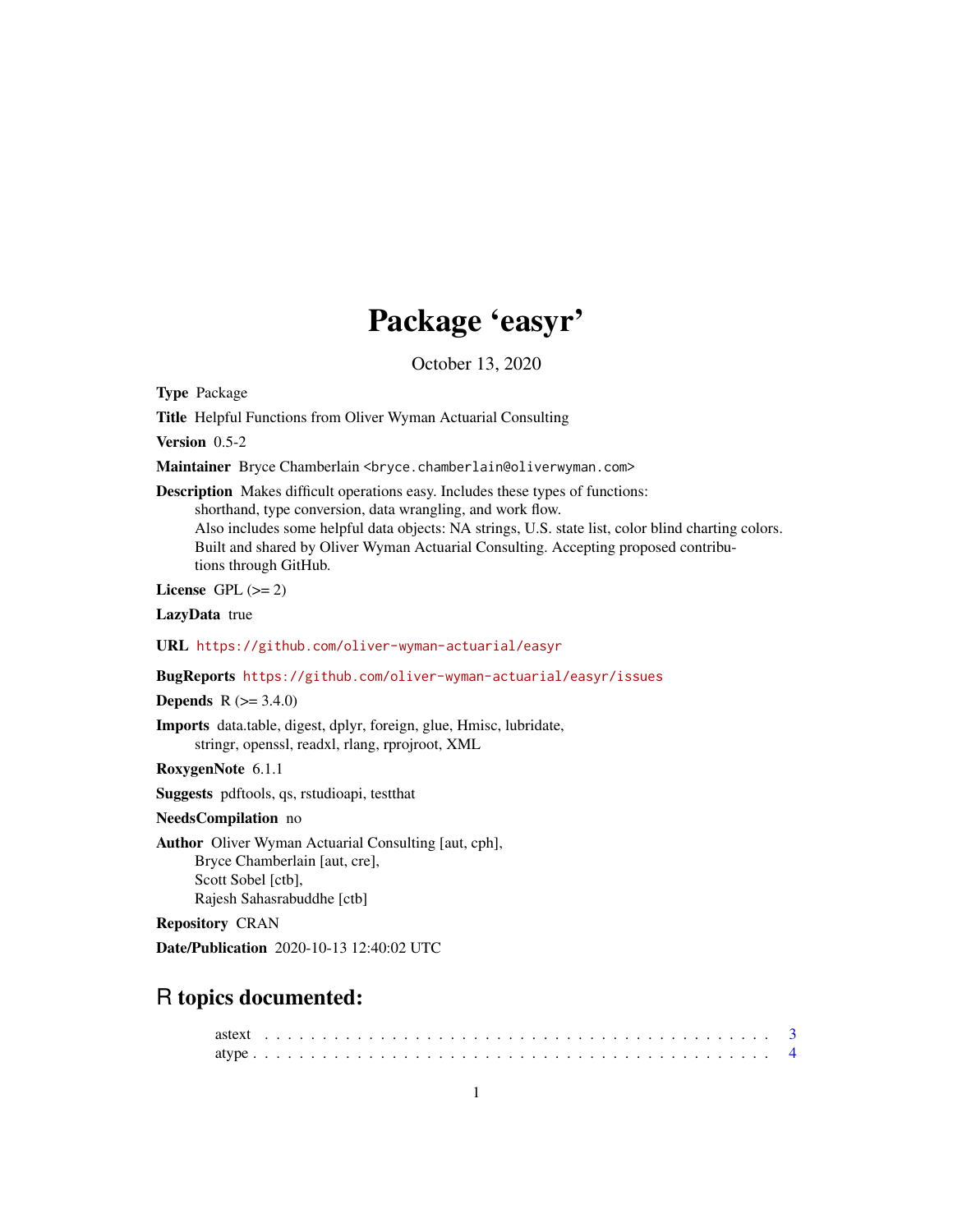| begin            |  |  |  |  |  |  |  |  |  |  |  |  |  | 5              |
|------------------|--|--|--|--|--|--|--|--|--|--|--|--|--|----------------|
|                  |  |  |  |  |  |  |  |  |  |  |  |  |  | 6              |
|                  |  |  |  |  |  |  |  |  |  |  |  |  |  | 6              |
|                  |  |  |  |  |  |  |  |  |  |  |  |  |  | $\overline{7}$ |
|                  |  |  |  |  |  |  |  |  |  |  |  |  |  | 8              |
|                  |  |  |  |  |  |  |  |  |  |  |  |  |  | 9              |
| cc               |  |  |  |  |  |  |  |  |  |  |  |  |  | 9              |
|                  |  |  |  |  |  |  |  |  |  |  |  |  |  | 10             |
|                  |  |  |  |  |  |  |  |  |  |  |  |  |  | 11             |
|                  |  |  |  |  |  |  |  |  |  |  |  |  |  | 12             |
|                  |  |  |  |  |  |  |  |  |  |  |  |  |  |                |
|                  |  |  |  |  |  |  |  |  |  |  |  |  |  | 12             |
|                  |  |  |  |  |  |  |  |  |  |  |  |  |  | 13             |
| crun             |  |  |  |  |  |  |  |  |  |  |  |  |  | 14             |
|                  |  |  |  |  |  |  |  |  |  |  |  |  |  | 14             |
| dict             |  |  |  |  |  |  |  |  |  |  |  |  |  | 15             |
| drows            |  |  |  |  |  |  |  |  |  |  |  |  |  | 16             |
|                  |  |  |  |  |  |  |  |  |  |  |  |  |  | 16             |
|                  |  |  |  |  |  |  |  |  |  |  |  |  |  | 17             |
|                  |  |  |  |  |  |  |  |  |  |  |  |  |  | 18             |
| fjoinf           |  |  |  |  |  |  |  |  |  |  |  |  |  | 18             |
|                  |  |  |  |  |  |  |  |  |  |  |  |  |  | 19             |
|                  |  |  |  |  |  |  |  |  |  |  |  |  |  | 20             |
|                  |  |  |  |  |  |  |  |  |  |  |  |  |  | 21             |
|                  |  |  |  |  |  |  |  |  |  |  |  |  |  | 22             |
|                  |  |  |  |  |  |  |  |  |  |  |  |  |  | 23             |
| gr               |  |  |  |  |  |  |  |  |  |  |  |  |  | 23             |
|                  |  |  |  |  |  |  |  |  |  |  |  |  |  |                |
|                  |  |  |  |  |  |  |  |  |  |  |  |  |  | 24             |
|                  |  |  |  |  |  |  |  |  |  |  |  |  |  | 24             |
|                  |  |  |  |  |  |  |  |  |  |  |  |  |  | 25             |
| isdate           |  |  |  |  |  |  |  |  |  |  |  |  |  | 26             |
|                  |  |  |  |  |  |  |  |  |  |  |  |  |  | 27             |
|                  |  |  |  |  |  |  |  |  |  |  |  |  |  | 27             |
|                  |  |  |  |  |  |  |  |  |  |  |  |  |  | 28             |
|                  |  |  |  |  |  |  |  |  |  |  |  |  |  | 29             |
|                  |  |  |  |  |  |  |  |  |  |  |  |  |  | 30             |
|                  |  |  |  |  |  |  |  |  |  |  |  |  |  | 30             |
|                  |  |  |  |  |  |  |  |  |  |  |  |  |  | 31             |
| match.factors    |  |  |  |  |  |  |  |  |  |  |  |  |  | 32             |
| $\text{mdiff}$ . |  |  |  |  |  |  |  |  |  |  |  |  |  | 33             |
| mid              |  |  |  |  |  |  |  |  |  |  |  |  |  | 34             |
|                  |  |  |  |  |  |  |  |  |  |  |  |  |  | 35             |
| na               |  |  |  |  |  |  |  |  |  |  |  |  |  | 35             |
| namesx           |  |  |  |  |  |  |  |  |  |  |  |  |  |                |
|                  |  |  |  |  |  |  |  |  |  |  |  |  |  | 36             |
| nanull           |  |  |  |  |  |  |  |  |  |  |  |  |  | 36             |
|                  |  |  |  |  |  |  |  |  |  |  |  |  |  | 37             |
| null             |  |  |  |  |  |  |  |  |  |  |  |  |  | 38             |
|                  |  |  |  |  |  |  |  |  |  |  |  |  |  | 38             |
|                  |  |  |  |  |  |  |  |  |  |  |  |  |  | 39             |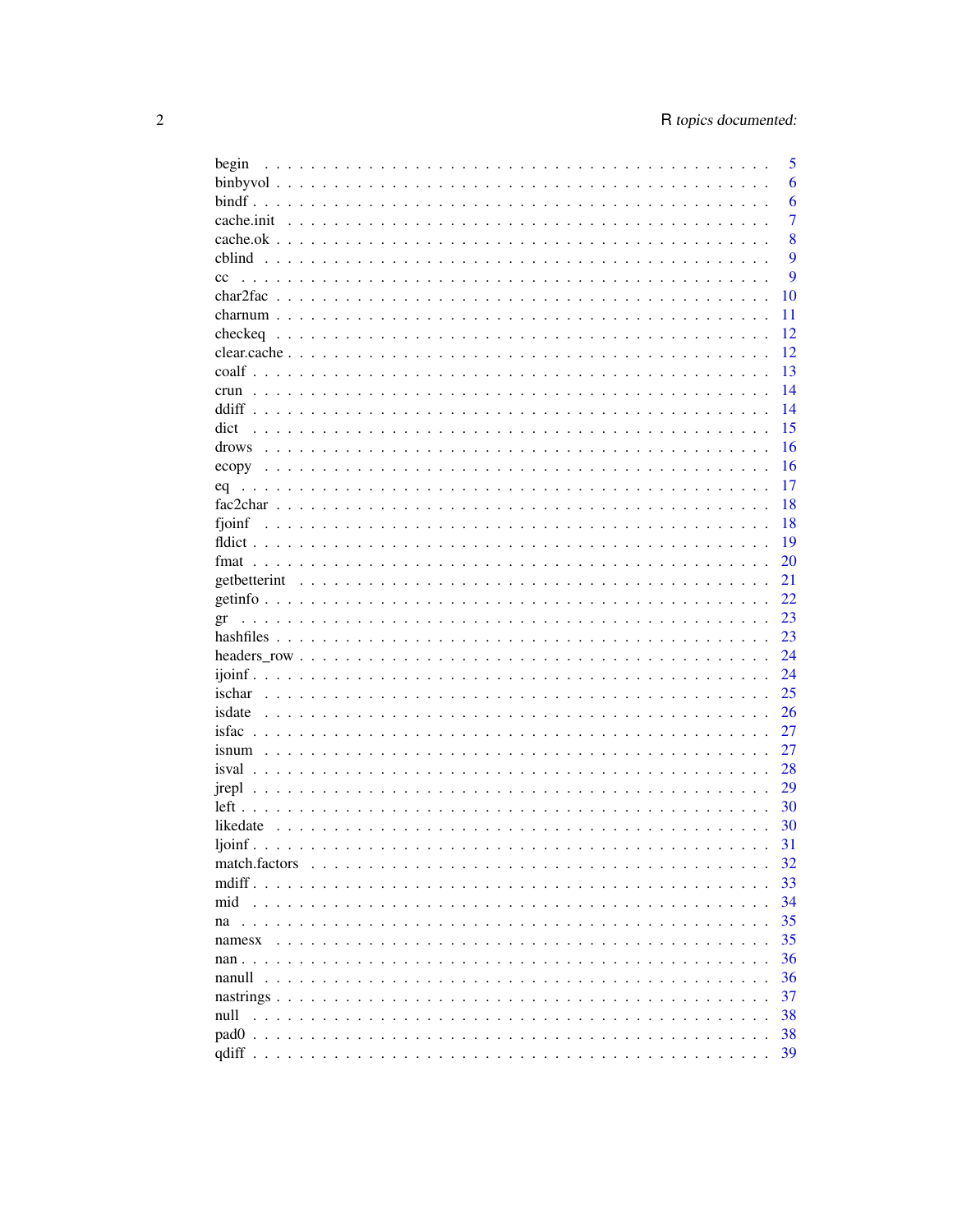<span id="page-2-0"></span>

|                                                                                                                              | -39 |
|------------------------------------------------------------------------------------------------------------------------------|-----|
|                                                                                                                              | 40  |
|                                                                                                                              | 42  |
|                                                                                                                              | 43  |
|                                                                                                                              | 44  |
| rx                                                                                                                           | 44  |
|                                                                                                                              | 45  |
|                                                                                                                              | 46  |
|                                                                                                                              | 47  |
| states                                                                                                                       | 47  |
| <u>. A provincial de la califactura de la califactura de la califactura de la califactura de la califactura de l</u><br>strx | 48  |
|                                                                                                                              | 48  |
|                                                                                                                              | 49  |
|                                                                                                                              | 50  |
|                                                                                                                              | 50  |
|                                                                                                                              | 51  |
|                                                                                                                              | 52  |
|                                                                                                                              | 52  |
|                                                                                                                              | 54  |
|                                                                                                                              | 55  |
|                                                                                                                              | 55  |
| <u>. De la caractería de la caractería de la caractería de la caractería de la caractería de la caractería de la</u><br>W    | 57  |
|                                                                                                                              | 57  |
|                                                                                                                              | 58  |
| $\%$ ni $\%$                                                                                                                 | 59  |
|                                                                                                                              |     |
|                                                                                                                              | 60  |

# **Index**

astext

As Text

# Description

Prints a vector as text you can copy and paste back into the code. Helpful for copying vectors into code for testing and validation. Author: Bryce Chamberlain.

# **Usage**

 $astext(x)$ 

# **Arguments**

Vector to represent as text.  $\pmb{\mathsf{X}}$ 

# **Value**

Vector represented as a character.

 $\overline{3}$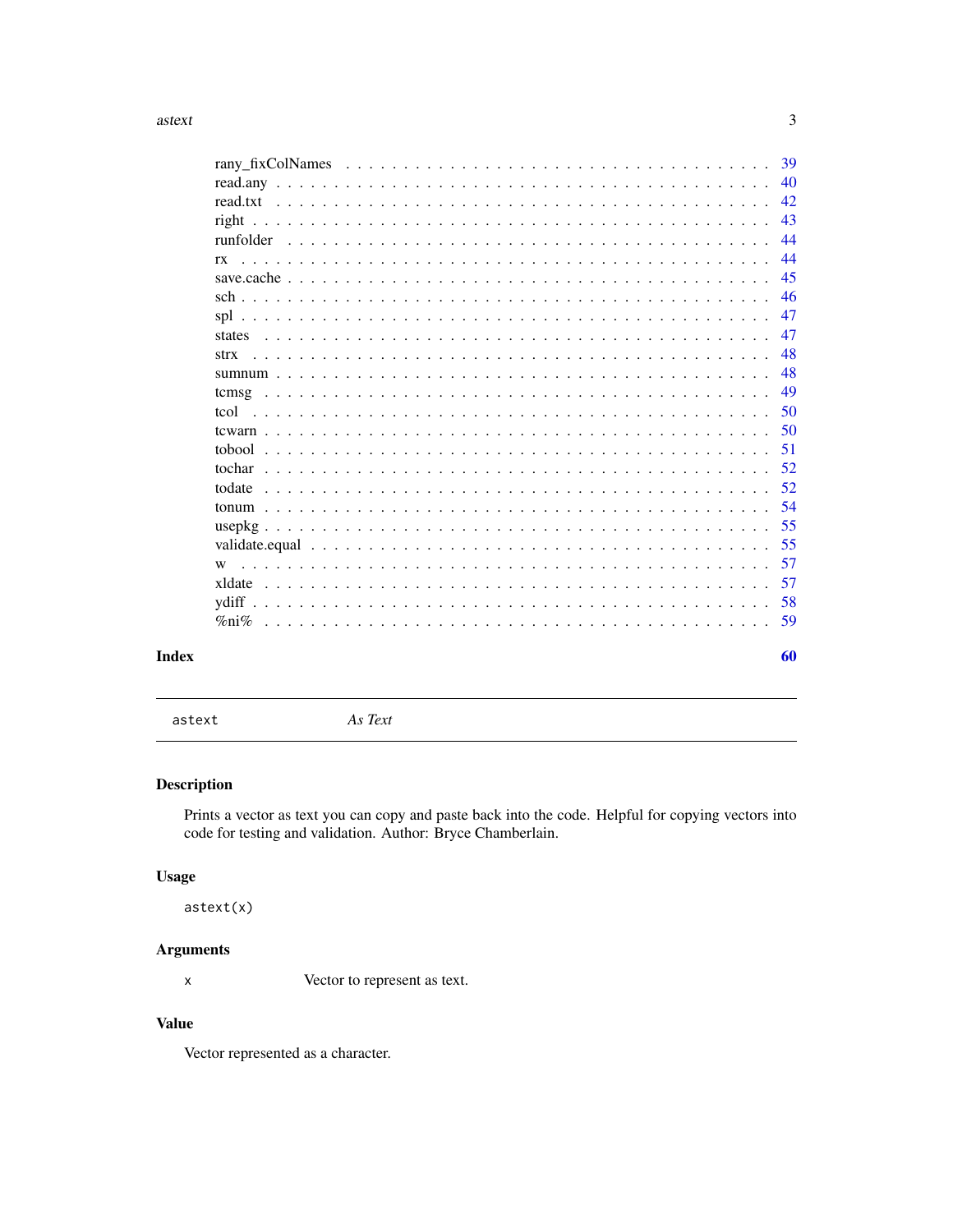#### <span id="page-3-0"></span>Examples

astext( c( 1, 2, 4 ) ) astext( c( 'a', 'b', 'c' ) )

atype *Auto-Type*

# Description

Use easyr date and number and conversion functions to automatically convert data to the most useful type available.

#### Usage

```
atype(x, auto_convert_dates = TRUE, allow_times = FALSE,
 check_numbers = TRUE, nazero = FALSE, check_logical = TRUE,
 isexcel = TRUE, stringsAsFactors = FALSE,
 nastrings = easyr::nastrings, exclude = NULL)
```
# Arguments

| $\mathsf{x}$       | Data to auto-type.                                                                                                                                                                                             |
|--------------------|----------------------------------------------------------------------------------------------------------------------------------------------------------------------------------------------------------------|
| auto_convert_dates |                                                                                                                                                                                                                |
|                    | Choose to convert dates.                                                                                                                                                                                       |
| allow_times        | Choose if you want to get times. Only use this if your data has times, otherwise<br>there is a small chance it will prevent proper date conversion.                                                            |
| check_numbers      | Choose to convert numbers.                                                                                                                                                                                     |
| nazero             | Convert NAs in numeric columns to 0.                                                                                                                                                                           |
| check_logical      | Choose to convert numbers.                                                                                                                                                                                     |
| isexcel            | By default, we assume this data may have come from excel. This is to assist in<br>date conversion from excel integers. If you know it didn't and are having issues<br>with data conversion, set this to FALSE. |
| stringsAsFactors   |                                                                                                                                                                                                                |
|                    | Convert strings/characters to factors to save compute time, RAM/memory, and<br>storage space.                                                                                                                  |
| nastrings          | Strings to consider NA.                                                                                                                                                                                        |
| exclude            | Column name(s) to exclude.                                                                                                                                                                                     |

# Details

Author: Bryce Chamberlain.

#### Value

Data frame with column types automatically converted.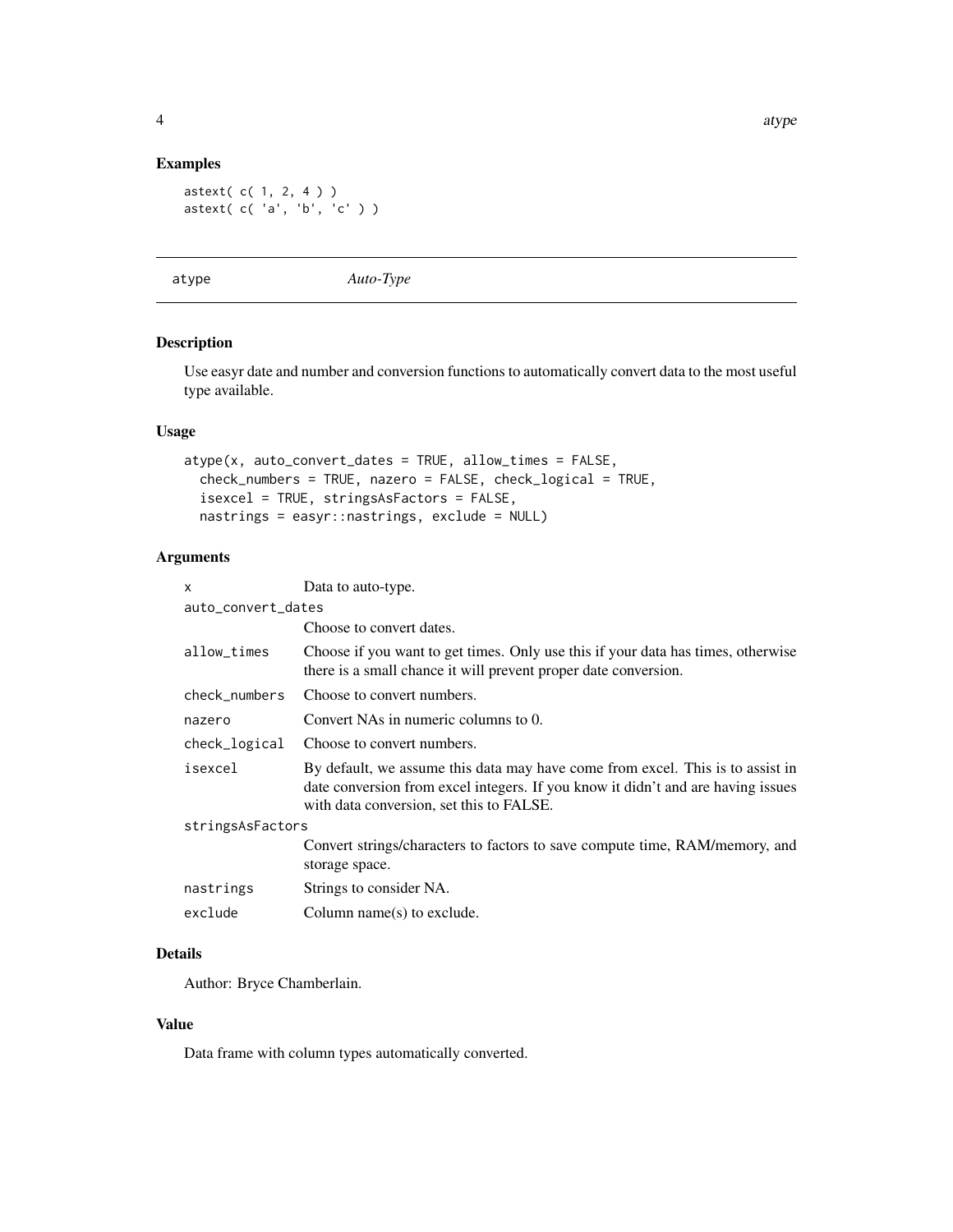#### <span id="page-4-0"></span>begin 5

# Examples

```
# create some data in all-characters.
x = data.frame(
    char = c('abc', 'def'),num = c('1', '2'),
    date = c( '1/1/2018', '2018-2-01' ),
    na = c( NA, NA ),
    bool = c('TRUE', 'FALSE'),
    stringsAsFactors = FALSE
)
# different atype options. Note how the output types change.
str( atype( x ) )
str( atype( x, exclude = 'date' ) )
str( atype( x, auto_convert_dates = FALSE ) )
str( atype( x, check_logical = FALSE ) )
```
begin *Begin*

# Description

Perform common operations before running a script. Includes clearing environment variables, disabling scientific notation, loading common packages, and setting the working directory to the location of the current file.

#### Usage

```
begin(wd = NULL, load = c("magrittr", "dplyr"), scipen = FALSE,
 verbose = TRUE, repos = "http://cran.us.r-project.org")
```
#### Arguments

| wd      | Path to set as working directory. If blank, the location of the current file open in<br>RStudio will be used if available. If FALSE, the working directory will not be<br>changed. |
|---------|------------------------------------------------------------------------------------------------------------------------------------------------------------------------------------|
| load    | Packages to load. If not available, they'll be installed.                                                                                                                          |
| scipen  | Do scientific notation in output?                                                                                                                                                  |
| verbose | Print information about what the function is doing?                                                                                                                                |
| repos   | choose the URL to install from.                                                                                                                                                    |

#### Examples

begin()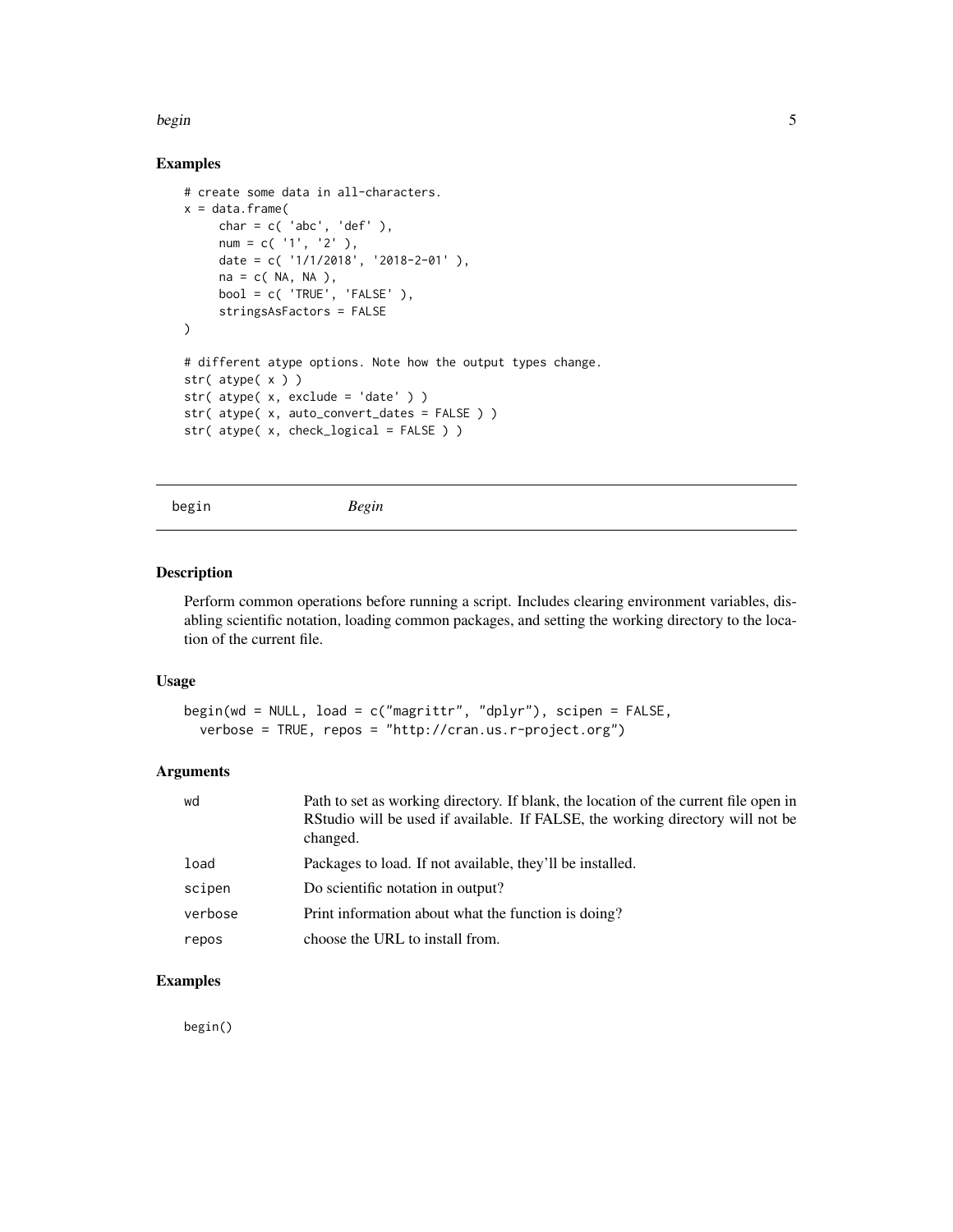<span id="page-5-0"></span>

Bins a numerical column according to another numerical column's volume. For example if I want to bin a column "Age" (of people) into 10 deciles according to "CountofPeople" then I will get Age breakpoints returned by my function such that there is 10 This function handles NA's as their own separate bin, and handles any special values you want to separate out. Author: Scott Sobel. Tech Review: Bryce Chamberlain.

#### Usage

binbyvol(df, groupby, vol, numbins)

# Arguments

| df      | (Data Frame) Your data.                                                                                  |
|---------|----------------------------------------------------------------------------------------------------------|
| groupby | (Character) Name of the column you'll create cuts in. Must be the character<br>name of a numeric column. |
| vol     | (Character) Name of the column for which which each cut will have an equal<br>percentage of volume.      |
| numbins | Number of bins to use.                                                                                   |

#### Value

Age breakpoints returned by my function such that there is 10

#### Examples

```
# bin Sepal.Width according to Sepal.Length.
iris$bin <- binbyvol(iris, 'Sepal.Width', 'Sepal.Length', 5)
# check the binning success.
aggregate( Sepal.Length \sim bin, data = iris, sum )
```
bindf *Bind Rows with Factors*

#### Description

Matches factor levels before binding rows. Author: Bryce Chamberlain.

#### Usage

 $bindf(..., sort.length)$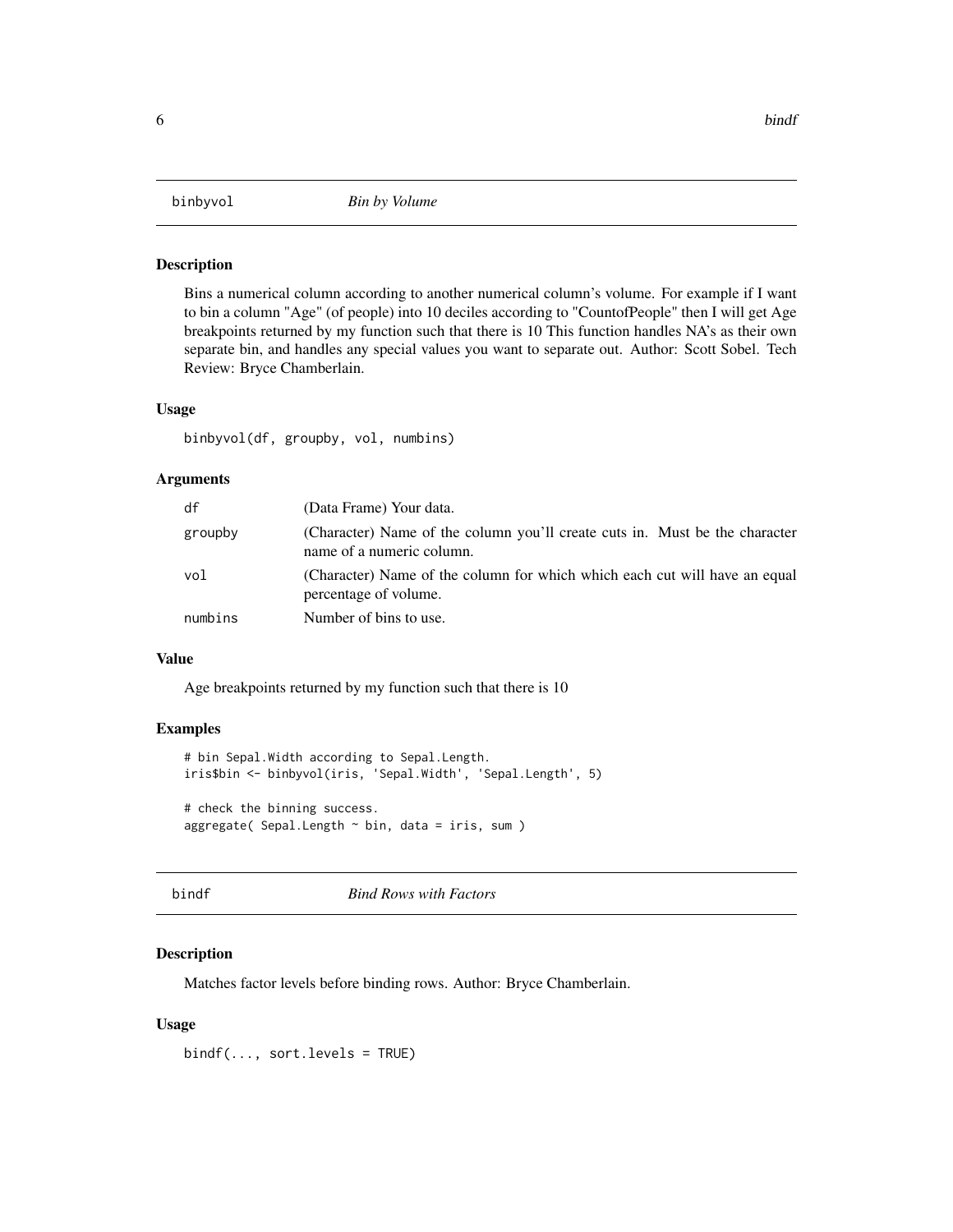#### <span id="page-6-0"></span>cache.init 7

#### **Arguments**

| $\cdots$    | data to be binded                            |
|-------------|----------------------------------------------|
| sort.levels | Sort the factor levels after combining them. |

#### Value

Binded data, with any factors modified to contain all levels in the binded data.

#### Examples

```
# create data where factors have different levels.
df1 = data.frame(factor1 = c('a', 'b', 'c'),
  factor2 = c( 'high', 'medium', 'low' ),
  factor.join = c( '0349038u093843', '304359867893753', '3409783509735' ),
  numeric = c( 1, 2, 3 ),logical = c( TRUE, TRUE, TRUE )
)#'
df2 = data.frame(factor1 = c('d', 'e', 'f'),
  factor2 = c( 'low', 'medium', 'high' ),
  factor.join = c( '32532532536', '304359867893753', '32534745876' ),
  numeric = c( 4, 5, 6 ),logical = c( FALSE, FALSE, FALSE )
\lambda# bindf preserves factors but combines levels.
# factor-friendly functions default to ordered levels.
str( df1 )
str( bindf( df1, df2 ) )
```
cache.init *Initialize cache.*

#### Description

Set cache info so easyr can manage the cache.

#### Usage

```
cache.init(caches, at.path, verbose = TRUE, save.only = FALSE,
  skip.missing = TRUE, n_processes = 2)
```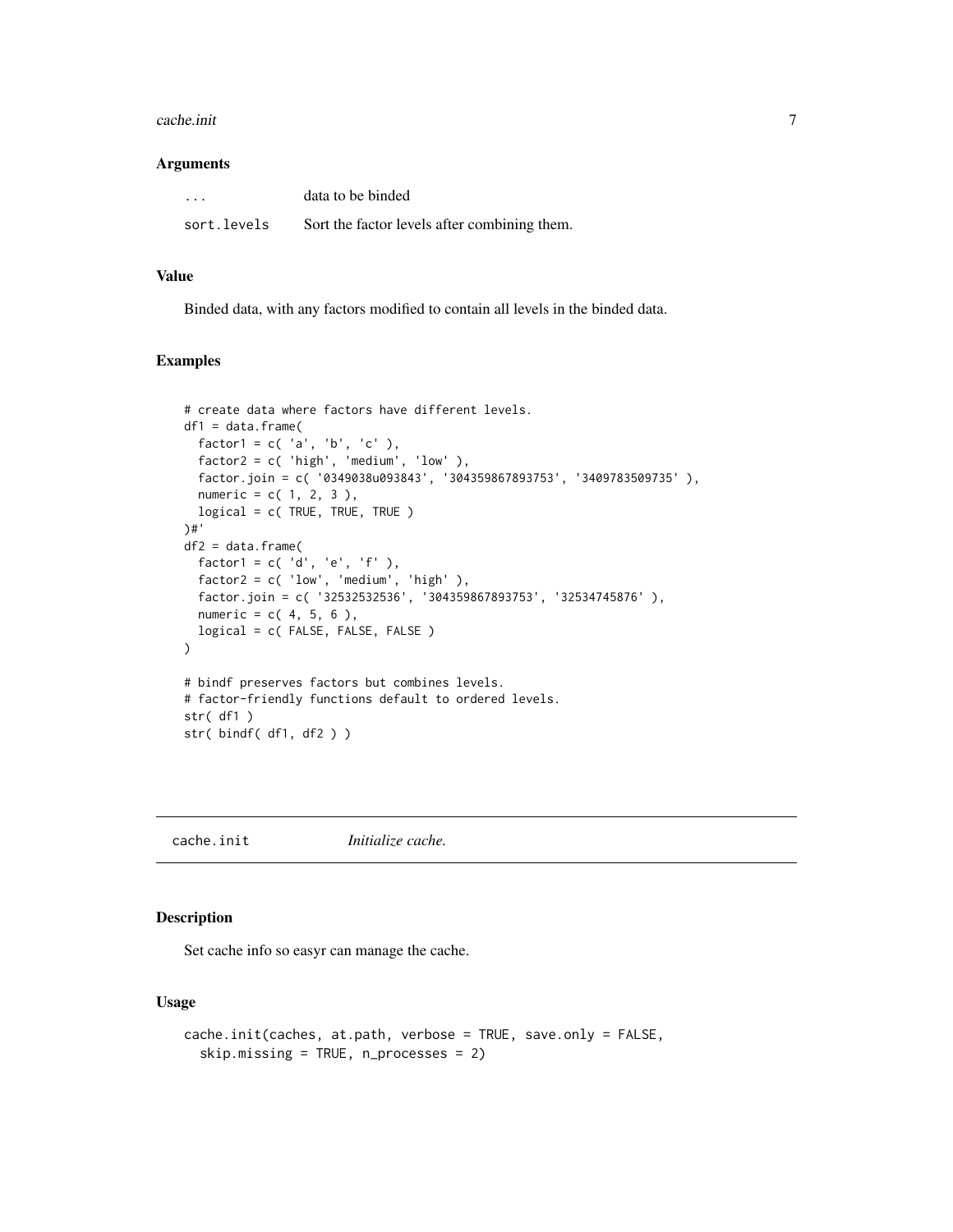# <span id="page-7-0"></span>Arguments

| caches       | List of lists with properties name, depends.on. See example.                                                                             |
|--------------|------------------------------------------------------------------------------------------------------------------------------------------|
| at.path      | Where to save the cache. If NULL, a cache/ folder will be created in the current<br>working directory.                                   |
| verbose      | Print via cat() information about cache operations.                                                                                      |
| save.only    | Choose not to load the cache. Use this if you need to check cache validity in<br>multiple spots but only want to load at the last check. |
| skip.missing | Passed to hashfiles, choose if an error occurs if a depends on file isn't found.                                                         |
| n_processes  | Passed to qs to determine how many cores/workers to use when reading/saving<br>data.                                                     |

# Examples

```
# initialize a cache with 1 cache which depends on files in the current working directory.
# this will create a cache folder in your current working directory.
# then, you call functions to check and build the cache.
cache.init(
 # Initial file read (raw except for renaming).
 caches = list(
  list(
   name = 'prep-files',
   depends.on = c('.''))
```

```
at.path = tempdir()
```

```
)
```
),

cache.ok *Check Cache Status*

# Description

Check a cache and if necessary clear it to trigger a re-cache.

#### Usage

```
cache.ok(cache.num, do.load = TRUE)
```

| cache.num | The index/number for the cache we are checking in the cache info list. |
|-----------|------------------------------------------------------------------------|
| do.load   | Load the cache if it is found.                                         |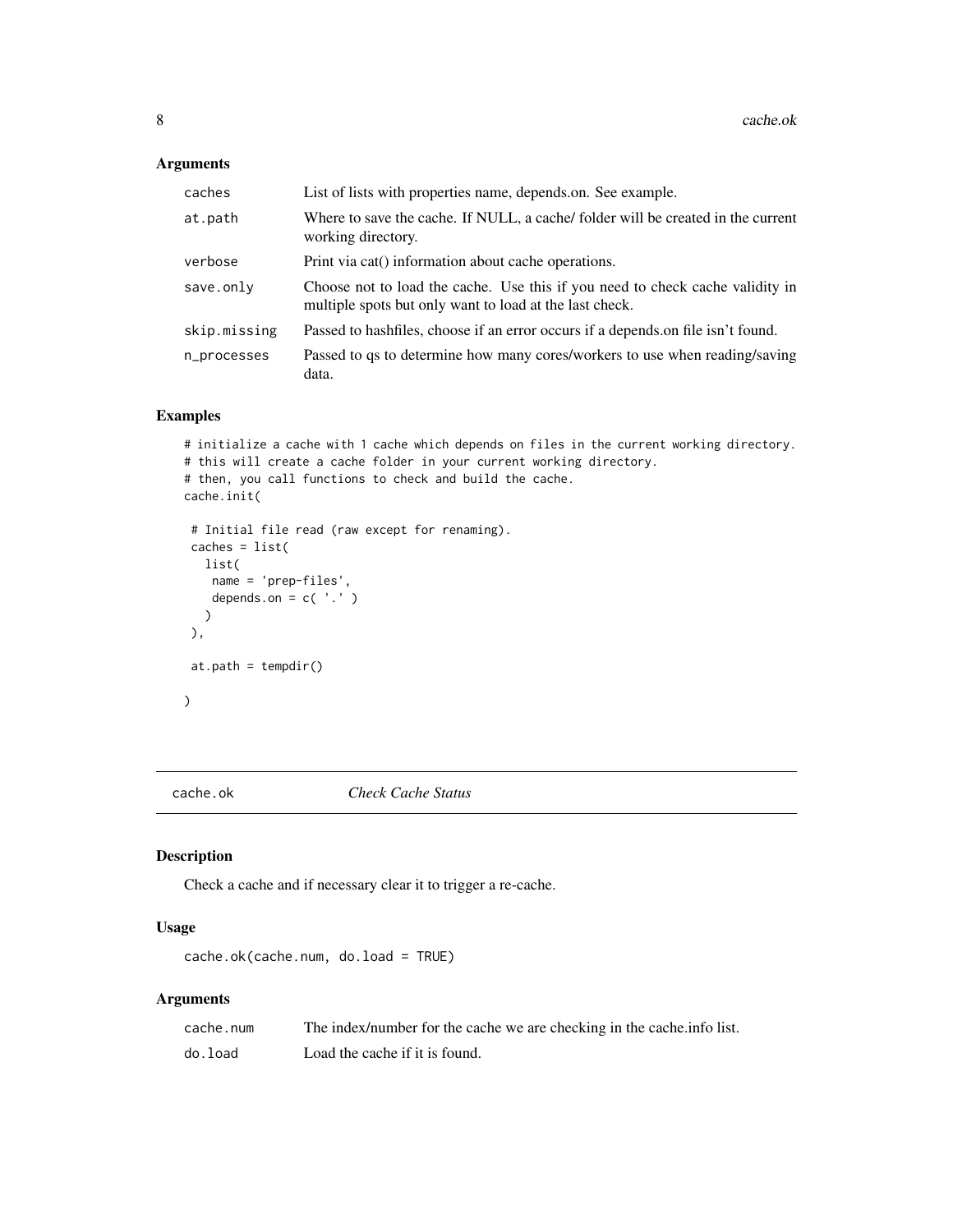#### <span id="page-8-0"></span>cblind 9

#### Value

Boolean indicating if the cache is acceptable. FALSE indicates the cache doesn't exist or is invalid so code should be run again.

# Examples

```
# check the first cache to see if it exists and dependent files haven't changed.
# if this is TRUE, code in brackets will get skipped and the cache will be loaded instead.
# set do.load = FALSE if you have multiple files that build a cache,
# to prevent multiple cache loads.
# output will be printed to the console to tell you if the cache was loaded or re-built.
if( ! cache.ok(1) ){
 # do stuff
```
# if this is the final file for this cache, end with save.cache to save passed objects as a cache. save.cache(iris)

}

cblind *cblind*

#### Description

Color pallette that is effective for color-blind clients.

#### Usage

cblind

# Format

Named vector of hex colors.

cc *Concatenate.*

# Description

Shorthand function for paste. Author: Bryce Chamberlain.

#### Usage

 $cc(\ldots, sep = "")$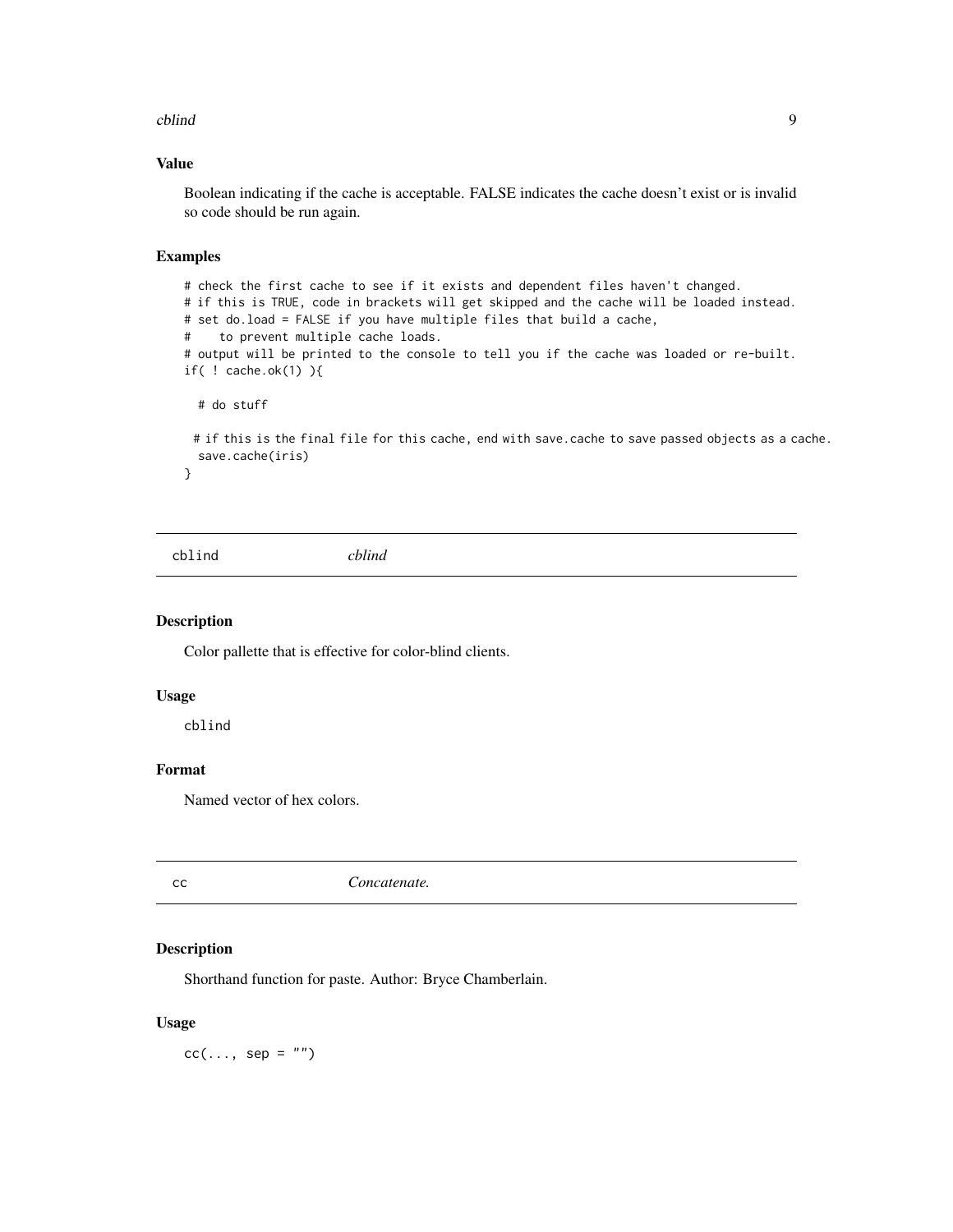# <span id="page-9-0"></span>Arguments

| .   | Arguments to be passed to paste 0. Typcially a list of vectors or values to be<br>concatenated. |
|-----|-------------------------------------------------------------------------------------------------|
| sep | (Optional) Separator between concatenated items.                                                |

# Value

Vector of pasted/concatenated values.

# Examples

```
cc( 1, 2, 4 )
x = data. frame( c1 = c( 1, 2, 4 ), c2 = c( 3, 5, 7 ) )
cc( x$c1, x$c2 )
cc(x$c1, x$c2, sep = '-' )
```
char2fac *Characters to Factors*

# Description

Convert all character columns in a data frame to factors. Author: Bryce Chamberlain.

# Usage

```
char2fac(x, sortlevels = FALSE, na_level = "(Missing)")
```
# Arguments

| x          | Data frame to modify.                                                                                                                                                                            |
|------------|--------------------------------------------------------------------------------------------------------------------------------------------------------------------------------------------------|
| sortlevels | Choose whether to sort levels. This is the default R behavior and is therefore<br>likely faster, but it may change the order of the data and this can be problematic<br>so the default is FALSE. |
| na level   | some functions don't like factors to have NAs so we replace NAs with this value<br>for factors only. Set NULL to skip.                                                                           |

# Value

Data frame with converted factors.

# Examples

char2fac( iris )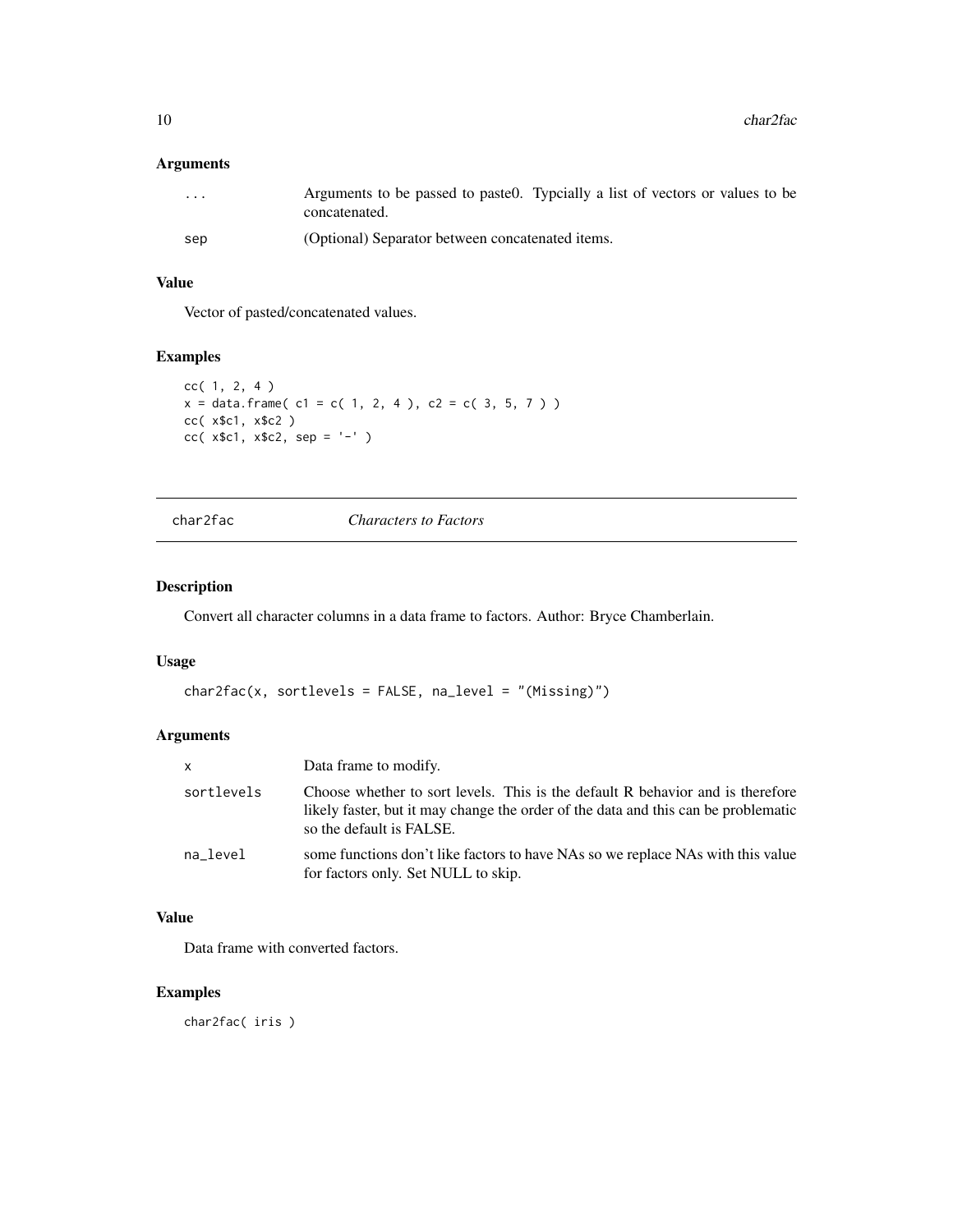<span id="page-10-0"></span>

Checks a vector or value to see if it is a number formatted as a character. Useful for checking columns formatted with \$ or commas, etc. Author: Bryce Chamberlain. Tech review: Dominic Dillingham.

#### Usage

charnum(x, na\_strings = easyr::nastrings, run\_unique = TRUE, check\_date = TRUE)

#### Arguments

| x          | Vector to check.                                                                                                                             |
|------------|----------------------------------------------------------------------------------------------------------------------------------------------|
| na_strings | Strings to consider NA.                                                                                                                      |
| run_unique | Convert to unique variables before checking. In some cases, this can make it<br>take longer than necessary. In most, it will make it faster. |
| check date | Check for a date, in which case it isn't a number. If you have already checked a<br>date and know it isn't, set this to FALSE to run faster. |

# Value

True/false value indicating if the vector is a number formatted as a character. Helpful for checking before calling easyr:tonum().

```
charnum( c(
 '123', '$50.02', '30%', '(300.01)', '-10', '1 230.4', NA, '-', '', "3.7999999999999999E-2"
))
charnum( c( '123', 'abc', '30%', NA) )
# returns FALSE since this can be converted to a date:
charnum( c( '20180101' ))
```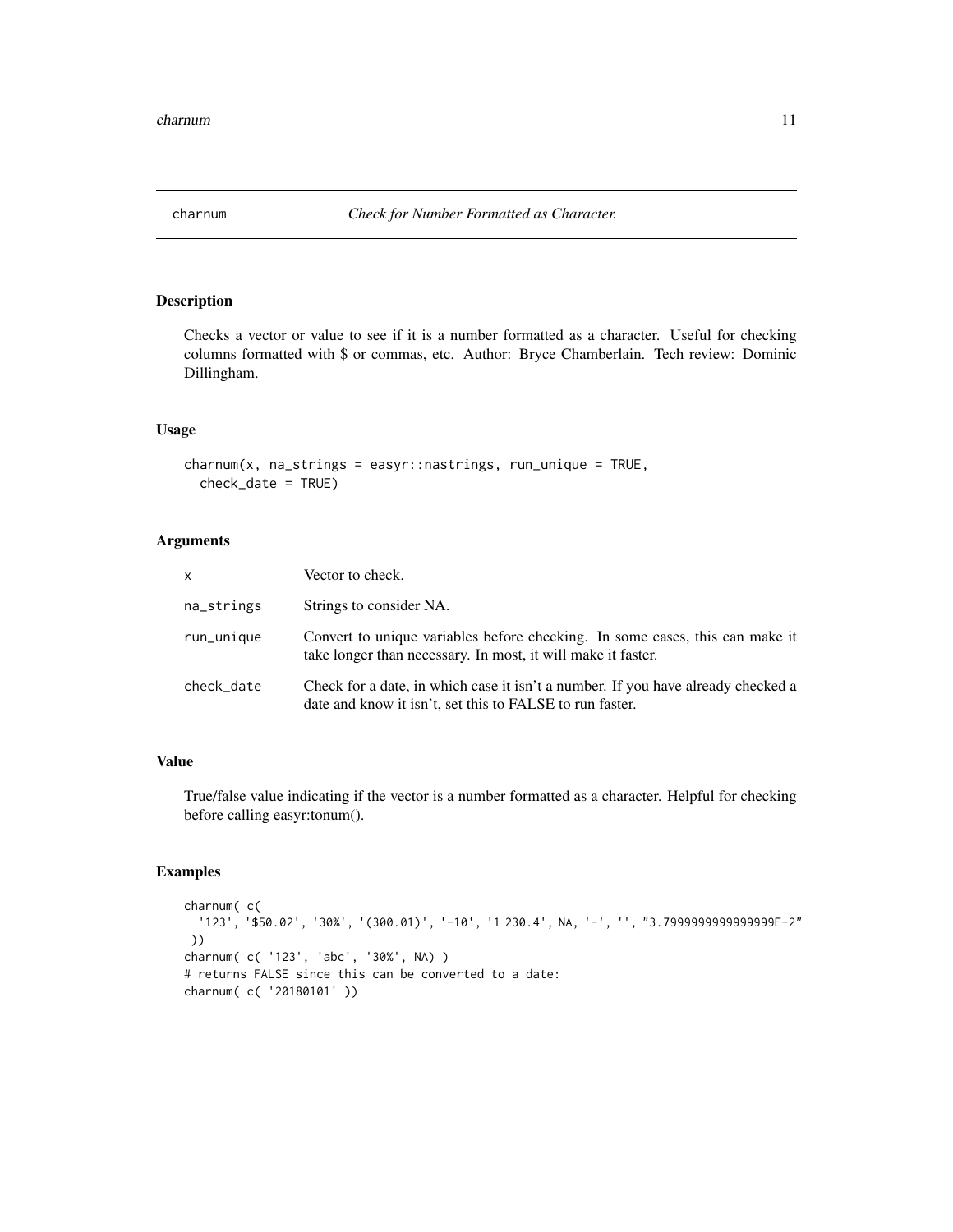<span id="page-11-0"></span>

Check actual versus expected values and get helpful metrics back. Author: Bryce Chamberlain. Tech review: Lindsay Smeltzer.

# Usage

```
checkeq(expected, actual, desc = "", acceptable_pct_diff = 0.00000001,
 digits = 2)
```
#### Arguments

| expected            | The expected value of the metric.                                                                                    |
|---------------------|----------------------------------------------------------------------------------------------------------------------|
| actual              | The actual value of the metric.                                                                                      |
| desc                | (Optional) Description of the metric being checked.                                                                  |
| acceptable_pct_diff |                                                                                                                      |
|                     | (Optional) Acceptable percentage difference when checking values. Checked as<br>an absolute value.                   |
| digits              | (Optional) Digits to round to. Without rounding you get errors from floating<br>values. Set to NA to avoid rounding. |

# Value

Message (via cat) indicating success or errors out in case of failure.

#### Examples

checkeq(expected=100,actual=100,desc='A Match')

clear.cache *Clear Cache*

#### Description

Clears all caches or the cache related to the passed cache info list.

# Usage

clear.cache(cache = NULL)

#### Arguments

cache The cache list to clear.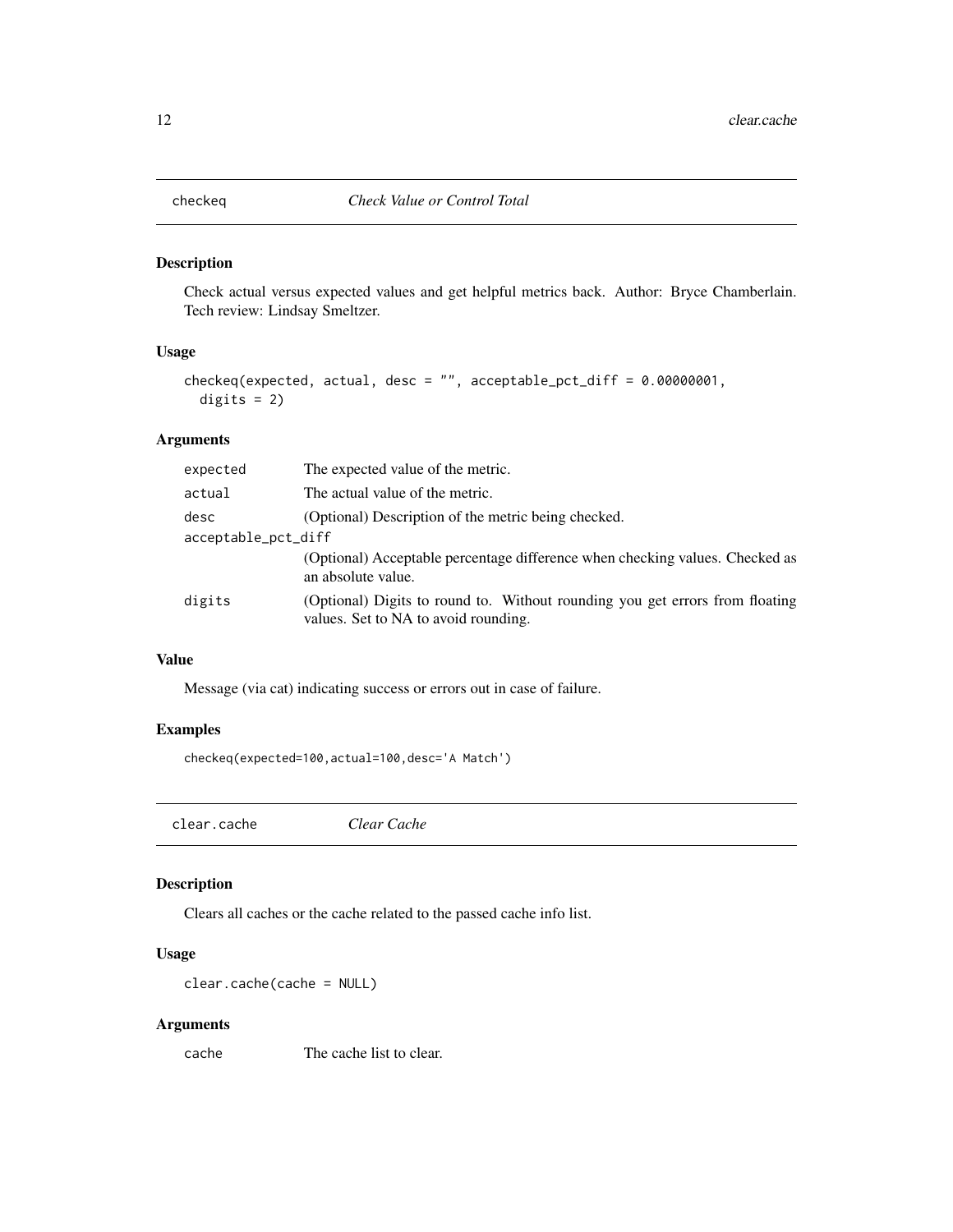<span id="page-12-0"></span>coalf and the contract of the contract of the contract of the contract of the contract of the contract of the contract of the contract of the contract of the contract of the contract of the contract of the contract of the

# Value

FALSE if a cache info list item is passed in order to assist other functions in returning this value, otherwise NULL.

# Examples

# this will only have an effect if a current cache exists. clear.cache()

coalf *Factor-friendly Coalesce*

# Description

Coalesce function that matches and updates factor levels appropriately. Checks each argument vector starting with the first until a non-NA value is found. Author: Bryce Chamberlain.

#### Usage

coalf(...)

# Arguments

... Source vectors.

#### Value

Vector of values.

# Examples

x <- sample(c(1:5, NA, NA, NA)) coalf(x, 0L)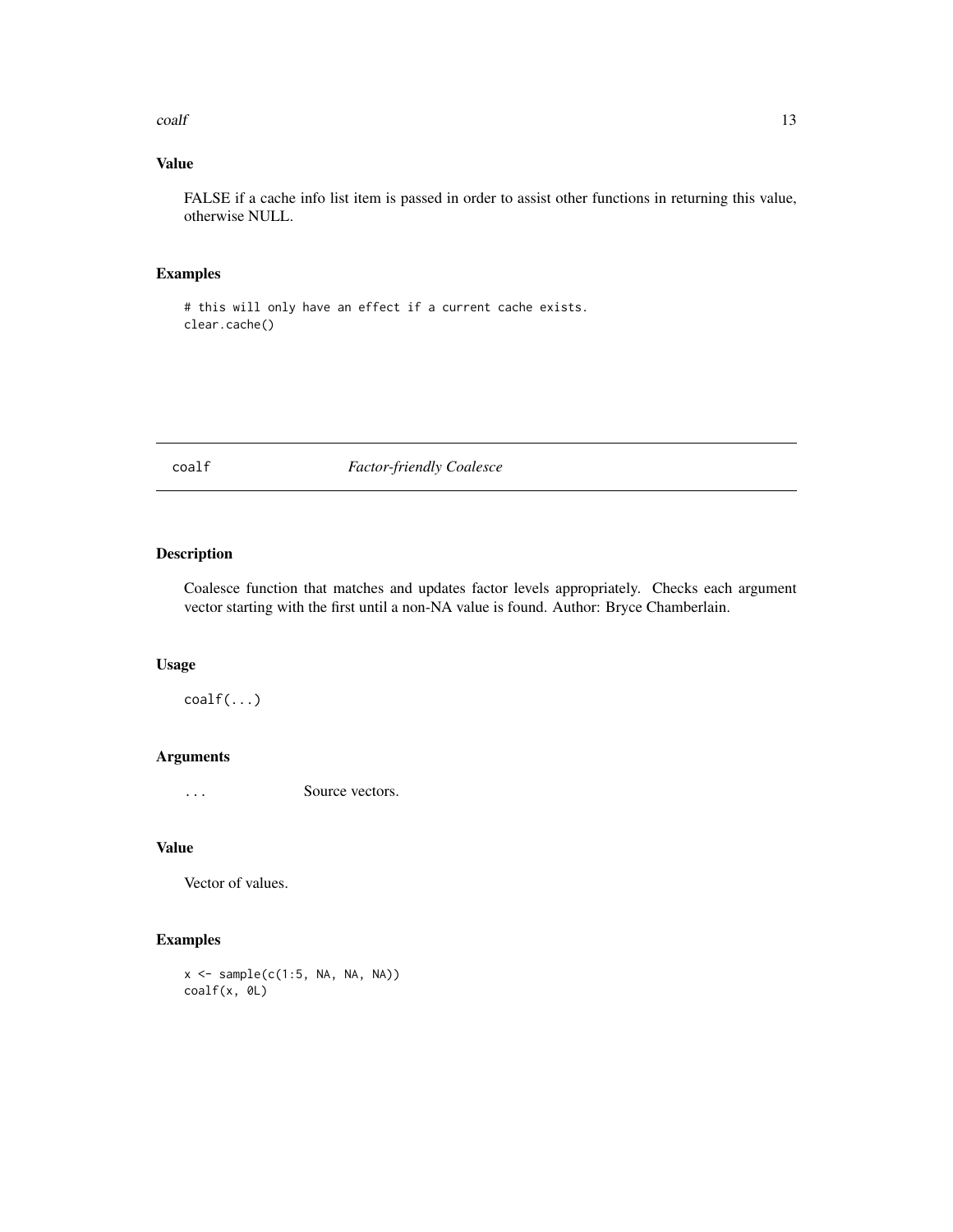<span id="page-13-0"></span>

Concatenate arguments and run them as a command. Shorthand for eval( parse( text = paste $0(....)$ ) ) ). Consider also using base::get() which can be used to get an object from a string, but only if it already exists. Author: Bryce Chamberlain.

# Usage

 $crun(...)$ 

# Arguments

... Character(s) to be concatenated and run as a command.

#### Examples

```
crun( 'print(', '"hello world!"', ')')
crun('T', 'RUE')
```
ddiff *Date difference (or difference in days).*

# Description

Date difference (or difference in days).

#### Usage

```
ddiff(x, y, unit = "day", do.date.convert = TRUE, do.numeric = TRUE)
```

| $\mathsf{X}$    | Vector of starting dates or items that can be converted to dates by todate.                                                                                                       |  |
|-----------------|-----------------------------------------------------------------------------------------------------------------------------------------------------------------------------------|--|
| У               | Vector of ending dates or items that can be converted to dates by todate.                                                                                                         |  |
| unit            | Character indicating what to use as the unit of difference. Values like d, y, m or<br>day, year, month will work. Takes just the first letter in lower-case to determine<br>unit. |  |
| do.date.convert |                                                                                                                                                                                   |  |
|                 | Convert to dates before running the difference. If you know your columns are<br>already dates, setting to FALSE will make your code run faster.                                   |  |
| do.numeric      | Convert the output to a number instead of a date difference object.                                                                                                               |  |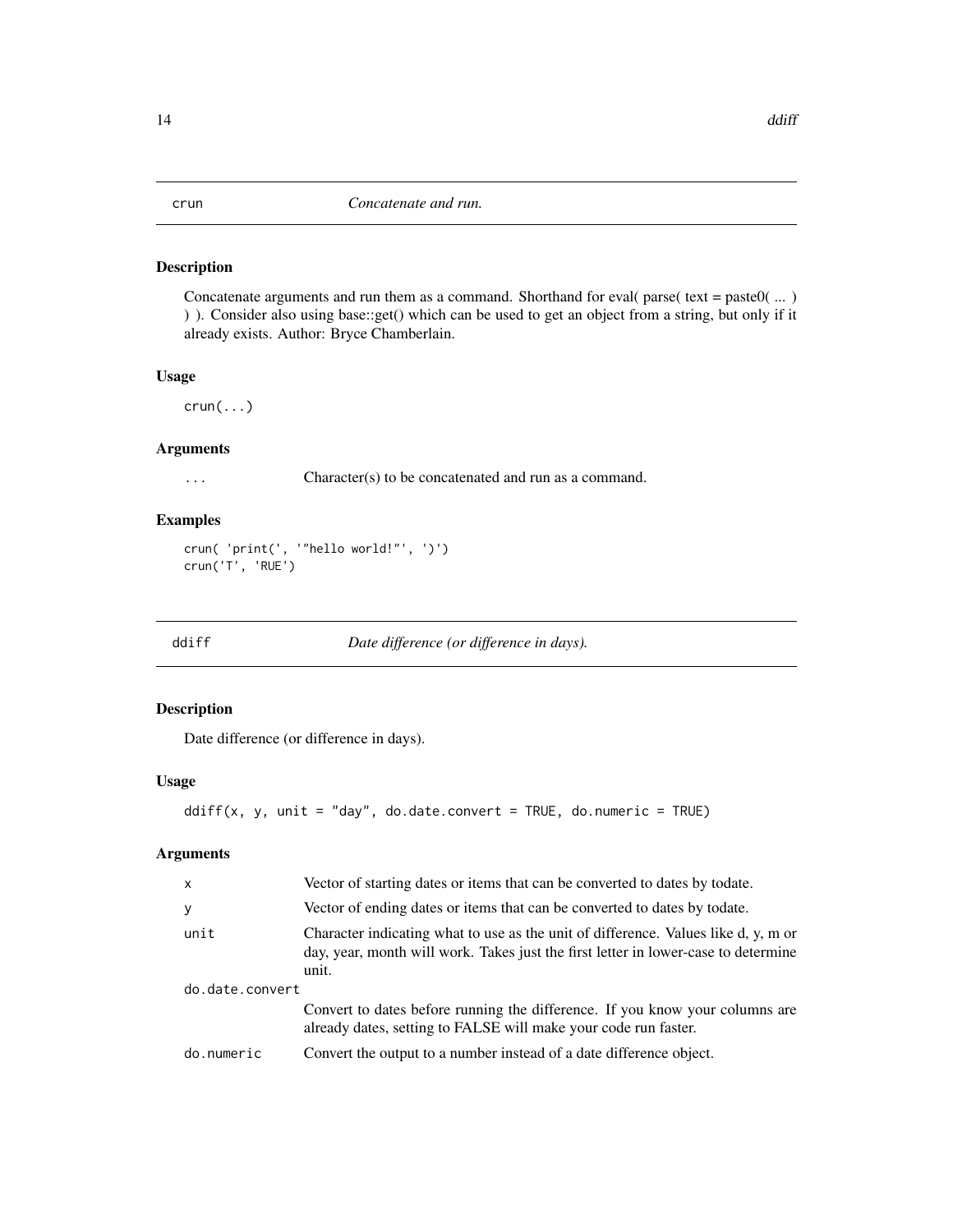#### <span id="page-14-0"></span>dict the contract of the contract of the contract of the contract of the contract of the contract of the contract of the contract of the contract of the contract of the contract of the contract of the contract of the contr

# Value

Vector of differences.

# Examples

```
ddiff( lubridate::mdy( '1/1/2018' ), lubridate::mdy( '3/4/2018' ) )
```
dict *Get Data Dictionary*

# Description

Get information about a Data Frame or Data Table. Use getinfo to explore a single column instead. If you like, use ecopy function or agument to copy to the clipboard so that it can be pasted into Excel. Otherwise it returns a data frame. Author: Scott Sobel. Tech Review & Modifications: Bryce Chamberlain.

# Usage

```
dict(x, topn = 5, both = 5, na.strings = easyr::nastrings,do.atype = TRUE, ecopy = FALSE)
```
# Arguments

| $\mathsf{x}$ | Data Frame or Data Table.                                                                             |
|--------------|-------------------------------------------------------------------------------------------------------|
| topn         | Number of top values to print.                                                                        |
| botn         | Number of bottom values to print.                                                                     |
| na.strings   | Strings to consider NA.                                                                               |
| do.atype     | Auto-determine variable types. If your data already has types set, skip this to<br>speed up the code. |
| ecopy        | Use ecopy function or agument to copy to the clipboard so that it can be pasted<br>into Excel.        |

#### Examples

dict(iris)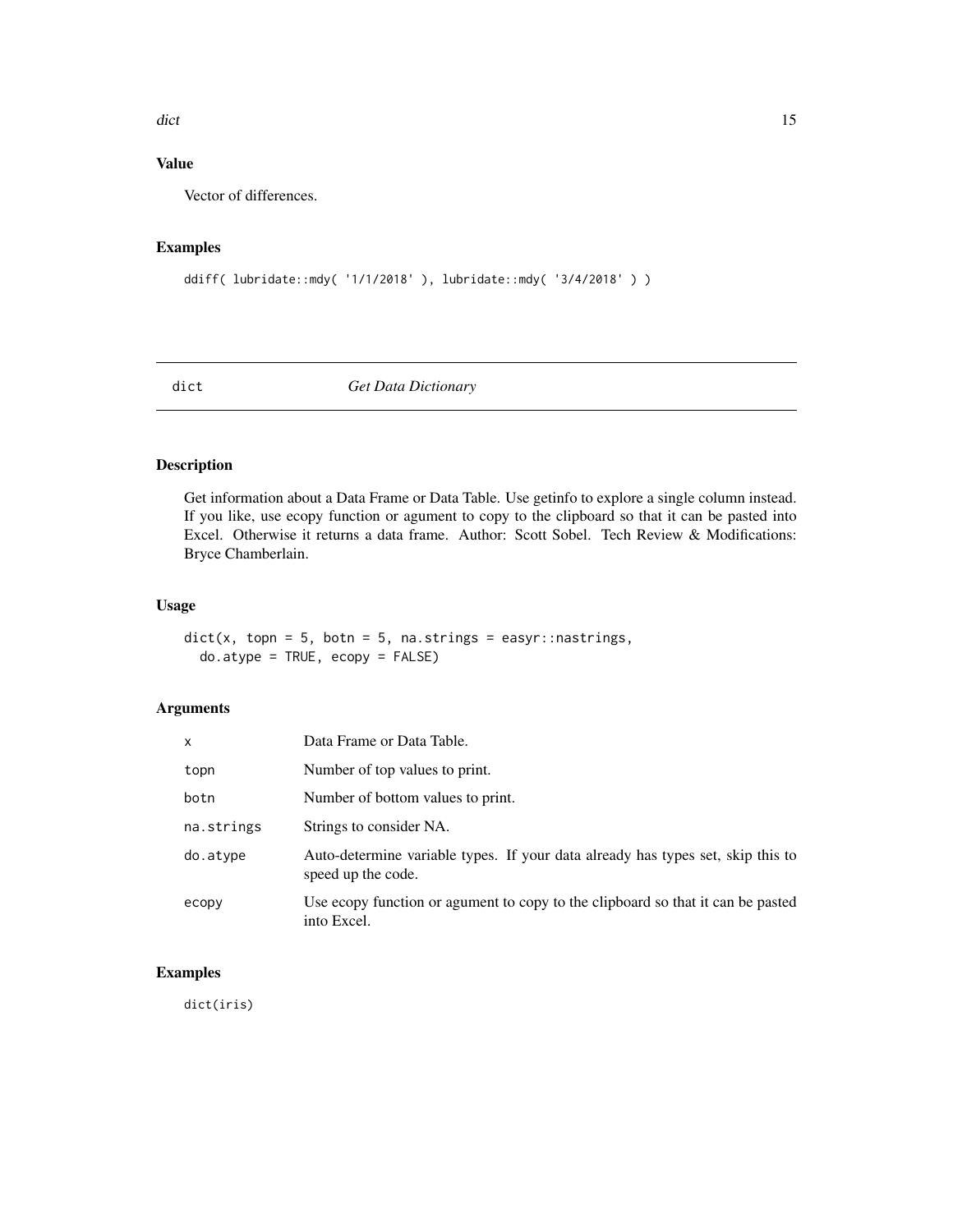<span id="page-15-0"></span>

Pulls all rows with duplicates in a column, not just the duplicate row. Author: Bryce Chamberlain.

#### Usage

 $drows(x, c, na = FALSE)$ 

#### Arguments

| $\times$ | Data frame.                          |
|----------|--------------------------------------|
| C        | Column as vector or string.          |
| na.      | Consider multiple NAs as duplicates? |

# Value

Rows from the data frame in which the column is duplicated.

#### Examples

ddt = bindf( cars, utils::head( cars, 10 ) ) drows( ddt, 'speed' )

ecopy *Copy to Clipboard*

# Description

Copies a data.frame or anything that can be converted into a data.frame. After running this, you can use ctrl+v or Edit > Paste to paste it to another program, typically Excel. A simple use case would be ecopy(names(df)) to copy the names of a data frame to the clipboard to paste to Excel or Outlook. Author: Scott Sobel. Tech Review: Bryce Chamberlain.

#### Usage

```
ecopy(x, showrowcolnames = c("cols", "rows", "both", "none"),
  show = FALSE)
```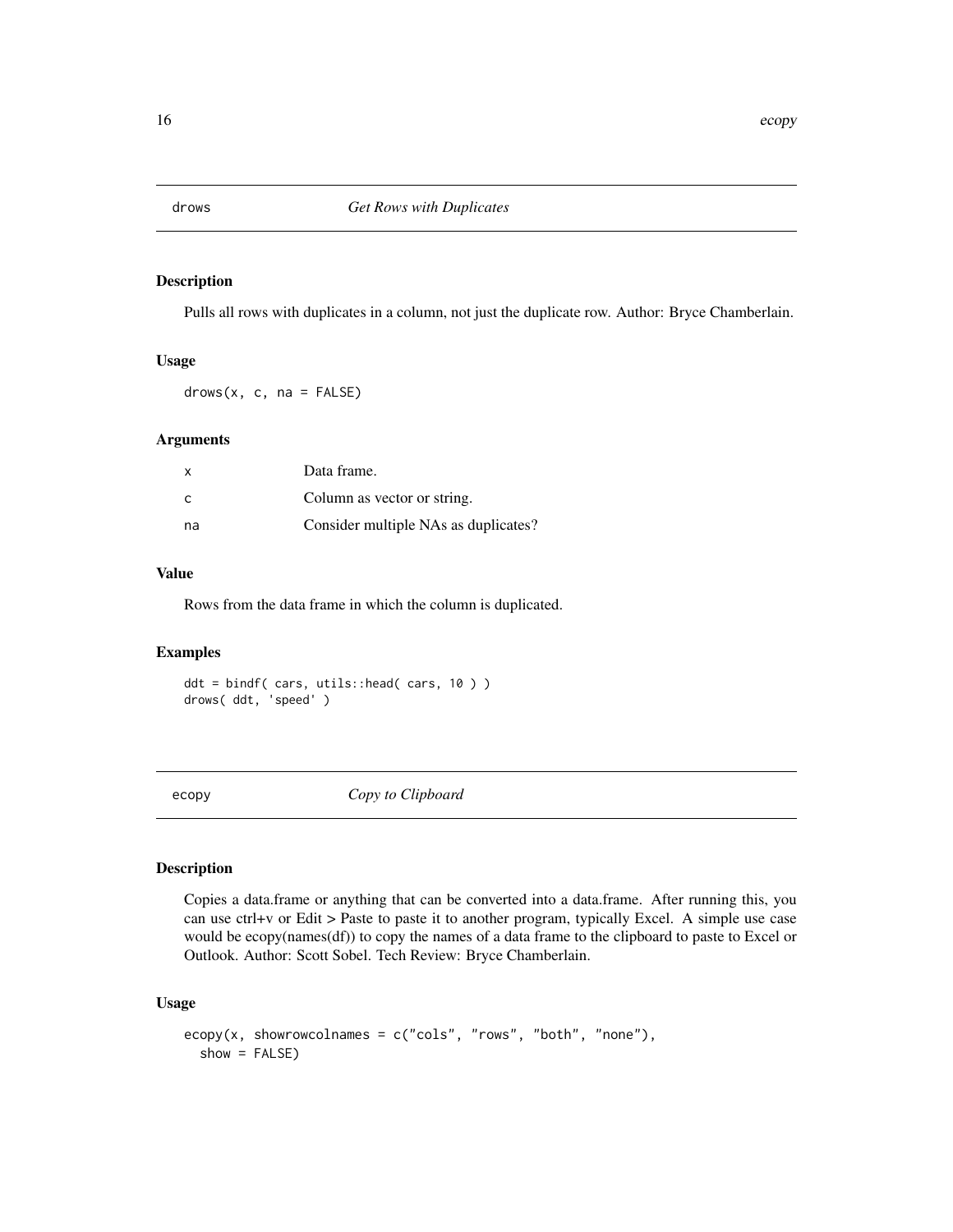#### <span id="page-16-0"></span>Arguments

| X               | Object you'd like to copy to the clipboard.                                              |
|-----------------|------------------------------------------------------------------------------------------|
| showrowcolnames |                                                                                          |
|                 | (Optional) Show row and column names. Choose 'none', 'cols', 'rows', or<br>'both'.       |
| show            | (Optional Boolean) Set to 'show' if you want to also print the object to the<br>console. |

# Examples

```
ecopy( iris, showrowcolnames = "cols", show = 'show' )
ecopy(iris)
```
eq *NA-Friendly Equality Comparison*

# Description

Vectorized flexible equality comparison which considers NAs as a value. Returns TRUE if both values are NA, and FALSE when only one is NA. The standard == comparison returns NA in both of these cases and sometimes this is interpreted unexpectedly. Author: Bryce Chamberlain. Tech Review: Maria Gonzalez.

#### Usage

 $eq(x, y, do.nanull.equals = TRUE)$ 

# Arguments

| x               | First vector/value for comparison.  |
|-----------------|-------------------------------------|
|                 | Second vector/value for comparison. |
| do.nanull.equal |                                     |

Return TRUE if both inputs are NA or NULL (tested via easyr::nanull).

# Value

Boolean vector/value of comparisons.

```
c(NA, 'NA', 1, 2, 'c') == c(NA, NA, 1, 2, 'a') # regular equality check.eq(c(NA,'NA',1,2,'c'),c(NA,NA,1,2,'a')) # check with eq.
```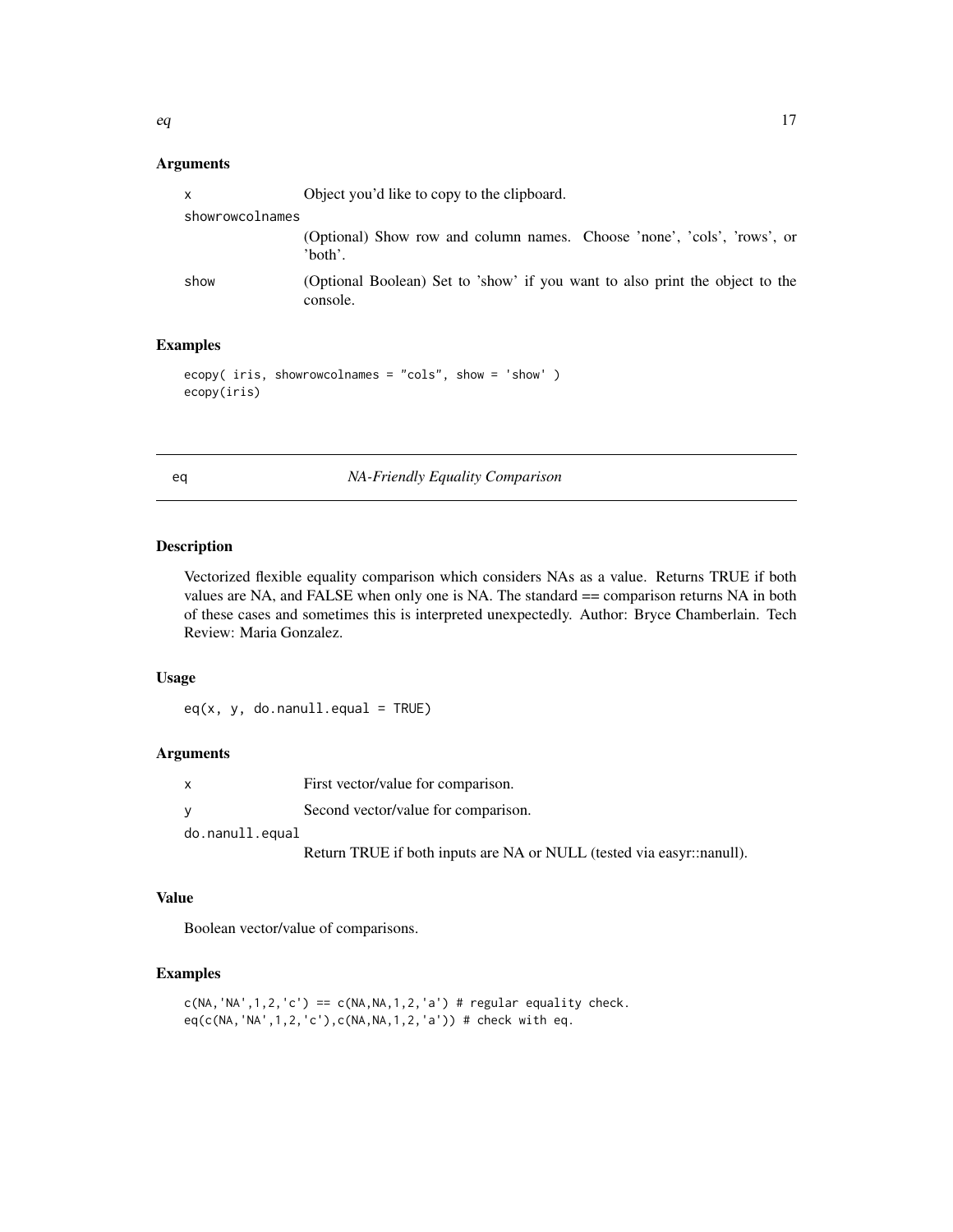<span id="page-17-0"></span>

Convert all factor columns in a data frame to characters. Author: Bryce Chamberlain.

#### Usage

fac2char(x)

#### Arguments

x Data frame to modify.

#### Value

Data frame with converted characters.

# Examples

char2fac( iris )

fjoinf *Full Join with Factors*

# Description

Matches factor levels before full join via merge. Author: Bryce Chamberlain.

# Usage

```
fjoinf(data.left, data.right, by, sort.levels = TRUE,
  restrict.levels = FALSE, na_level = "(Missing)")
```

| data.left                      | Left data. Only rows that matche the join will be included (may still result in<br>duplication).                                        |
|--------------------------------|-----------------------------------------------------------------------------------------------------------------------------------------|
| data.right                     | Right data. All of this data will be preservered in the join (may also result in<br>duplication).                                       |
| by                             | Columns to join on.                                                                                                                     |
| sort.levels<br>restrict.levels | Sort the factor levels after combining them.                                                                                            |
|                                | Often the joined data won't use all the levels in both datasets. Set to TRUE to<br>remove factor levels that aren't in the joined data. |
| na_level                       | some functions don't like factors to have NAs so we replace NAs with this value<br>for factors only. Set NULL to skip.                  |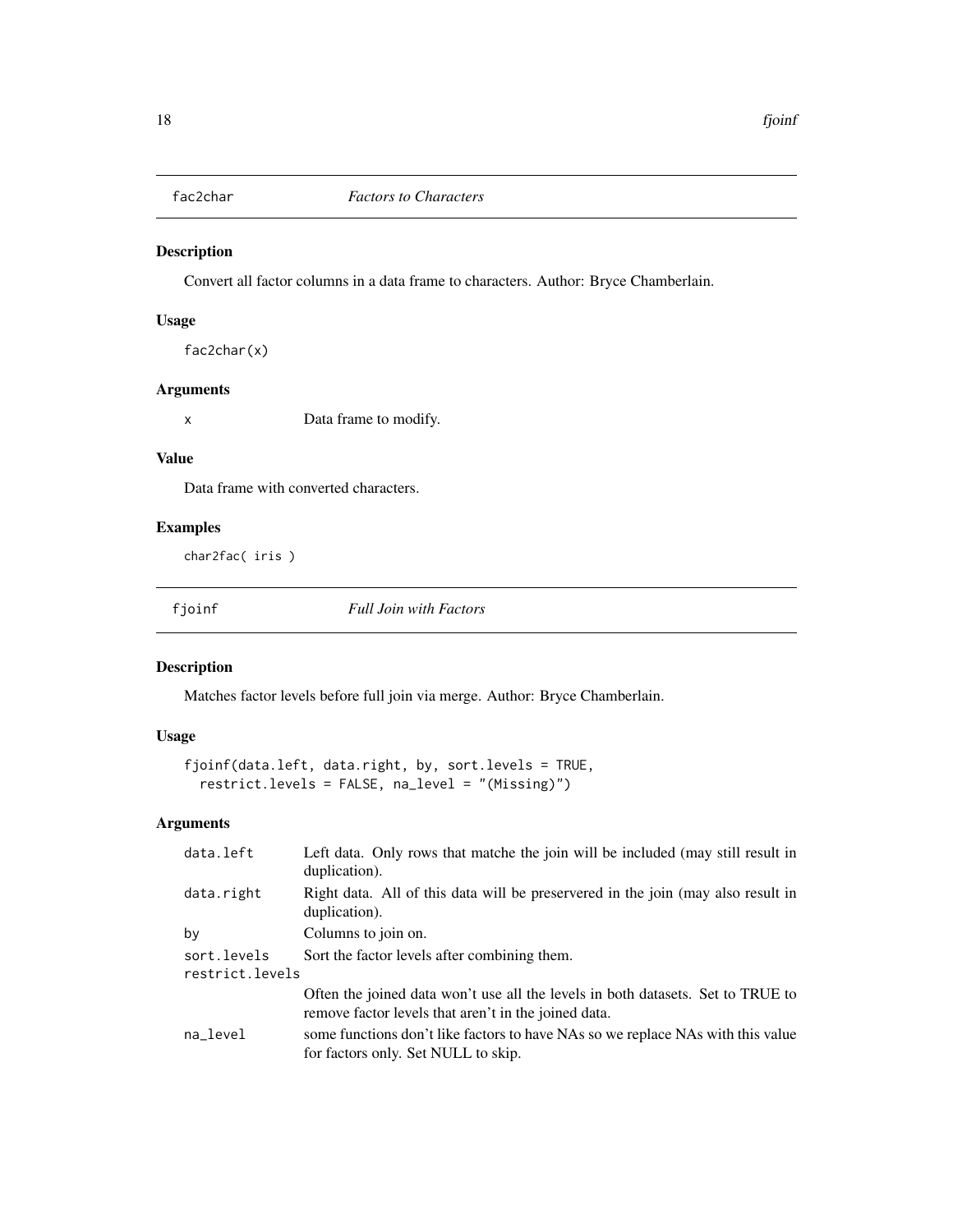<span id="page-18-0"></span>fldict the contract of the contract of the contract of the contract of the contract of the contract of the contract of the contract of the contract of the contract of the contract of the contract of the contract of the con

# Value

Joined data, with any factors modified to contain all levels in the joined data.

#### Examples

```
df1 = data.frame(factor1 = c('a', 'b', 'c'),
  factor2 = c( 'high', 'medium', 'low' ),
  factor.join = c( '0349038u093843', '304359867893753', '3409783509735' ),
  numeric = c( 1, 2, 3 ),logical = c( TRUE, TRUE, TRUE )
\lambdadf2 = data.frame(factor1 = c('d', 'e', 'f'),
  factor2 = c('low', 'medium', 'high'),
  factor.join = c( '32532532536', '304359867893753', '32534745876' ),
  numeric = c( 4, 5, 6 ),logical = c( FALSE, FALSE, FALSE )
)
fjoinf( df1, df2, by = 'factor.join' )
```
#### fldict *Get Data Dictionary for Files in Folder*

#### Description

Get information about data files in a folder path. Use dict() on a single data frame or getinfo(0) to explore a single column. Author: Bryce Chamberlain.

#### Usage

```
fldict(folder = NULL, file.list = NULL,
 pattern = "^[^~]+[.](xls[xmb]?|csv|rds|xml)", ignore.case = TRUE,
 recursively = TRUE, ...
```

| folder      | File path of the folder to create a dictionary for. Pass either this or file.list.<br>file. list will override this argument.                                            |
|-------------|--------------------------------------------------------------------------------------------------------------------------------------------------------------------------|
| file.list   | List of files to create a combined dictionary for. Pass either this or folder. This<br>will ovveride folder.                                                             |
| pattern     | Pattern to match files in the folder. By default we use a pattern that matches<br>read.any-compatible data files and skips temporary Office files. Passed to list files. |
| ignore.case | Ignore case when checking pattern. Passed to list files.                                                                                                                 |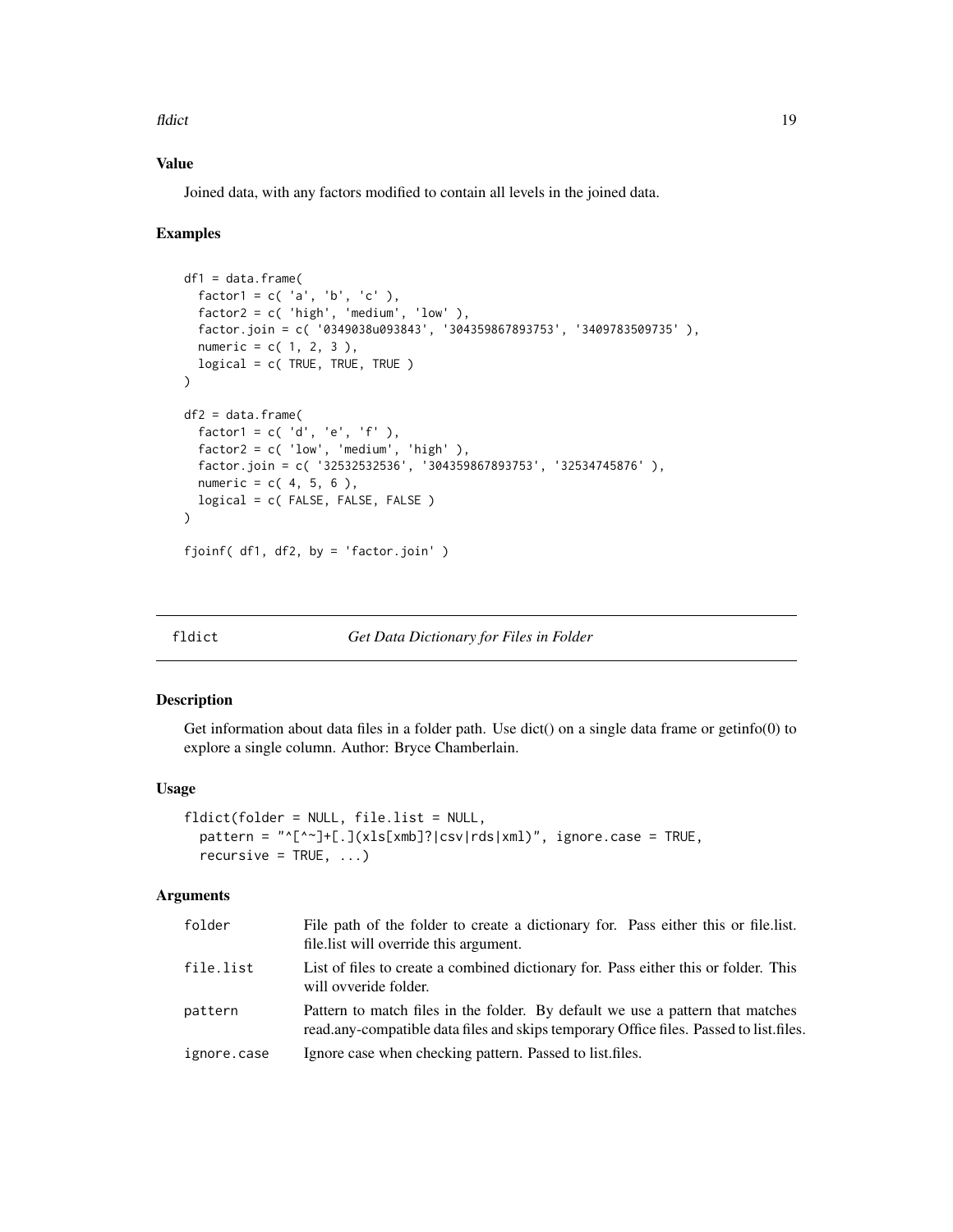<span id="page-19-0"></span> $20$  fmat

| recursive               | Check files recursively. Passed to list files.                                                        |
|-------------------------|-------------------------------------------------------------------------------------------------------|
| $\cdot$ $\cdot$ $\cdot$ | Other arguments to read, any for reading in files. Consider using a first column name<br>vector, etc. |

# Value

List with the properties:

| Summary data of each dataset.                         |
|-------------------------------------------------------|
| Line data with a row for each column in each dataset. |

#### Examples

```
folder = system.file('extdata', package = 'easyr')
fl = fldict(folder)
names(fl)
fl$sheets
fl$columns
```
fmat *Number Formatter*

# Description

Flexible number formatter for easier formatting from numbers and dates into characters for display.

# Usage

```
\text{fmat}(x = \text{NULL}, \text{type} = \text{c("auto", ", ", "$", "$", "%, ", "", "], "mod", ""date", "dollar", "dollars", "count", "percentage", "decimal"),
 do.return = c("formatted", "highcharter"), digits = NULL,
 with.unit = FALSE, do.date.sep = "/", do.remove.spaces = FALSE,
 digits.cutoff = NULL)
```

| $\mathsf{x}$ | Vector of values to convert. If retu                                                          |
|--------------|-----------------------------------------------------------------------------------------------|
| type         | Type of format to return. If do. return == 'highcharter' this is not required.                |
| do.return    | Information to return. "formatted" returns a vector of formatted values.                      |
| digits       | Number of digits for rounding. If left blank, the funtion will guess at the best<br>digits.   |
| with.unit    | For large numbers, choose to add a suffix for fewer characters, like M for mil-<br>lion, etc. |
| do.date.sep  | Separator for date formatting.                                                                |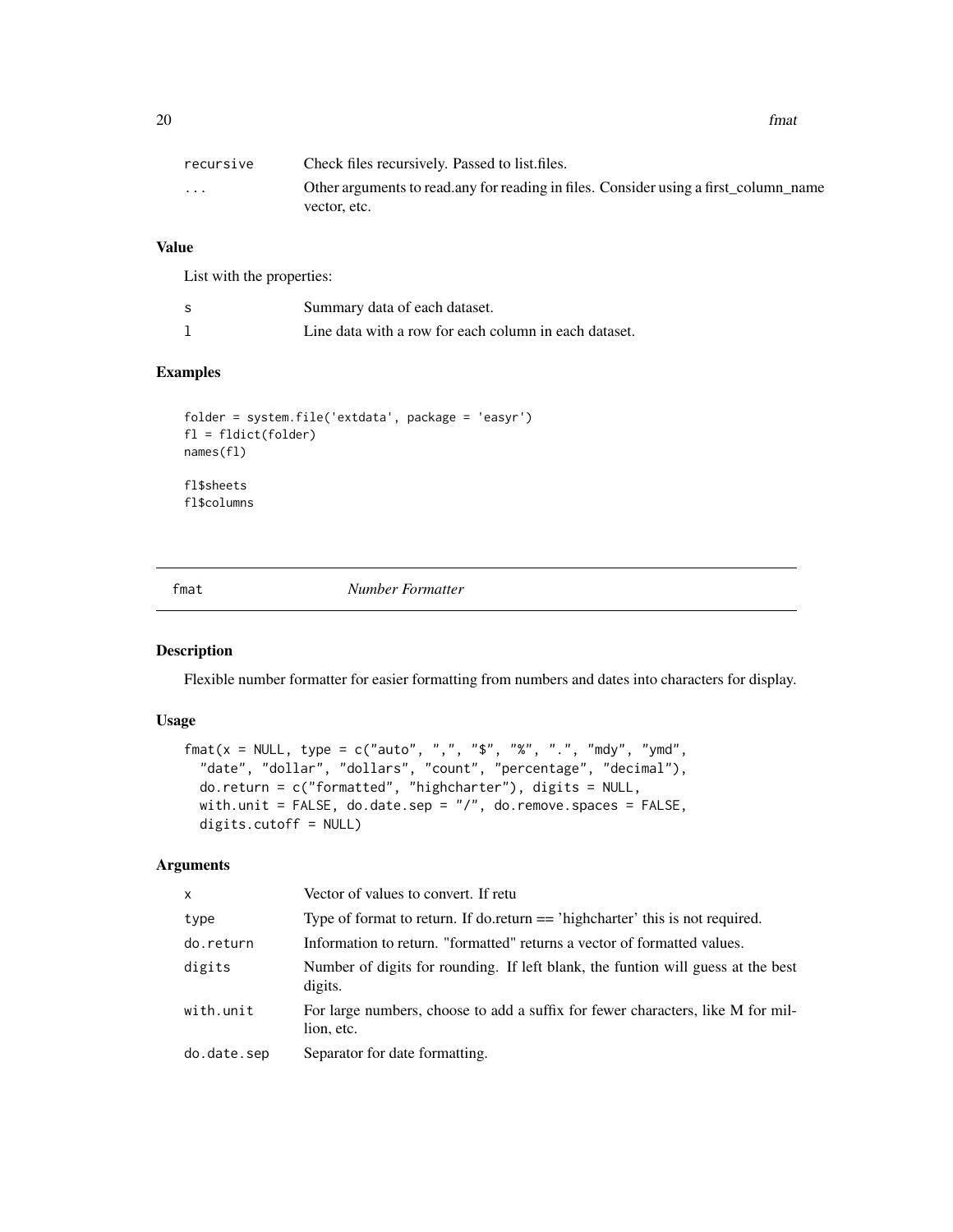# <span id="page-20-0"></span>getbetterint 21

do.remove.spaces Remove extra spaces in return. digits.cutoff Amount at which to show 0 digits. Allows for flexibility of rounding.

# Value

Information requested via do.return.

#### Examples

```
fmat( 1000, 'dollar', digits = 2)
```
getbetterint *Get better Int*

# Description

Takes bucket names of binned values such as [1e3,2e3) or [0.1234567, 0.2) and formats the values nicely into values such as 1,000-2,000 or 0.12-0.20 Author: Scott Sobel. Tech Review: Bryce Chamberlain.

#### Usage

getbetterint(int)

#### Arguments

int Vector of character bucket names to transform.

#### Value

Vector of transformed values.

```
iris$bin <- binbyvol( iris, 'Sepal.Width', 'Sepal.Length', 5 )
getbetterint( iris$bin )
```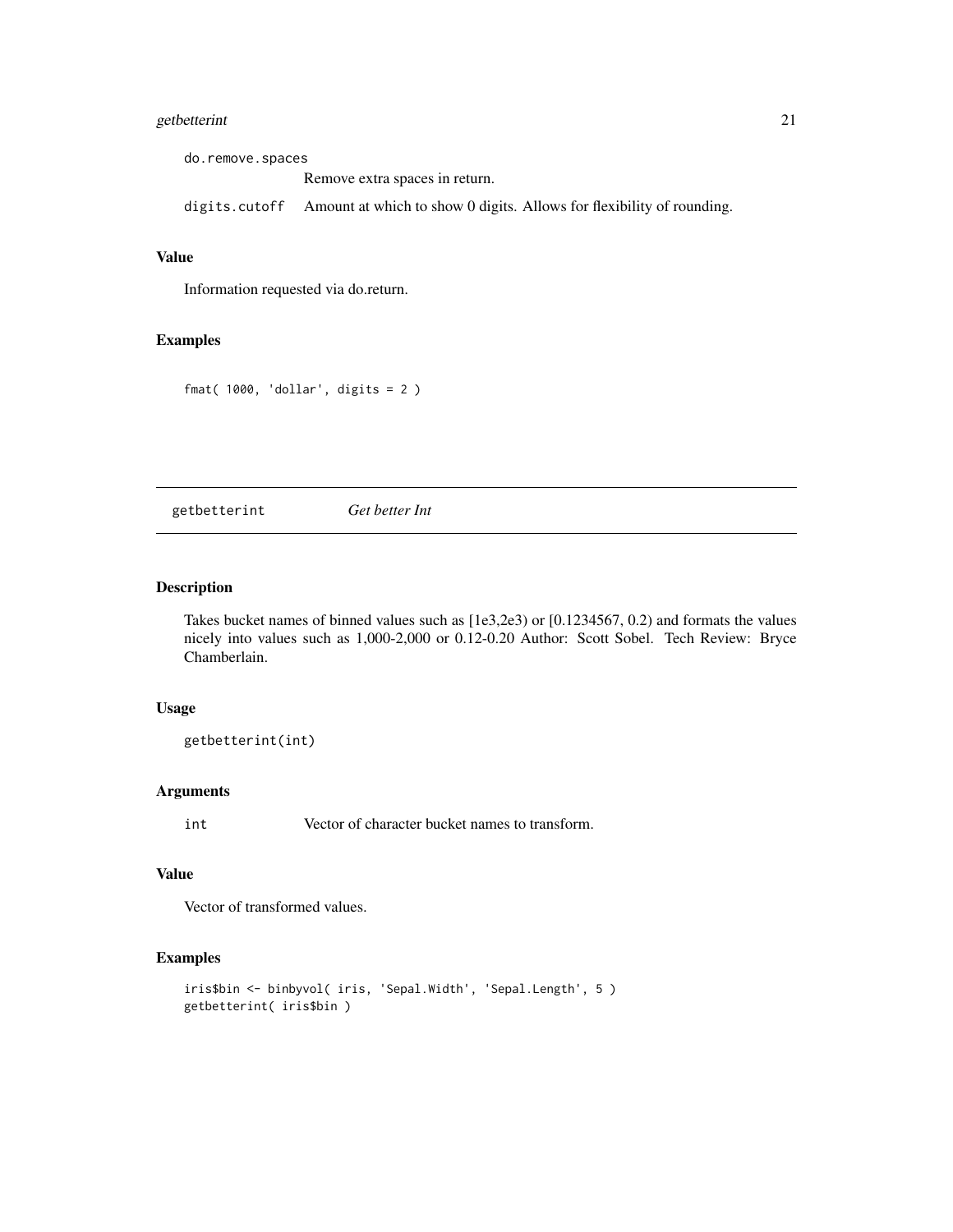<span id="page-21-0"></span>getinfo *Get Info*

#### Description

Get information about a Column in a Data Frame or Data Table. Use getdatadict to explore all columns in a dataset instead. Author: Scott Sobel. Tech Review: Bryce Chamberlain.

#### Usage

```
getinfo(df, colname, topn = 5, botn = 5, graph = TRUE,
 ordered = TRUE, display = TRUE, cutoff = 20, main = NULL,
 cex = 0.9, xcex = 0.9, bins = 50, col = "light blue")
```
#### Arguments

| df      | Data Frame or Data Table.                                |
|---------|----------------------------------------------------------|
| colname | (Character) Name of the column to get information about. |
| topn    | (Optional) Number of top values to print.                |
| botn    | (Optional) Number of bottom values to print.             |
| graph   | (Boolean Optional) Output a chart of the column.         |
| ordered | (Optional)                                               |
| display | (Optional)                                               |
| cutoff  | (Optional)                                               |
| main    | (Optional)                                               |
| cex     | (Optional)                                               |
| xcex    | (Optional)                                               |
| bins    | (Optional)                                               |
| col     | (Optional)                                               |

# Value

Only if display = FALSE, returns information about the column. Otherwise information comes through the graphing pane and the console (via cat/print).

```
getinfo(iris,'Sepal.Width')
getinfo(iris,'Species')
```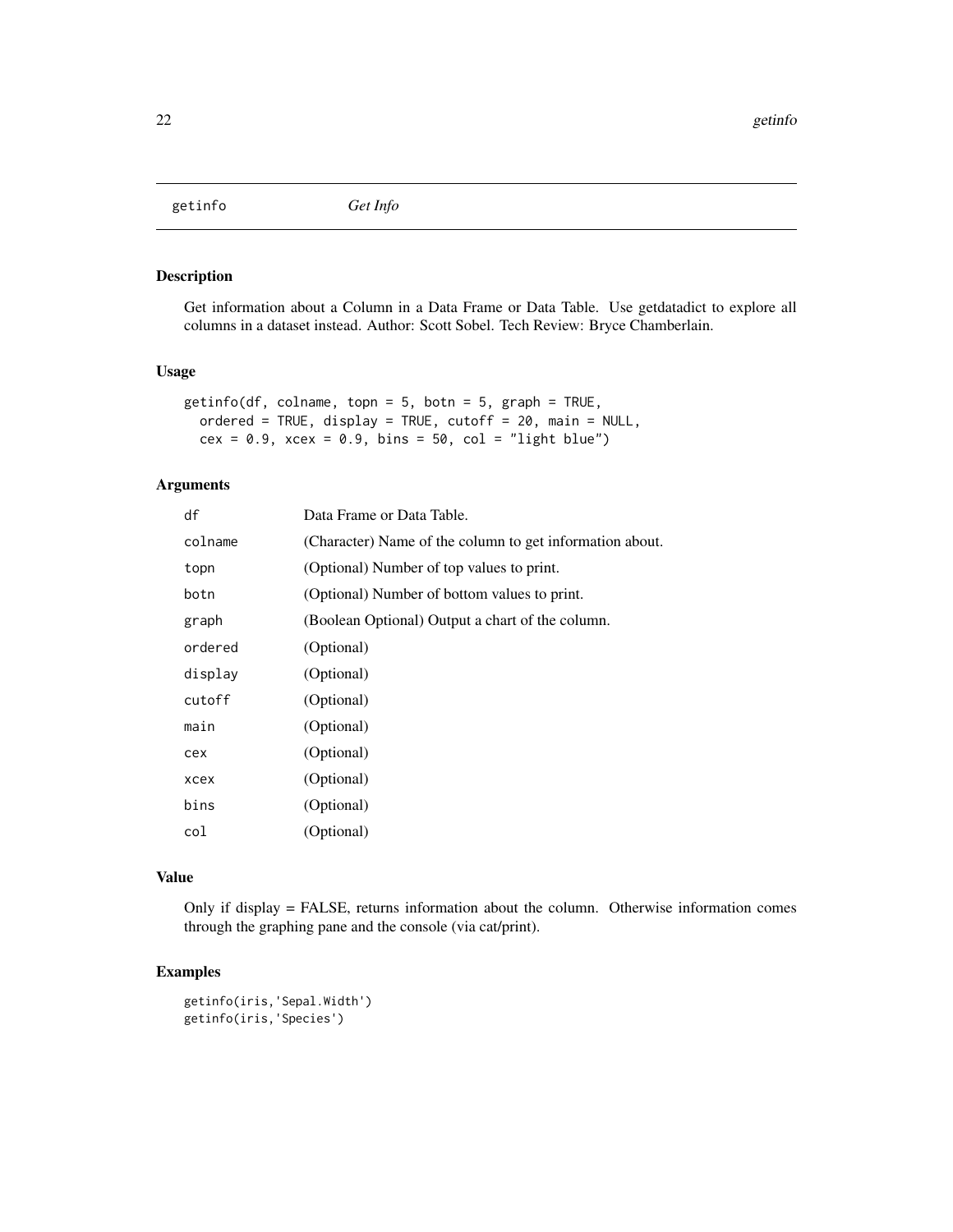<span id="page-22-0"></span>

Get the golden ratio. Author: Bryce Chamberlain. Tech Review: Maria Gonzalez.

# Usage

gr()

# Value

The golden ratio:  $(1+sqrt(5))/2$ 

# Examples

gr()

| hashfiles | Hash Files |
|-----------|------------|
|           |            |

# Description

Get a hash value representing a list of files. Useful for determining if files have changed in order to reset dependent caches.

# Usage

hashfiles(x, skip.missing = FALSE, full.hash = FALSE, verbose = FALSE)

#### Arguments

| $\mathsf{X}$ | Input which specifies which files to hash. This can be a vector mix of paths and<br>files.                                             |
|--------------|----------------------------------------------------------------------------------------------------------------------------------------|
| skip.missing | Skip missing files. Default is to throw an error if a file isn't found.                                                                |
| full.hash    | By default we just hash the file info (name, size, created/modified time). Set this<br>to TRUE to read the file and hash the contents. |
| verbose      | Print helpful messages from code.                                                                                                      |

#### Value

String representing hash of files.

# Examples

hashfiles( '.' )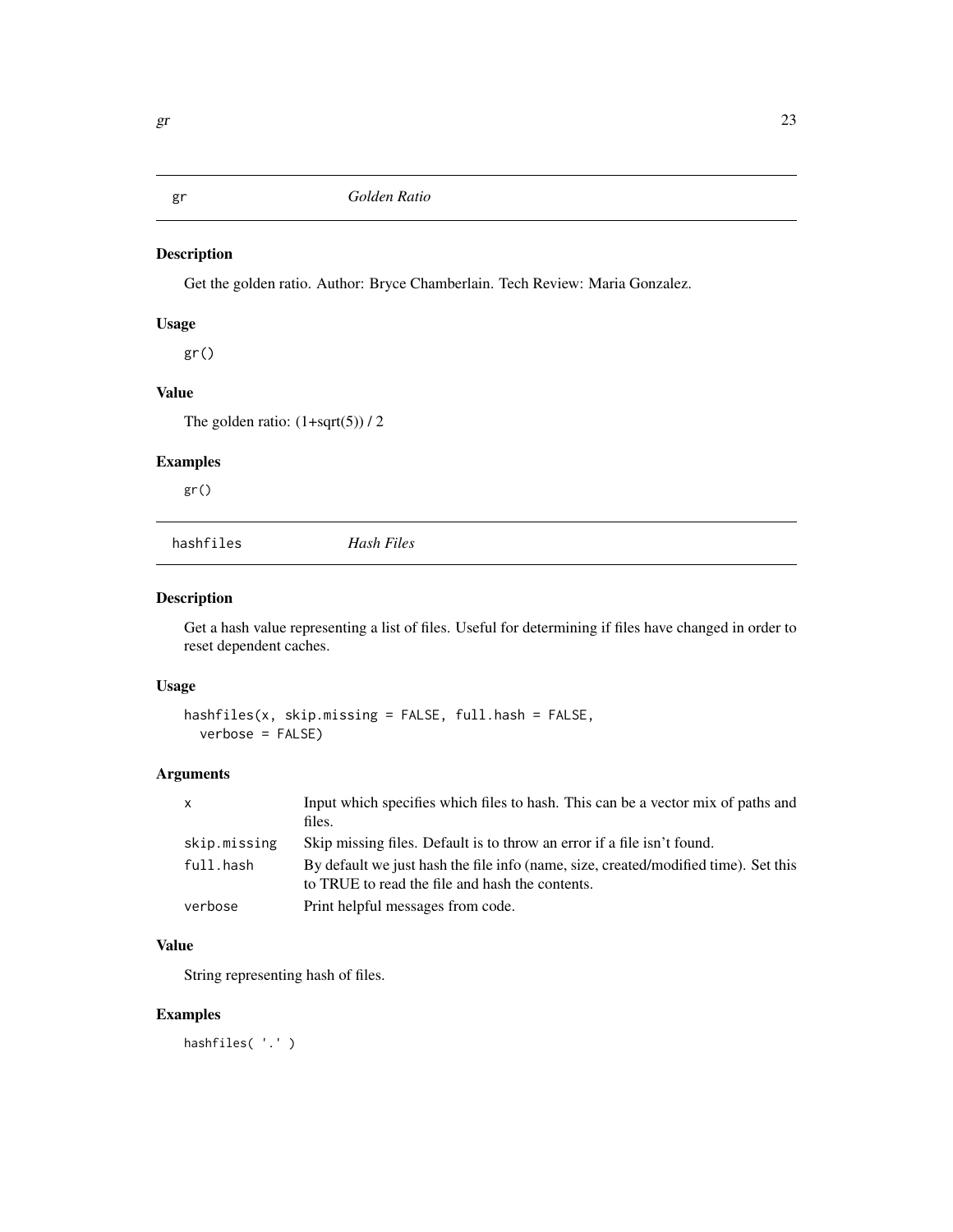<span id="page-23-0"></span>

Identify the row with headers in a data frame. It should NOT be used directly (that's why it isn't exported), but will be called by function [read.any] as necessary, with the applicable defaults set by that function.

#### Usage

```
headers_row(x, headers_on_row = NA, first_column_name = NA,
  field_name_map = NA)
```
#### Arguments

headers\_on\_row The specific row with headers on it.

first\_column\_name

A known column(s) that can be used to find the header row. This is more flexible, but only used if headers\_on\_row is not available. If multiple are possible, use a vector argument here.

field\_name\_map field\_name\_map from read.any.

#### Value

List with headers\_already\_column\_names (TRUE/FALSE); headers\_on\_row (1-indexed number of the to match standard R indexing).

ijoinf *Inner Join with Factors*

# Description

Matches factor levels before inner join via merge. Author: Bryce Chamberlain.

#### Usage

```
ijoinf(data.left, data.right, by, sort.levels = TRUE,
 restrict.levels = FALSE, na_level = "(Missing)")
```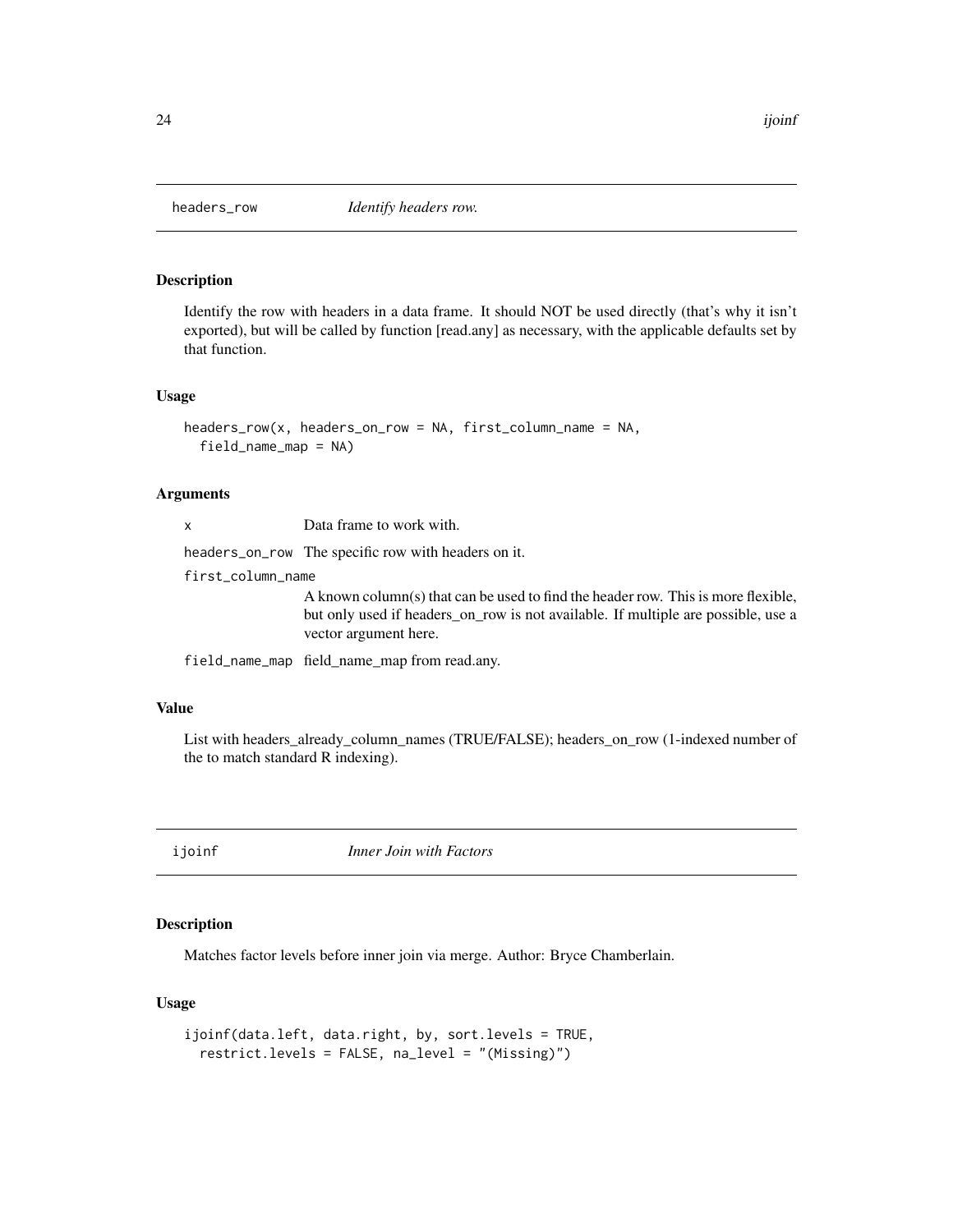#### <span id="page-24-0"></span>ischar 25

#### Arguments

| data.left       | Left data. Only rows that matche the join will be included (may still result in<br>duplication).                                        |
|-----------------|-----------------------------------------------------------------------------------------------------------------------------------------|
| data.right      | Right data. Only rows that matche the join will be included (may also result in<br>duplication).                                        |
| by              | Columns to join on.                                                                                                                     |
| sort.levels     | Sort the factor levels after combining them.                                                                                            |
| restrict.levels |                                                                                                                                         |
|                 | Often the joined data won't use all the levels in both datasets. Set to TRUE to<br>remove factor levels that aren't in the joined data. |
| na level        | some functions don't like factors to have NAs so we replace NAs with this value<br>for factors only. Set NULL to skip.                  |

#### Value

Joined data, with any factors modified to contain all levels in the joined data.

#### Examples

```
df1 = data-frame(factor1 = c('a', 'b', 'c'),
  factor2 = c( 'high', 'medium', 'low' ),
  factor.join = c( '0349038u093843', '304359867893753', '3409783509735' ),
  numeric = c( 1, 2, 3 ),
  logical = c( TRUE, TRUE, TRUE )
)
df2 = data.frame(
  factor1 = c('d', 'e', 'f'),
  factor2 = c('low', 'medium', 'high'),
  factor.join = c( '32532532536', '304359867893753', '32534745876' ),
  numeric = c( 4, 5, 6 ),logical = c( FALSE, FALSE, FALSE )
\mathcal{L}ljoinf( df1, df2, by = 'factor.join' )
```
ischar *Shorthand for is.character*

#### Description

Shorthand for is.character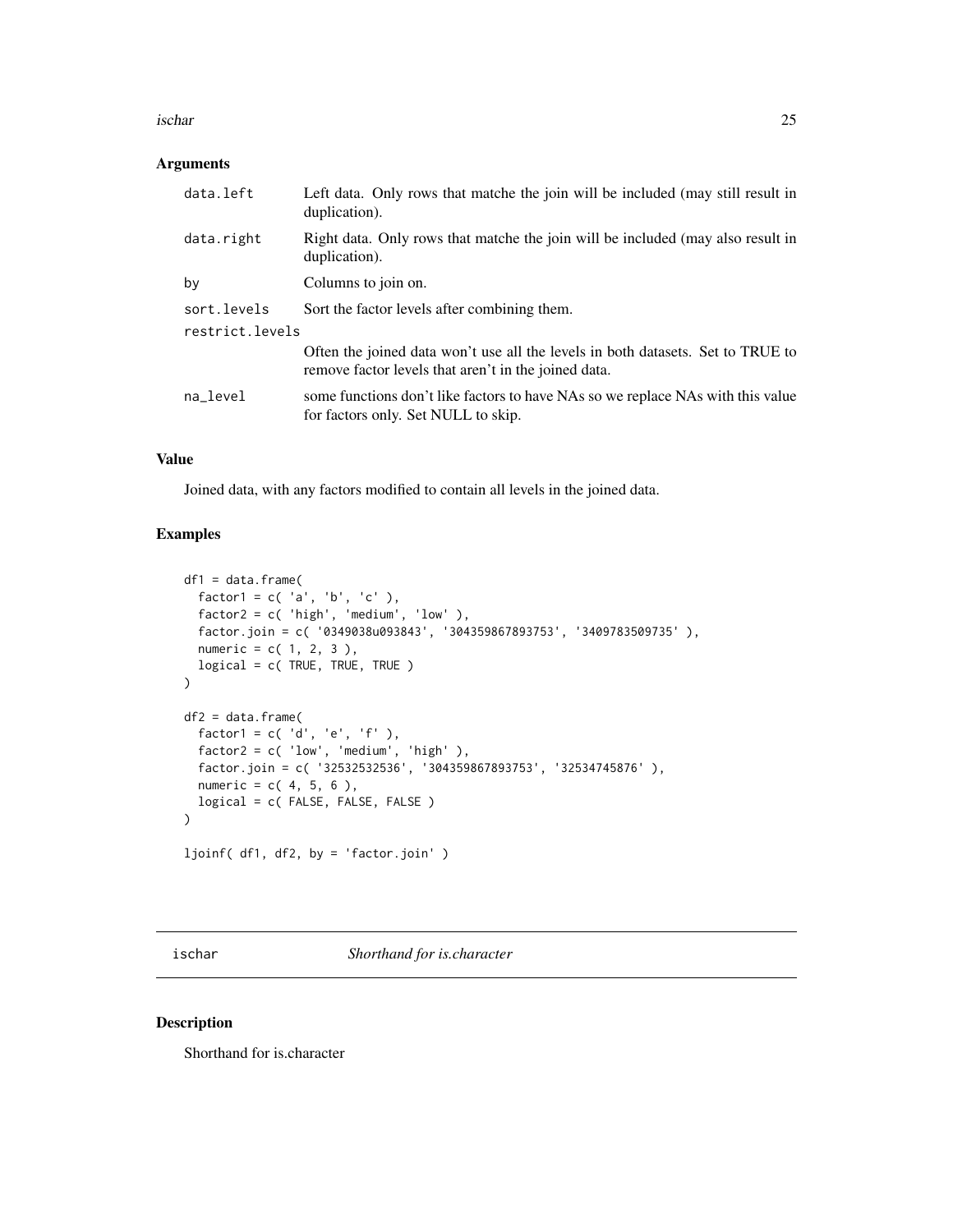$26$  isdate

# Usage

ischar(x)

# Arguments

x Value to check.

# Value

logical indicator

# Examples

```
ischar( 'a character' )
ischar(1)
```
isdate *Shorthand for lubridate::is.Date*

# Description

Shorthand for lubridate::is.Date

# Usage

isdate(x)

# Arguments

x Value to check.

#### Value

logical indicator

```
isdate( lubridate::mdy( '10/1/2014' ) )
isdate(1)
```
<span id="page-25-0"></span>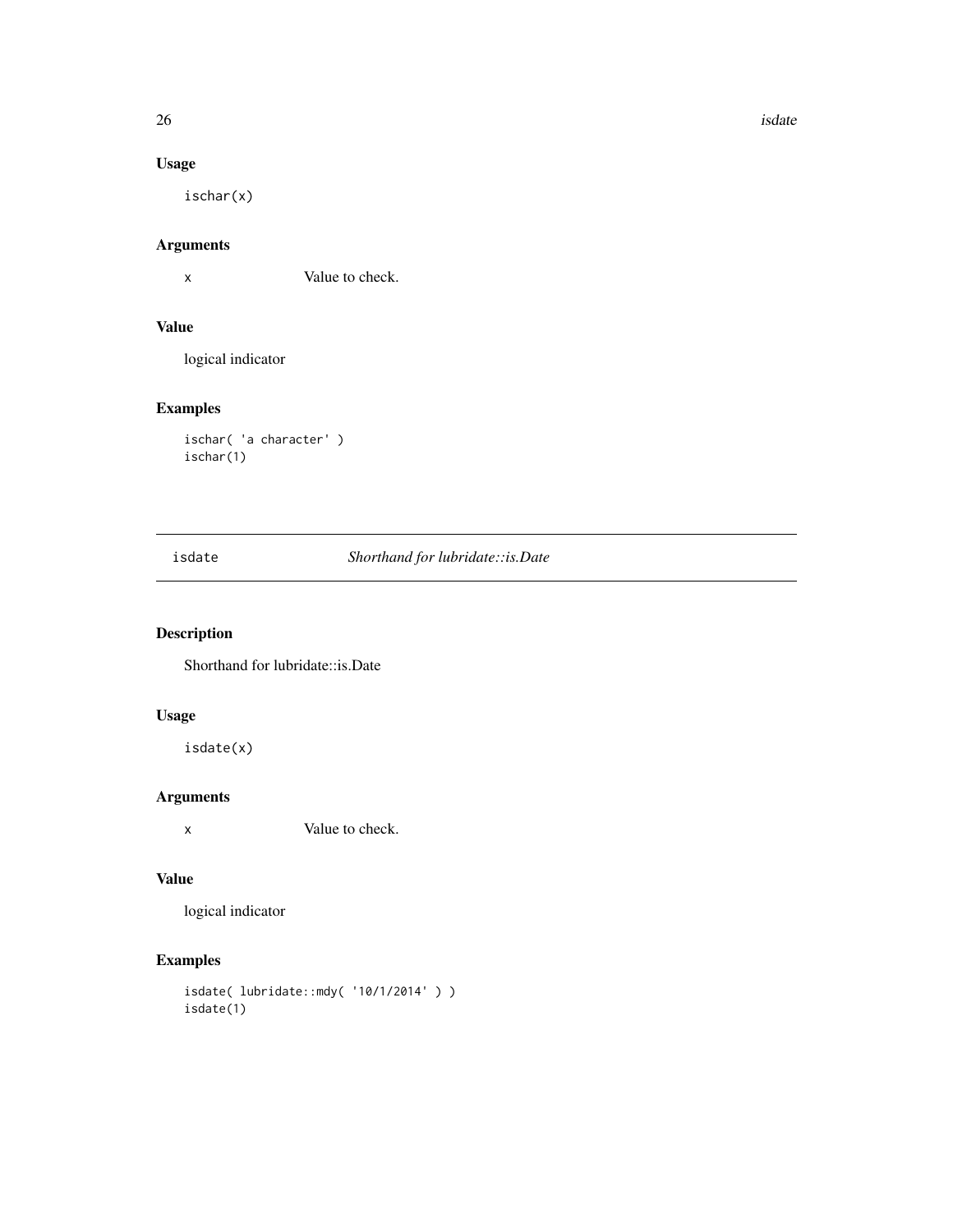<span id="page-26-0"></span>

Shorthand for is.factor

# Usage

isfac(x)

# Arguments

x Value to check.

# Value

logical indicator

# Examples

isfac( factor( c( 'a', 'b', 'c' ) ) ) isfac(1)

#### isnum *Shorthand for is.numeric*

# Description

Shorthand for is.numeric

# Usage

isnum(x)

# Arguments

x Value to check.

#### Value

logical indicator

```
isnum(1)
isnum( factor( c( 'a', 'b', 'c' ) ) )
```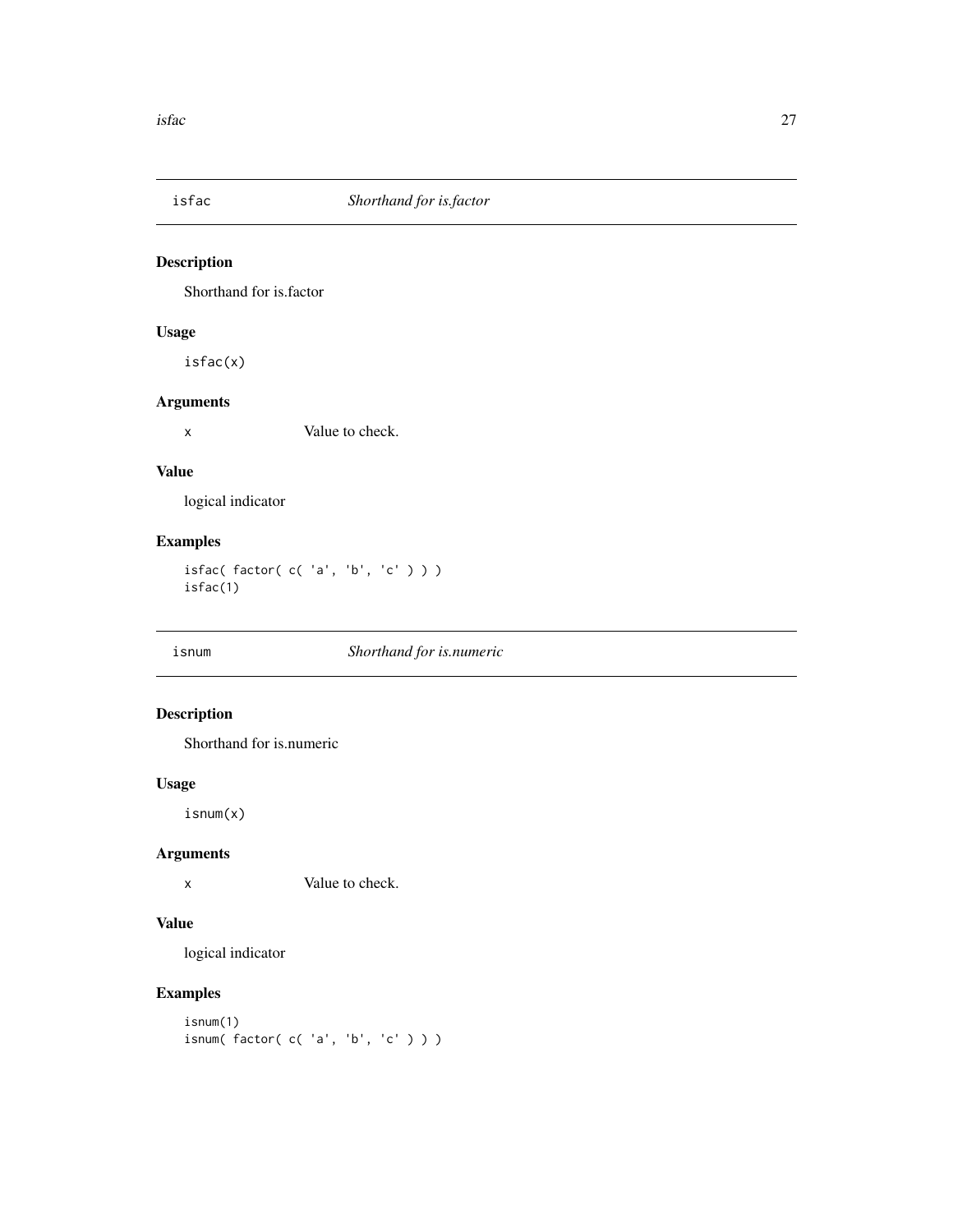<span id="page-27-0"></span>

Facilitates checking for missing values which may cause errors later in code. NULL values can cause errors on is.na checks, and is.na can cause warnings if it is inside if() and is passed multiple values. This function makes it easier to check for missing values before trying to operate on a variable. It will NOT check for strings like "" or "NA". Only NULL and NA values will return TRUE. Author: Bryce Chamberlain. Tech Review: Maria Gonzalez.

# Usage

isval(x, na\_strings = easyr::nastrings, do.test.each = FALSE)

#### Arguments

| X            | Object to check. In the case of a data frame or vector, it will check the first<br>(non-NULL) value.       |
|--------------|------------------------------------------------------------------------------------------------------------|
| na_strings   | (Optional) Set the strings you want to consider NA. These will be applied after<br>string:::str_trim on x. |
| do.test.each | Return a vector of results to check each element instead of checking the entire<br>object.                 |

# Value

True/false indicating if the argument is NA, NULL, or an empty/NA string/vector. For speect, only the first value is checked.

```
isval( NULL )
isval( NA )
isval( c( NA , NULL ) )
isval( c( 1, 2, 3 ) )
isval( c( NA, 2, 3 ) )
isval( c( 1, 2, NA ) ) # only the first values is checked, so this will come back FALSE.
isval( c( NULL, 2, 3 ) ) # NULL values get skipped in a vector.
isval( data.frame() )
isval( dplyr::group_by( dplyr::select( cars, speed, dist ), speed ) ) # test a tibble.
isval( "#VALUE!" ) # test an excel error code.
```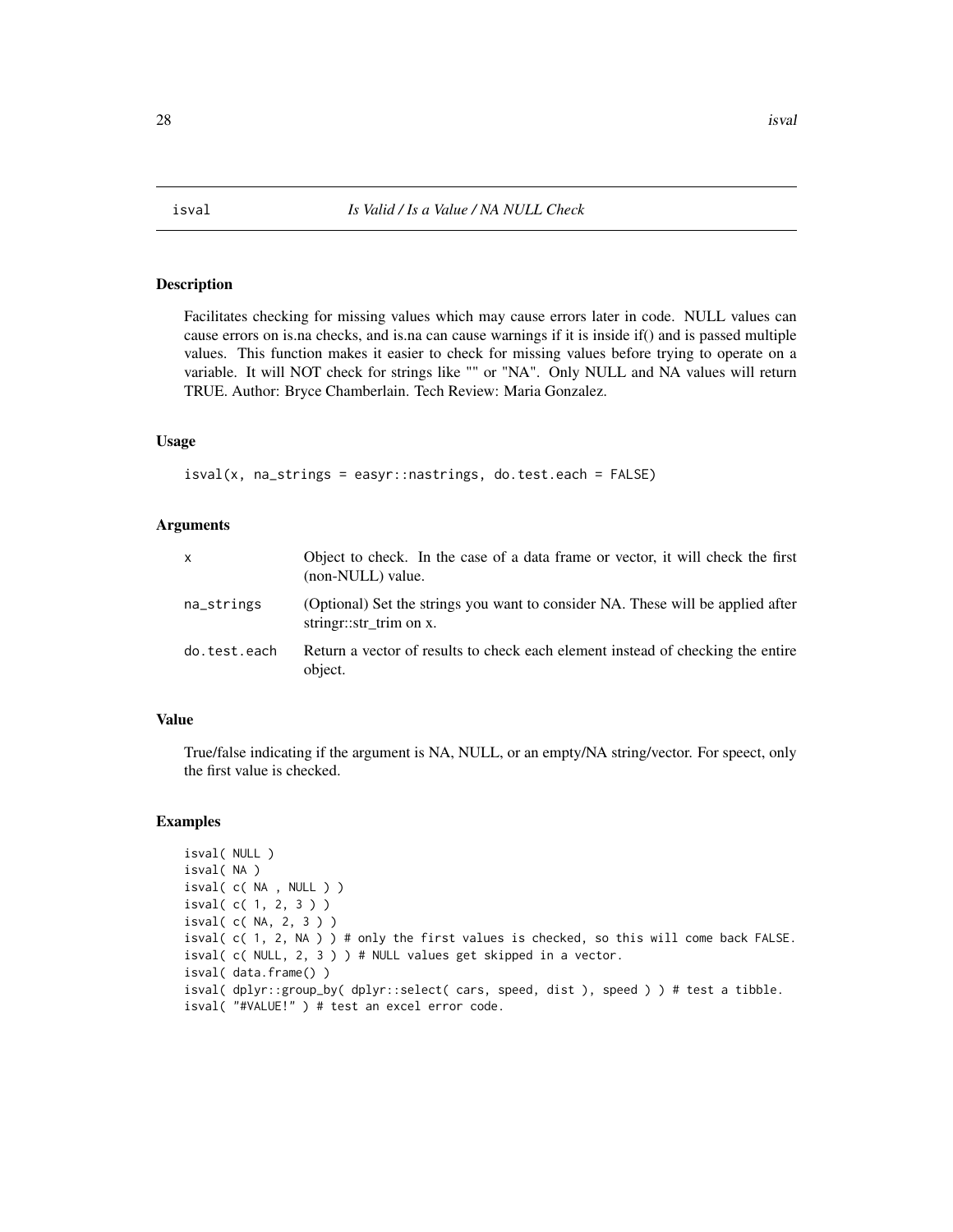<span id="page-28-0"></span>Replace a columns values with matches in a different dataset. Author: Bryce Chamberlain.

# Usage

```
jrepl(x, y, by, replace.cols, na.only = FALSE, only.rows = NULL,
 verbose = FALSE)
```
#### Arguments

| $\mathsf{x}$ | Main dataset which will have new values. This data set will be returned with<br>new values.                    |
|--------------|----------------------------------------------------------------------------------------------------------------|
| y            | Supporting dataset which has the id and new values.                                                            |
| by           | Vector of join column names. A character vector if the names match. A named<br>character vector if they don't. |
| replace.cols | Vector of replacement column names, similar format as by.                                                      |
| na.only      | Only replace values that are NA.                                                                               |
| only.rows    | Select rows to be affected. Default checks all rows.                                                           |
| verbose      | Print via cat information about the replacement.                                                               |

#### Value

x with new values.

```
df1 = utils::head( sleep )
group.reassign = data.frame(
  id. num = factor( c( 1, 3, 4) ),
group.replace = factor( c( 99, 99, 99 ) )
)
jrepl(
 x = df1,y = group.reassign,
 by = c('ID' = 'id.num'),
  replace.cols = c( 'group' = 'group.replace' )
)
# doesn't affect since there are no NAs in group.
jrepl(
 x = df1,
```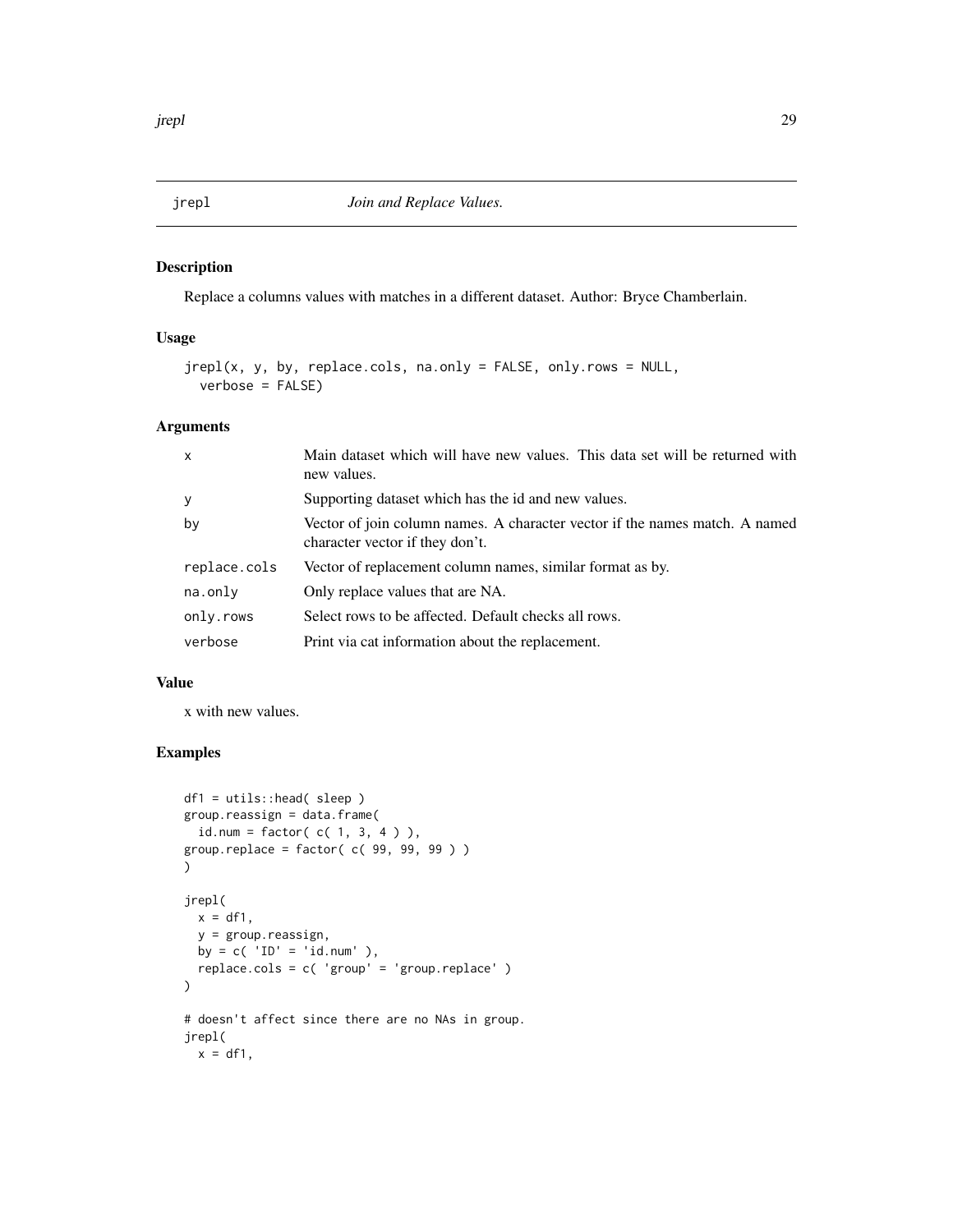```
y = group.reassign,
 by = c('ID' = 'id.num'),
 replace.cols = c( 'group' = 'group.replace' ),
 na.only = TRUE
)
```
left *left*

# Description

Behaves like Excel's LEFT, RIGHT, and MID functions Author: Dave. Tech review: Bryce Chamberlain.

# Usage

left(string, char)

# Arguments

| string | String to process.    |
|--------|-----------------------|
| char   | Number of characters. |

#### Examples

left( "leftmidright", 4 )

likedate *Like Date*

# Description

Check if a column can be converted to a date. Helpful for checking a column before actually converting it. Author: Bryce Chamberlain. Tech review: Dominic Dillingham.

#### Usage

```
likedate(x, na_strings = easyr::nastrings, run_unique = TRUE,
  aggressive.extraction = TRUE)
```
<span id="page-29-0"></span>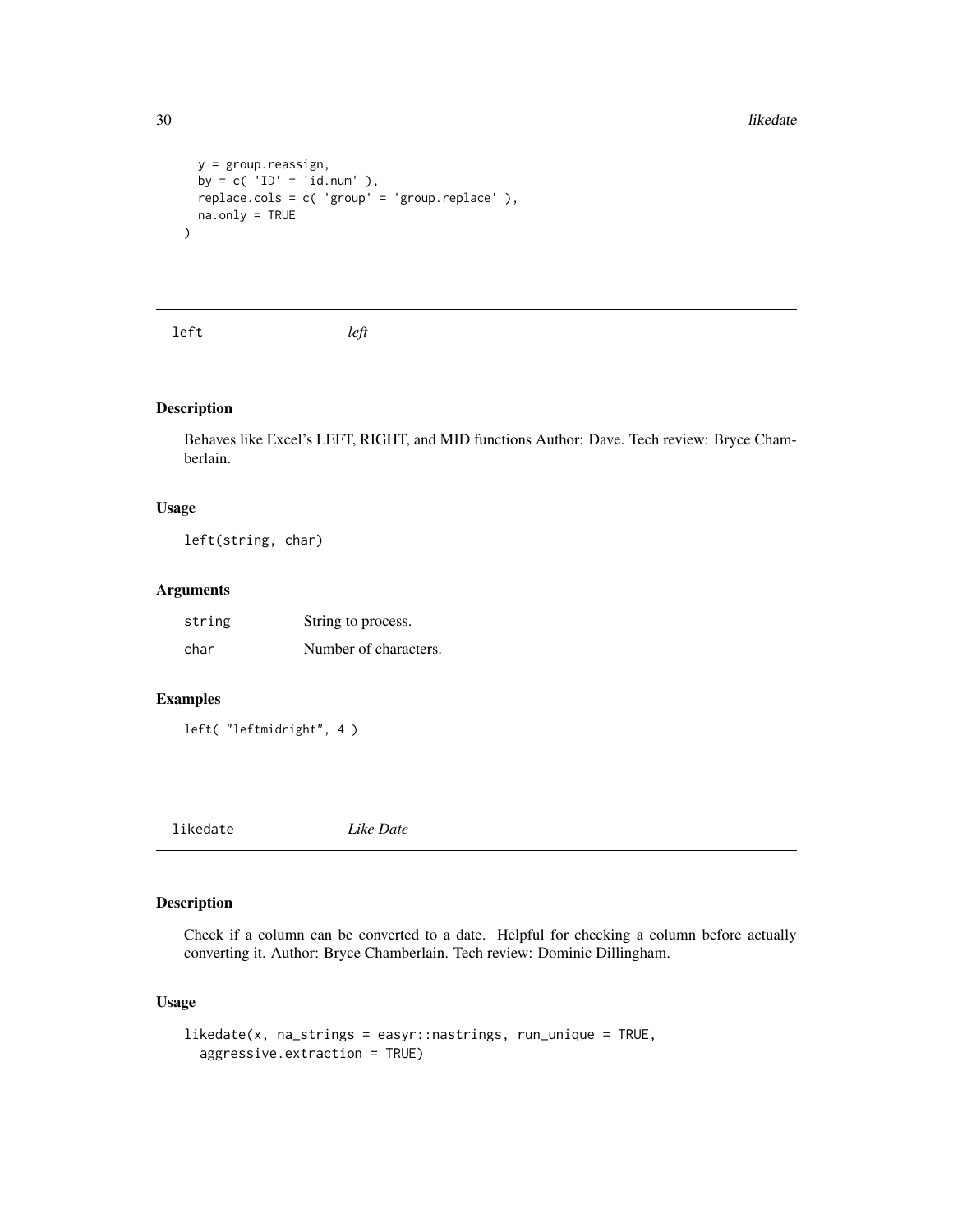#### <span id="page-30-0"></span>ljoinf 31

#### Arguments

| $\mathsf{x}$          | Value or vector to check.                                                                                                                                                                                                                        |  |
|-----------------------|--------------------------------------------------------------------------------------------------------------------------------------------------------------------------------------------------------------------------------------------------|--|
| na_strings            | Vector of characters to consider NA. Like Date will treat these values like NA.                                                                                                                                                                  |  |
| run_unique            | Convert to unique variables before checking. In some cases, this can make it<br>take longer than necessary. In most, it will make it faster.                                                                                                     |  |
| aggressive.extraction |                                                                                                                                                                                                                                                  |  |
|                       | todate will take dates inside long strings (like filenames) and convert them to<br>dates. This seems to be the preferred outcome, so we leave it as default (TRUE).<br>However, if you want to avoid this you can do so via this option (FALSE). |  |

#### Value

Boolean indicating if the entire vector can be converted to a date.

# Examples

```
x <- c('20171124','2017/12/24',NA,'12/24/2017','March 3rd, 2015','Mar 3, 2016')
likedate(x)
likedate(c(123,456,NA))
if(likedate(x)) t \leftarrow totate(x)likedate(lubridate::mdy('1-1-2014'))
likedate( '3312019' )
likedate( '2019.1.3' )
```
ljoinf *Left Join with Factors*

# Description

Matches factor levels before left join via merge. Author: Bryce Chamberlain.

#### Usage

```
ljoinf(data.left, data.right, by, sort.levels = TRUE,
  restrict.levels = FALSE, na_level = "(Missing)")
```

| data.left   | Left data. All of this data will be preservered in the join (may still result in<br>duplication). |
|-------------|---------------------------------------------------------------------------------------------------|
| data.right  | Right data. Only rows that matche the join will be included (may also result in<br>duplication).  |
| by          | Columns to join on.                                                                               |
| sort.levels | Sort the factor levels after combining them.                                                      |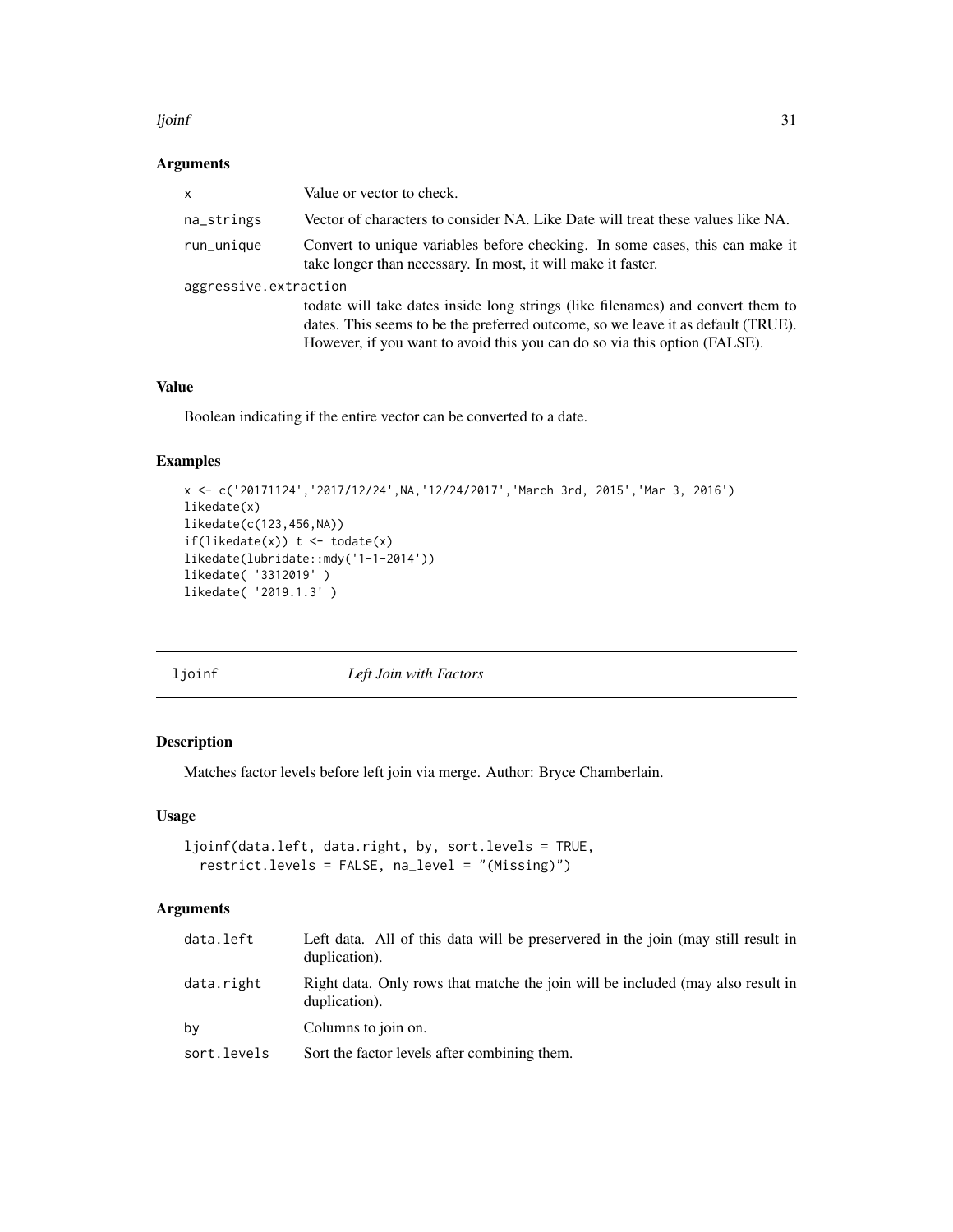<span id="page-31-0"></span>

| restrict.levels |                                                                                                                                         |
|-----------------|-----------------------------------------------------------------------------------------------------------------------------------------|
|                 | Often the joined data won't use all the levels in both datasets. Set to TRUE to<br>remove factor levels that aren't in the joined data. |
| na level        | some functions don't like factors to have NAs so we replace NAs with this value<br>for factors only. Set NULL to skip.                  |

# Value

Joined data, with any factors modified to contain all levels in the joined data.

#### Examples

```
df1 = data.frame(factor1 = c('a', 'b', 'c'),
  factor2 = c( 'high', 'medium', 'low' ),
  factor.join = c( '0349038u093843', '304359867893753', '3409783509735' ),
  numeric = c( 1, 2, 3 ),logical = c( TRUE, TRUE, TRUE )
\mathcal{L}df2 = data.frame(factor1 = c('d', 'e', 'f'),
  factor2 = c( 'low', 'medium', 'high' ),
  factor.join = c( '32532532536', '304359867893753', '32534745876' ),
  numeric = c( 4, 5, 6 ),logical = c( FALSE, FALSE, FALSE )
\mathcal{L}ljoinf( df1, df2, by = 'factor.join' )
```
match.factors *Match Factors.*

# Description

Modifies two datasets so matching factor columns have the same levels. Typically this is used prior to joining or bind\_rows in the easyr functions bindf, ijoinf, lfjoinf.

#### Usage

match.factors(df1, df2, by = NA, sort.levels = TRUE)

| df1 | First data set.  |
|-----|------------------|
| df2 | Second data set. |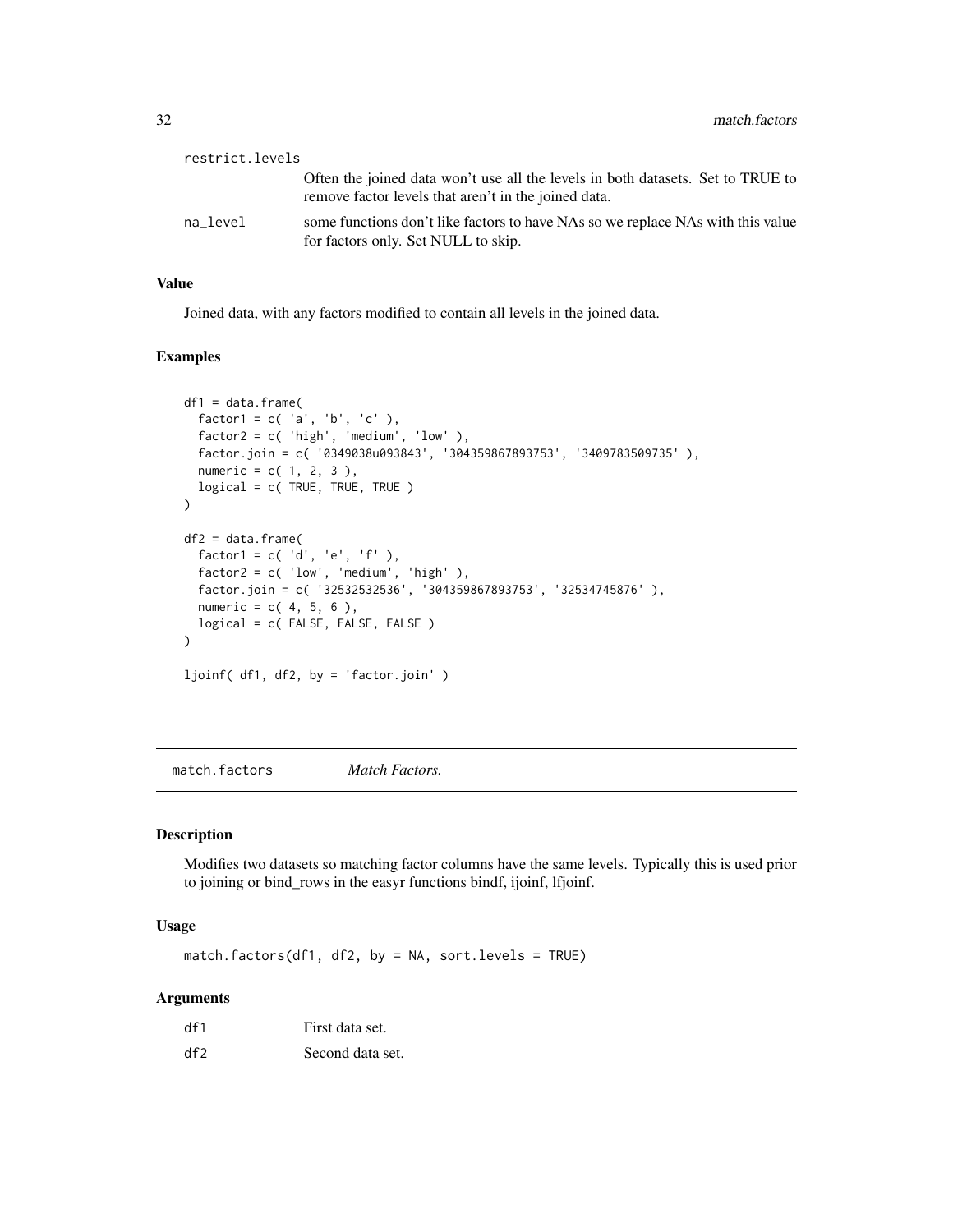#### <span id="page-32-0"></span> $mdiff$  33

| bv          | Columns to join on, comes from the function using match factors (ljoinf, fjoinf,<br>ijoinf). |
|-------------|----------------------------------------------------------------------------------------------|
| sort.levels | Sort the factor levels after combining them.                                                 |

#### Value

List of the same data but with factors modified as applicable. All factors are checked if no 'by' argument is passed. Otherwise only the 'by' argument is checked.

#### Examples

```
df1 = data.frame(factor1 = c('a', 'b', 'c'),
  factor2 = c('high', 'medium', 'low'),
  factor.join = c( '0349038u093843', '304359867893753', '3409783509735' ),
  numeric = c( 1, 2, 3 ),
  logical = c( TRUE, TRUE, TRUE )\lambdadf2 = data.frame(factor1 = c('d', 'e', 'f'),
  factor2 = c( 'low', 'medium', 'high' ),
  factor.join = c( '32532532536', '304359867893753', '32534745876' ),
  numeric = c( 4, 5, 6 ),logical = c( FALSE, FALSE, FALSE )
)
t = match.factors( df1, df2 )
levels( df1$factor1 )
levels( t[[1]]$factor1 )
levels( t[[2]]$factor1 )
```
mdiff *Date Difference in Months*

#### Description

Date Difference in Months

#### Usage

```
mdiff(x, y, do.date.convert = TRUE, do.numeric = TRUE)
```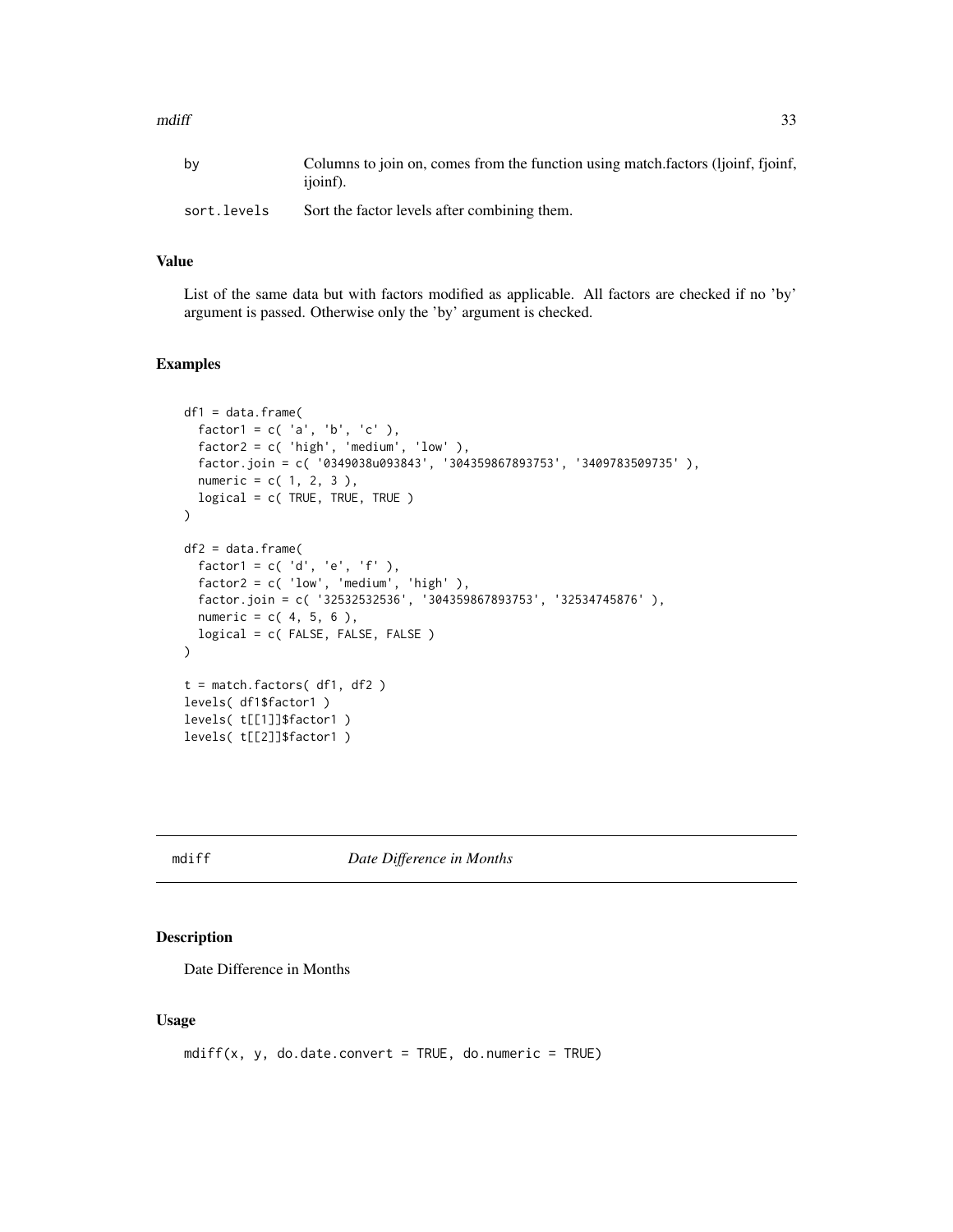# <span id="page-33-0"></span>Arguments

| $\mathsf{x}$    | Vector of starting dates or items that can be converted to dates by todate.                                                                     |
|-----------------|-------------------------------------------------------------------------------------------------------------------------------------------------|
| y               | Vector of ending dates or items that can be converted to dates by todate.                                                                       |
| do.date.convert |                                                                                                                                                 |
|                 | Convert to dates before running the difference. If you know your columns are<br>already dates, setting to FALSE will make your code run faster. |
| do.numeric      | Convert the output to a number instead of a date difference object.                                                                             |

# Value

Vector of differences.

# Examples

```
mdiff( lubridate::mdy( '1/1/2018' ), lubridate::mdy( '3/4/2018' ) )
```
mid *mid*

# Description

Behaves like Excel's LEFT, RIGHT, and MID functions Author: Bryce Chamberlain.

# Usage

```
mid(string, start, nchars)
```
# Arguments

| string | String to process.                          |
|--------|---------------------------------------------|
| start  | Index (1-index) to start at.                |
| nchars | Number of characters to read in from start. |

# Examples

mid( "leftmidright", 5, 3 )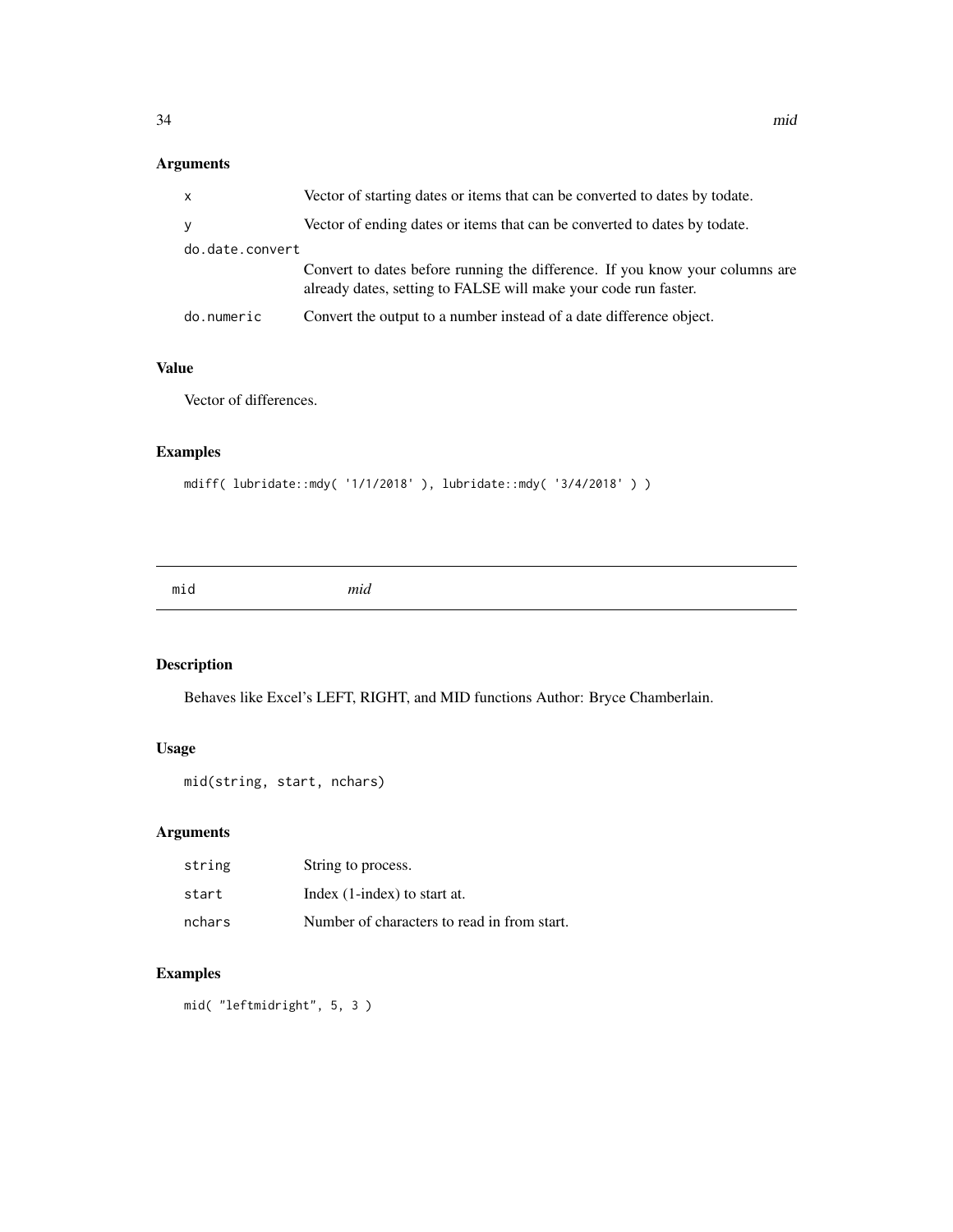<span id="page-34-0"></span>

Shorthand for is.na

# Usage

na(x)

# Arguments

x Value to check.

# Value

logical indicator

# Examples

na(NA) na(1)

|  | namesx | Names Like |  |  |
|--|--------|------------|--|--|
|--|--------|------------|--|--|

# Description

Get column names that match a pattern. Author: Scott Sobel. Tech review: Bryce Chamberlain.

#### Usage

namesx(df, char, fixed = TRUE, ignore.case = TRUE)

# Arguments

| df          | Object with names you'd like to search.      |
|-------------|----------------------------------------------|
| char        | Regex chracter to match to columns.          |
| fixed       | Match as a string, not a regular expression. |
| ignore.case | Ignore case in matches.                      |

#### Value

Vector of matched names.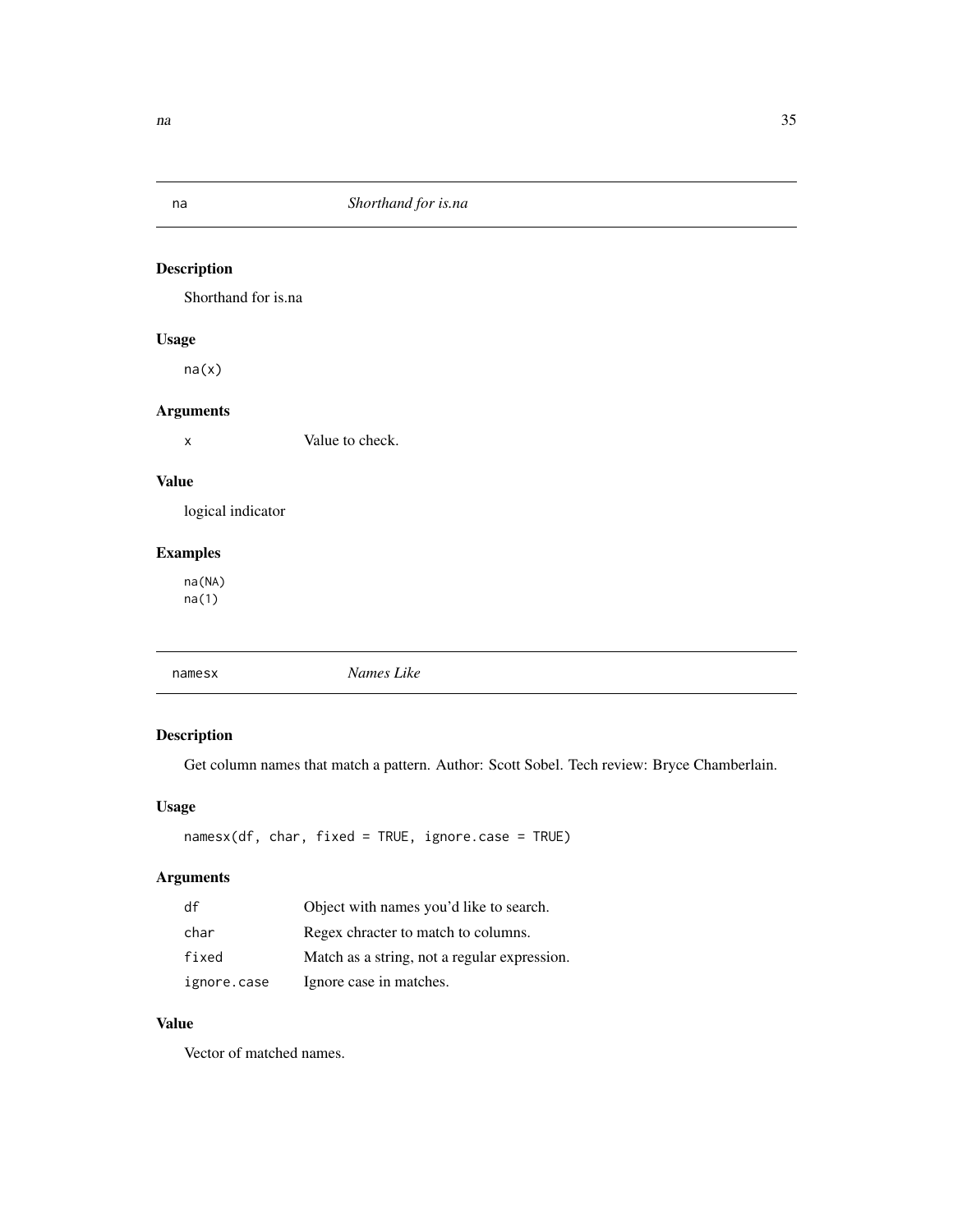<span id="page-35-0"></span>36 nanull and the contract of the contract of the contract of the contract of the contract of the contract of the contract of the contract of the contract of the contract of the contract of the contract of the contract of

#### Examples

```
namesx( iris,'len' )
namesx( iris,'Len' )
```
#### nan *Shorthand for is.nan*

# Description

Shorthand for is.nan

#### Usage

 $nan(x)$ 

#### Arguments

x Value to check.

#### Value

logical indicator

#### Examples

nan( NaN ) nan(1)

nanull *NA / NULL Check*

# Description

Facilitates checking for missing values which may cause errors later in code. NULL values can cause errors on is.na checks, and is.na can cause warnings if it is inside if() and is passed multiple values. This function makes it easier to check for missing values before trying to operate on a variable. It will NOT check for strings like "" or "NA". Only NULL and NA values will return TRUE. Author: Bryce Chamberlain. Tech Review: Maria Gonzalez.

#### Usage

```
nanull(x, na_strings = easyr::nastrings, do.test.each = FALSE)
```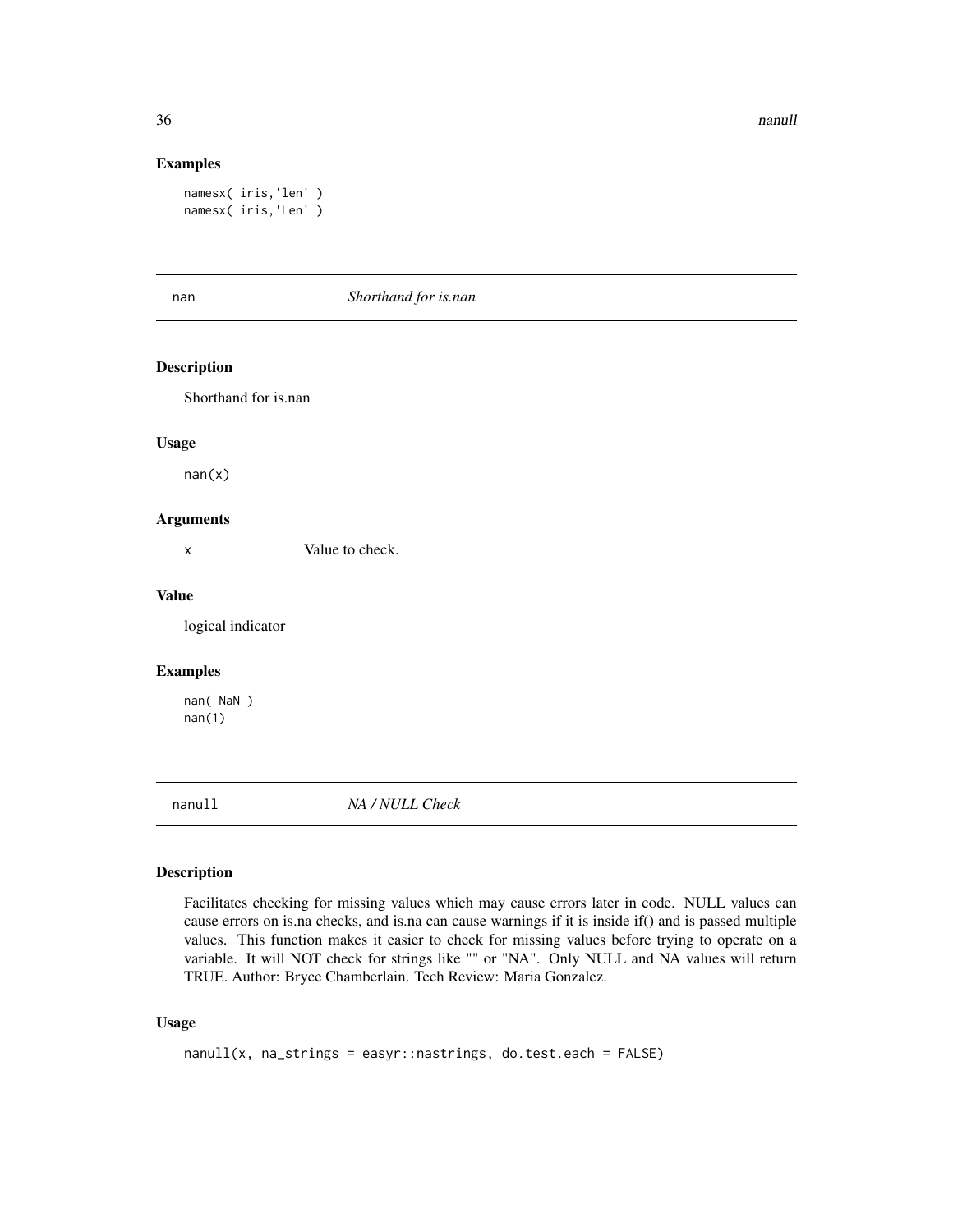#### <span id="page-36-0"></span>nastrings 37

#### Arguments

| <b>X</b>     | Vector to check. In the case of a data frame or vector, it will check the first<br>(non-NULL) value.      |
|--------------|-----------------------------------------------------------------------------------------------------------|
| na_strings   | (Optional) Set the strings you want to consider NA. These will be applied after<br>string::str trim on x. |
| do.test.each | Return a vector of results to check each element instead of checking the entire<br>object.                |

#### Value

True/false indicating if the argument is NA, NULL, or an empty/NA string/vector. For speect, only the first value is checked.

#### Examples

```
nanull( NULL )
nanull( NA )
nanull( c( NA , NULL ) )
nanull( c( 1, 2, 3 ) )
nanull( c( NA, 2, 3 ) )
nanull( c( 1, 2, NA ) ) # only the first values is checked, so this will come back FALSE.
nanull( c( NULL, 2, 3 ) ) # NULL values get skipped in a vector.
nanull( data.frame() )
nanull( dplyr::group_by( dplyr::select( cars, speed, dist ), speed ) ) # test a tibble.
```
nastrings *NA Strings*

#### Description

A list of strings to consider NA. Includes blank string, "NA", excel errors, etc. Used throughout easyr for checking NA.

#### Usage

nastrings

#### Format

A vector of values.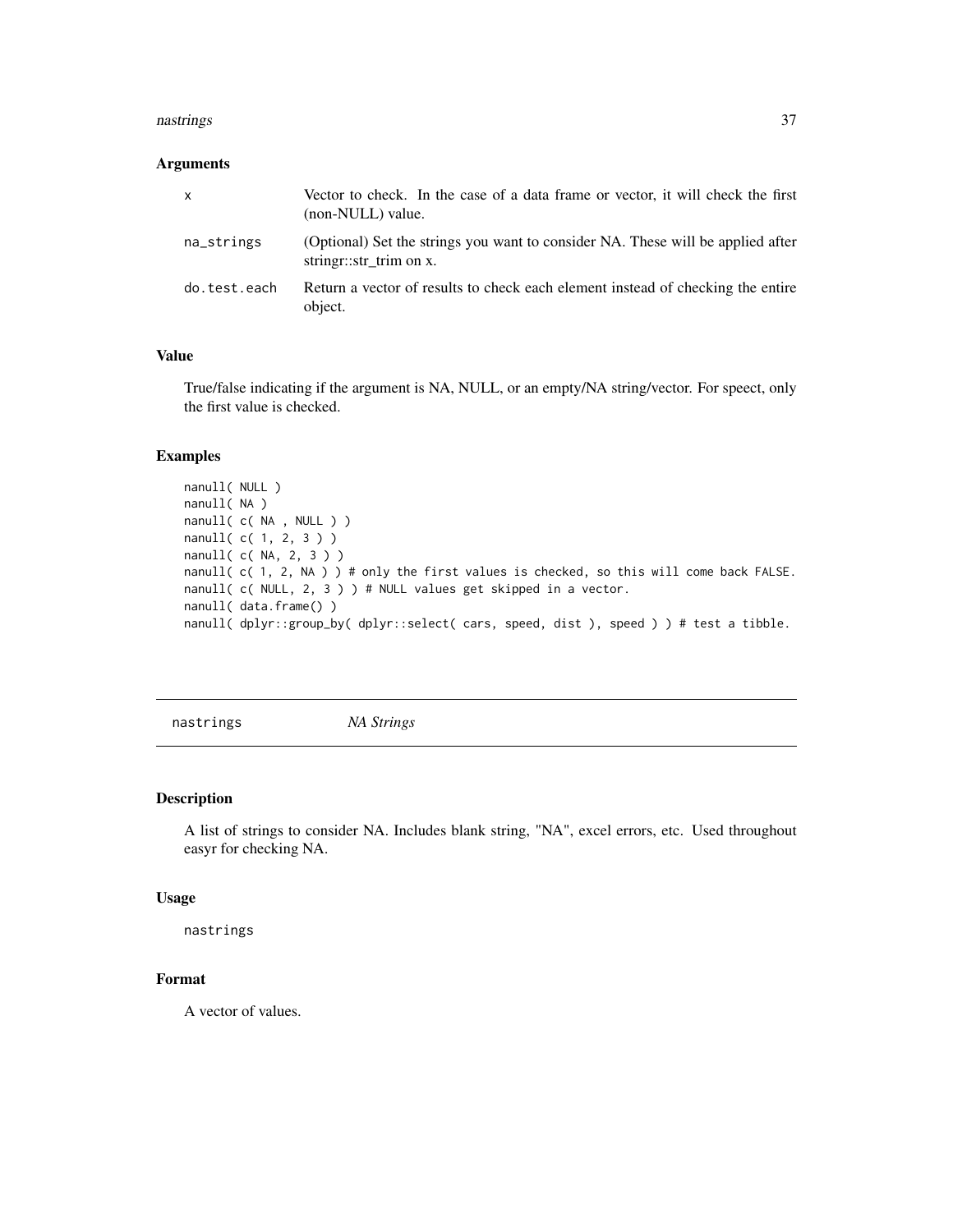<span id="page-37-0"></span>

Shorthand for is.null

# Usage

null(x)

# Arguments

x Value to check.

# Value

logical indicator

#### Examples

null( NULL ) null(1)

pad0 *Pad with Zeros*

# Description

Adds leading zeros to a numeric vector to make each value a specific length. For values shorter than length passed, leading zeros are removed. Author: Scott Sobel. Tech Review: Bryce Chamberlain.

# Usage

pad0(x, len)

# Arguments

|     | Vector.                                      |
|-----|----------------------------------------------|
| len | Number of characters you want in each value. |

# Value

Character vector with padded values.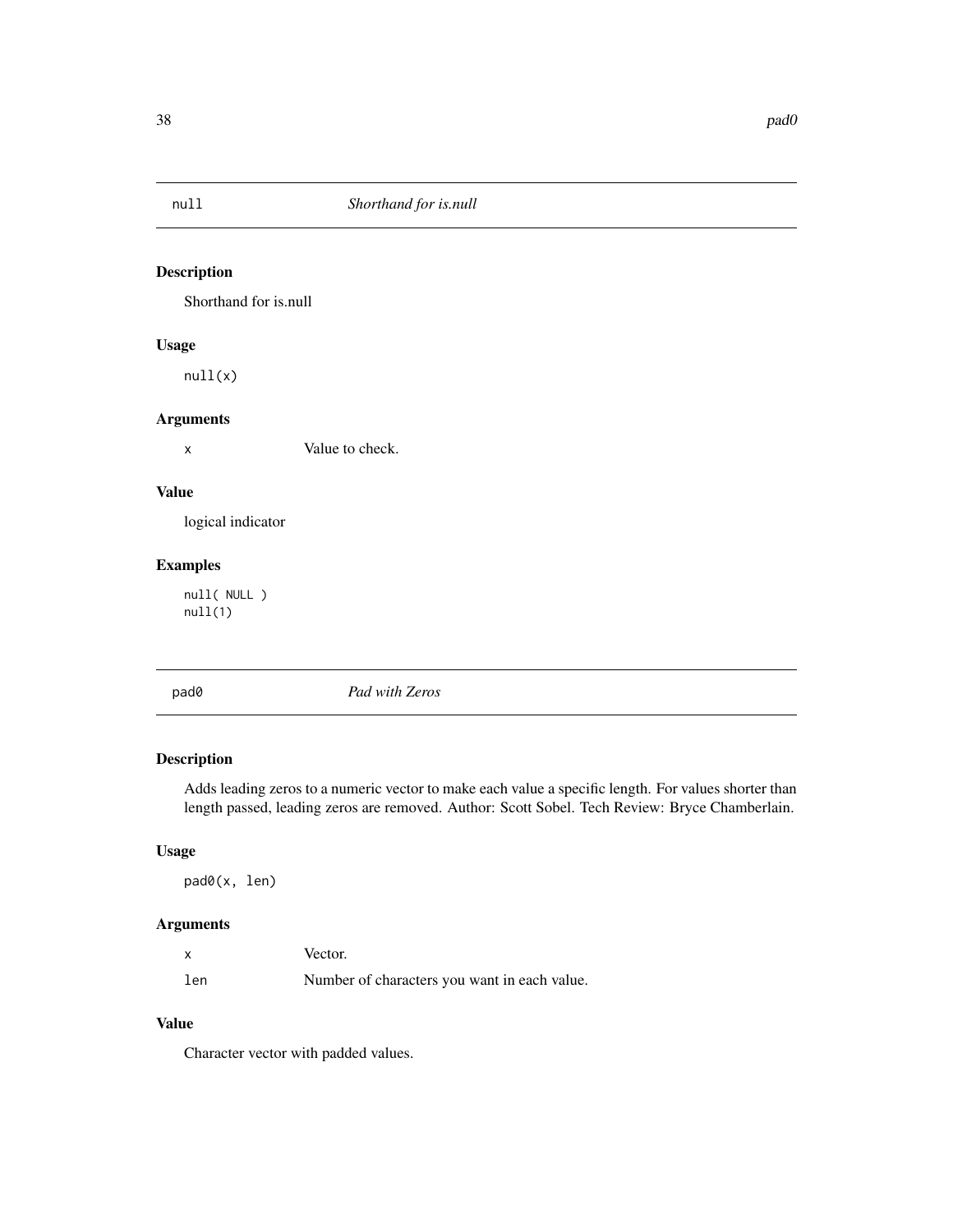#### <span id="page-38-0"></span> $qdiff$  39

#### Examples

```
pad0( c(123,00123,5), len = 5 )
pad0( c(123,00123,5), len = 2 )
pad0( '1234', 5 )
```
#### qdiff *Date Difference in Quarters*

#### Description

Date Difference in Quarters

#### Usage

```
qdiff(x, y, do.date.convert = TRUE, do.numeric = TRUE)
```
#### Arguments

| $\mathsf{x}$    | Vector of starting dates or items that can be converted to dates by todate.                                                                     |
|-----------------|-------------------------------------------------------------------------------------------------------------------------------------------------|
| y               | Vector of ending dates or items that can be converted to dates by todate.                                                                       |
| do.date.convert |                                                                                                                                                 |
|                 | Convert to dates before running the difference. If you know your columns are<br>already dates, setting to FALSE will make your code run faster. |
| do.numeric      | Convert the output to a number instead of a date difference object.                                                                             |

#### Value

Vector of differences.

# Examples

```
qdiff( lubridate::mdy( '1/1/2018' ), lubridate::mdy( '3/4/2018' ) )
```
rany\_fixColNames *Fix column names.*

# Description

Code to fix column names, since this has to be done up to twice will reading in files. It should NOT be used directly (that's why it isn't exported), but will be called by function [read.any] as necessary, with the applicable defaults set by that function.

#### Usage

```
rany_fixColNames(col_names, fix.dup.column.names, nastrings)
```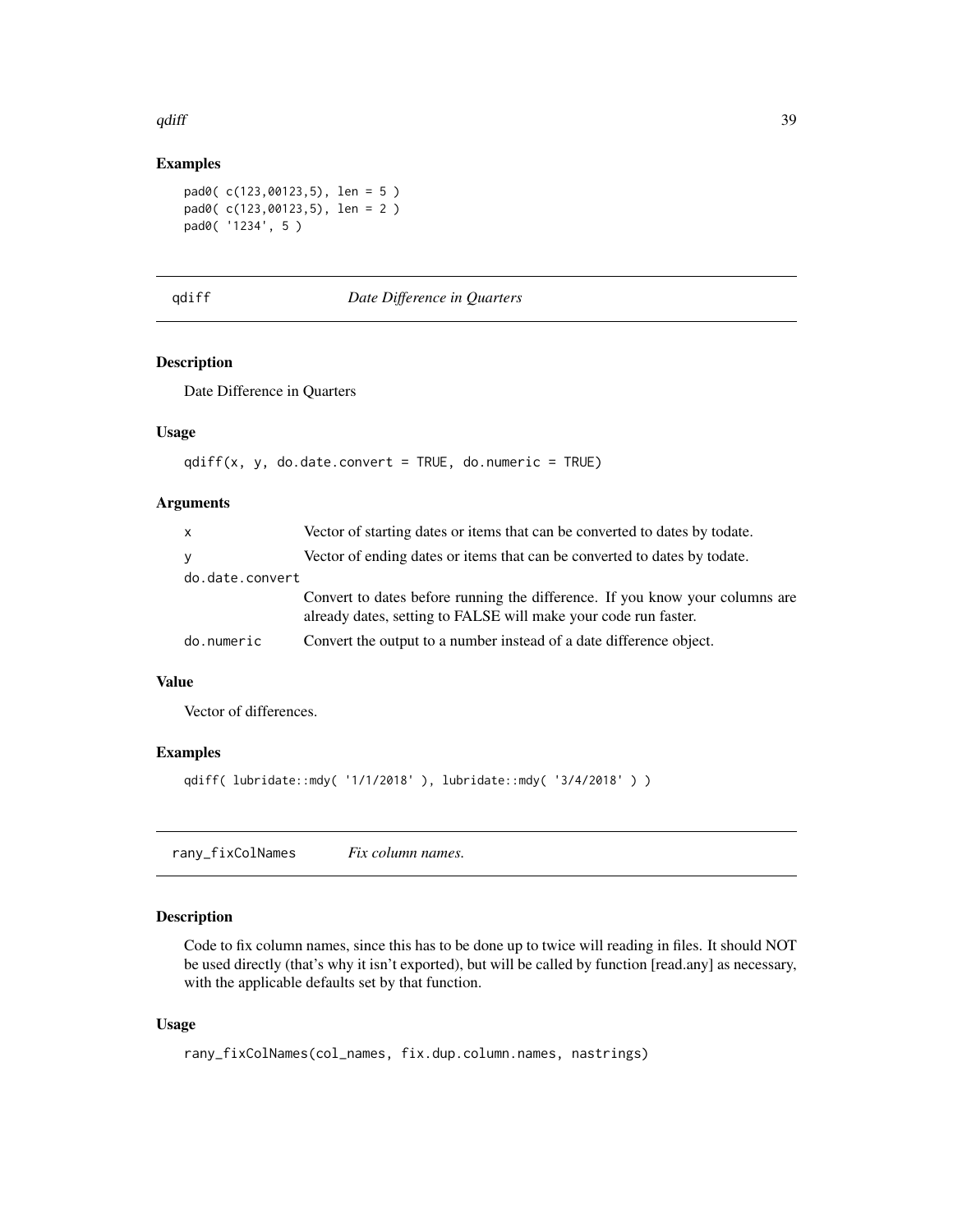<span id="page-39-0"></span>40 read.any

#### **Arguments**

| col names            | Vector/value of colum names/name.                                         |
|----------------------|---------------------------------------------------------------------------|
| fix.dup.column.names |                                                                           |
|                      | Adds 'DUPLICATE #' to duplicated column names to avoid errors with dupli- |
|                      | cate names.                                                               |
| nastrings            | Characters/strings to read as NA.                                         |

#### Value

Fixed names.

read.any *Read Any File*

#### Description

Flexible read function to handle many types of files. Currently handles CSV, TSV, DBF, RDS, XLS (incl. when formatted as HTML), and XLSX. Also handles common issues like strings being read in as factors (strings are NOT read in as factors by this function, you'd need to convert them later). Author: Bryce Chamberlain. Tech Review: Dominic Dillingham.

#### Usage

```
read.any(filename = NA, folder = NA, sheet = 1, file_type = ",
  first_column_name = NA, header = TRUE, headers_on_row = NA,
  nrows = -1L, row.names.column = NA, row.names.remove = TRUE,
 make.names = FALSE, field_name_map = NA, require_columns = NA,
  all_chars = FALSE, auto_convert_dates = TRUE, allow_times = FALSE,
  check_numbers = TRUE, nazero = FALSE, check_logical = TRUE,
  stringsAsFactors = FALSE, na_strings = easyr::nastrings,
  na_level = "(Missing)", ignore_rows_with_na_at = NA,
  drop.na.cols = TRUE, drop.na.rows = TRUE,
  fix.dup.column.names = TRUE, do.trim.sheetname = TRUE, x = NULL,isexcel = FALSE, encoding = "unknown", verbose = TRUE)
```
#### Arguments

| filename          | File path and name for the file to be read in.                                                                                                                                                          |
|-------------------|---------------------------------------------------------------------------------------------------------------------------------------------------------------------------------------------------------|
| folder            | Folder path to look for the file in.                                                                                                                                                                    |
| sheet             | The sheet to read in.                                                                                                                                                                                   |
| file_type         | Specify the file type (CSV, TSV, DBF). If not provided, R will use the file exten-<br>sion to determine the file type. Useful when the file extension doesn't indicate<br>the file type, like rpt, etc. |
| first_column_name |                                                                                                                                                                                                         |
|                   | Define leaders leading les nousilise the name of the left meet celemne. Alter                                                                                                                           |

Define headers location by providing the name of the left-most column. Alternatively, you can choose the row via the [headers\_on\_row] argument.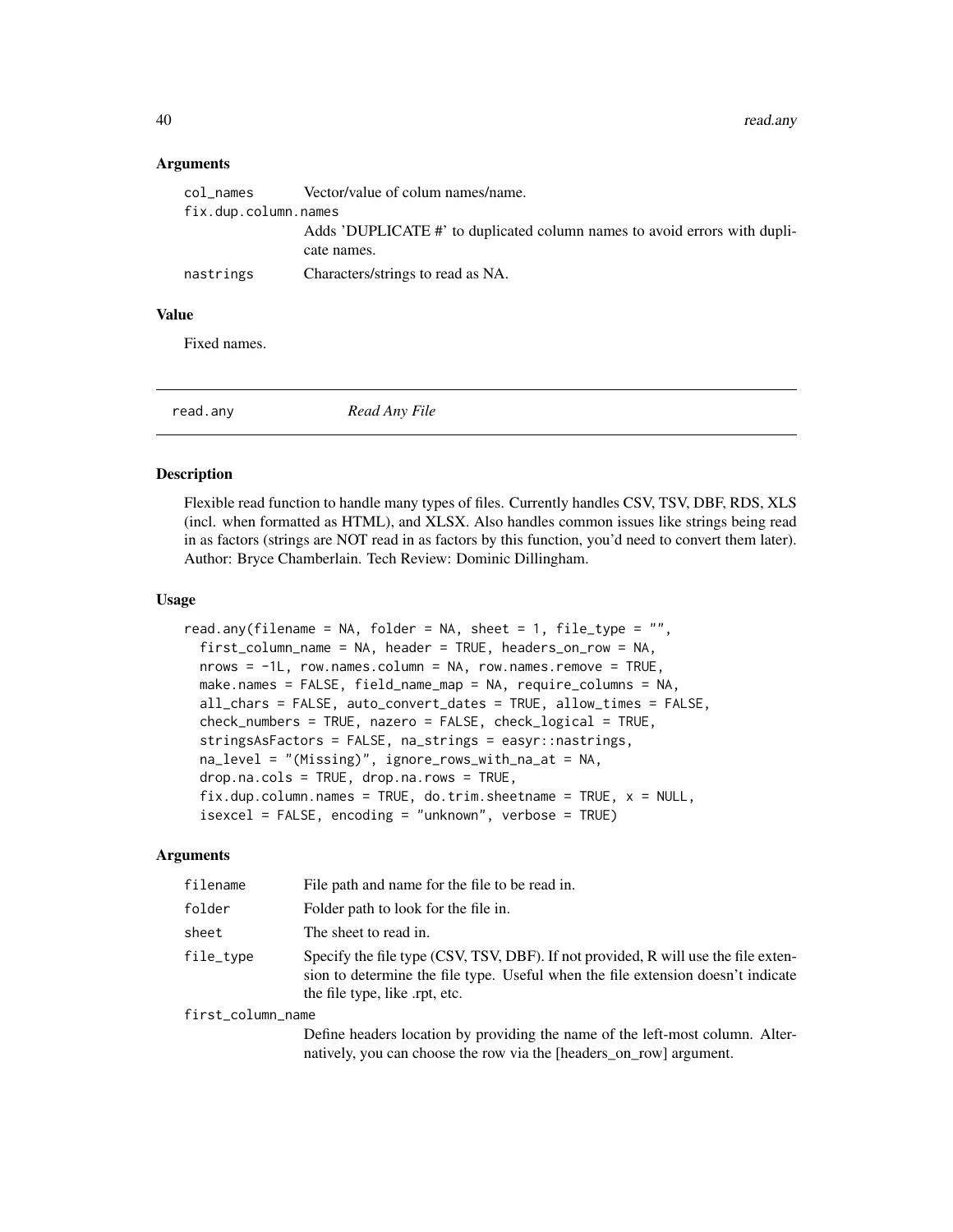#### read.any that a state of the state of the state of the state of the state of the state of the state of the state of the state of the state of the state of the state of the state of the state of the state of the state of th

| header                 | Choose if your file contains headers.                                                                                                                                                                                                                                                                                                                   |  |
|------------------------|---------------------------------------------------------------------------------------------------------------------------------------------------------------------------------------------------------------------------------------------------------------------------------------------------------------------------------------------------------|--|
| headers_on_row         | Choose a specific row number to use as headers. Use this when you want to tell<br>read.any exactly where the headers are.                                                                                                                                                                                                                               |  |
| nrows                  | Number of rows to read. Leave blank/NA to read all rows. This only speeds<br>up file reads (CSV, XLSX, etc.), not compressed data that must be read all at<br>once. This is applied BEFORe headers_on_row or first_column_name removes<br>top rows, so it should be greater than those values if headers aren't in the first                            |  |
| row.names.column       | row.                                                                                                                                                                                                                                                                                                                                                    |  |
|                        | Specify the column (by character name) to use for row names. This drops the<br>columns and lets rows be referenced directly with this id. Must be unique values.                                                                                                                                                                                        |  |
| row.names.remove       |                                                                                                                                                                                                                                                                                                                                                         |  |
|                        | If you move a column to row names, it is removed from the data by default. If<br>you'd like to keep it, set this to FALSE.                                                                                                                                                                                                                              |  |
| make.names             | Apply make.names function to make column names R-friendly (replaces non-<br>characters with ., starting numbers with x, etc.)                                                                                                                                                                                                                           |  |
| field_name_map         | Rename fields for consistency. Provide as a named vector where the names<br>are the file's names and the vector values are the output names desired. See<br>examples for how to create this input.                                                                                                                                                      |  |
| require_columns        |                                                                                                                                                                                                                                                                                                                                                         |  |
|                        | List of required columns to check for. Calls stop() with helpful message if any<br>aren't found.                                                                                                                                                                                                                                                        |  |
| all_chars              | Keep all column types as characters. This makes using bind_rows easer, then<br>you can use atype() later to set types.                                                                                                                                                                                                                                  |  |
| auto_convert_dates     |                                                                                                                                                                                                                                                                                                                                                         |  |
|                        | Identify date fields and automatically convert them to dates                                                                                                                                                                                                                                                                                            |  |
| allow_times            | imes are not allowed in reading data in to facilitate easy binding. If you need<br>times though, set this to TRUE.                                                                                                                                                                                                                                      |  |
| check_numbers          | Identfy numbers formatted as characters and convert them as such.                                                                                                                                                                                                                                                                                       |  |
| nazero                 | Convert NAs in numeric columns to 0.                                                                                                                                                                                                                                                                                                                    |  |
| check_logical          | Identfy logical columns formatted as characters (Yes/No, etc) or numbers $(0,1)$<br>and convert them as such.                                                                                                                                                                                                                                           |  |
| stringsAsFactors       |                                                                                                                                                                                                                                                                                                                                                         |  |
|                        | Convert characters to factors to increase processing speed and reduce file size.                                                                                                                                                                                                                                                                        |  |
| na_strings             | Strings to treat like NA. By default we use the easyr NA strings.                                                                                                                                                                                                                                                                                       |  |
| na_level               | dplyr doesn't like factors to have NAs so we replace NAs with this value for<br>factors only. Set NULL to skip.                                                                                                                                                                                                                                         |  |
| ignore_rows_with_na_at |                                                                                                                                                                                                                                                                                                                                                         |  |
|                        | Vector or value, numeric or character, identifying column(s) that require a value.<br>read.any will remove these rows after colname swaps and read, before type con-<br>version. Especially helpful for removing things like page numbers at the bottom<br>of an excel report that break type discovery. Suggest using the claim number<br>column here. |  |
| drop.na.cols           | Drop columns with only NA values.                                                                                                                                                                                                                                                                                                                       |  |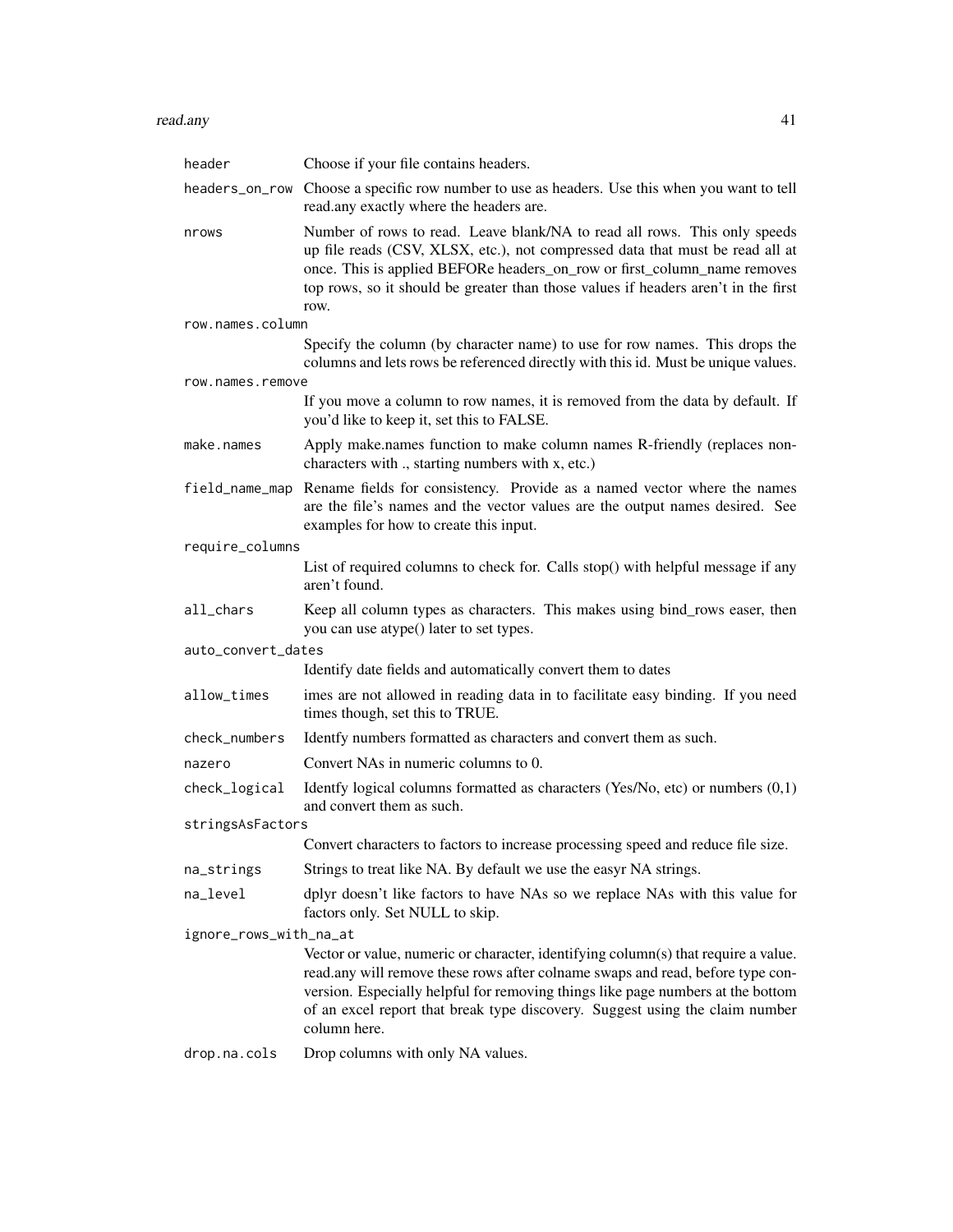<span id="page-41-0"></span>

| drop.na.rows         | Drop rows with only NA values.                                                                                                                                                                                                   |  |
|----------------------|----------------------------------------------------------------------------------------------------------------------------------------------------------------------------------------------------------------------------------|--|
| fix.dup.column.names |                                                                                                                                                                                                                                  |  |
|                      | Adds 'DUPLICATE#' to duplicated column names to avoid issues with multiple<br>columns having the same name.                                                                                                                      |  |
| do.trim.sheetname    |                                                                                                                                                                                                                                  |  |
|                      | read.any will trim sheet names to get better matches. This will cause an error if<br>the actual sheet name has spaces on the left or right side. Disable this function-<br>ality here.                                           |  |
| X                    | If you want to use read, any functionality on an existing data frame, pass it with<br>this argument.                                                                                                                             |  |
| isexcel              | If you want to use read, any functionality on an existing data frame, you can tell<br>read.any that this data came from excel using is excel manually. This comes in<br>handy when excel-integer date conversions are necessary. |  |
| encoding             | Encoding passed to fread and read.csv.                                                                                                                                                                                           |  |
| verbose              | Print helpful information via cat.                                                                                                                                                                                               |  |

#### Value

Data frame with the data that was read.

# Examples

```
folder = system.file('extdata', package = 'easyr')
read.any('date-time.csv', folder = folder)
# if dates are being converted incorrectly, disable date conversion:
read.any('date-time.csv', folder = folder, auto_convert_dates = FALSE)
# to handle type conversions manually:
read.any('date-time.csv', folder = folder, all_chars = TRUE)
```
read.txt *Read File as Text*

#### Description

Read File as Text

# Usage

read.txt(filename, folder = NA)

| filename | File path and name for the file to be read in. |
|----------|------------------------------------------------|
| folder   | Folder path to look for the file in.           |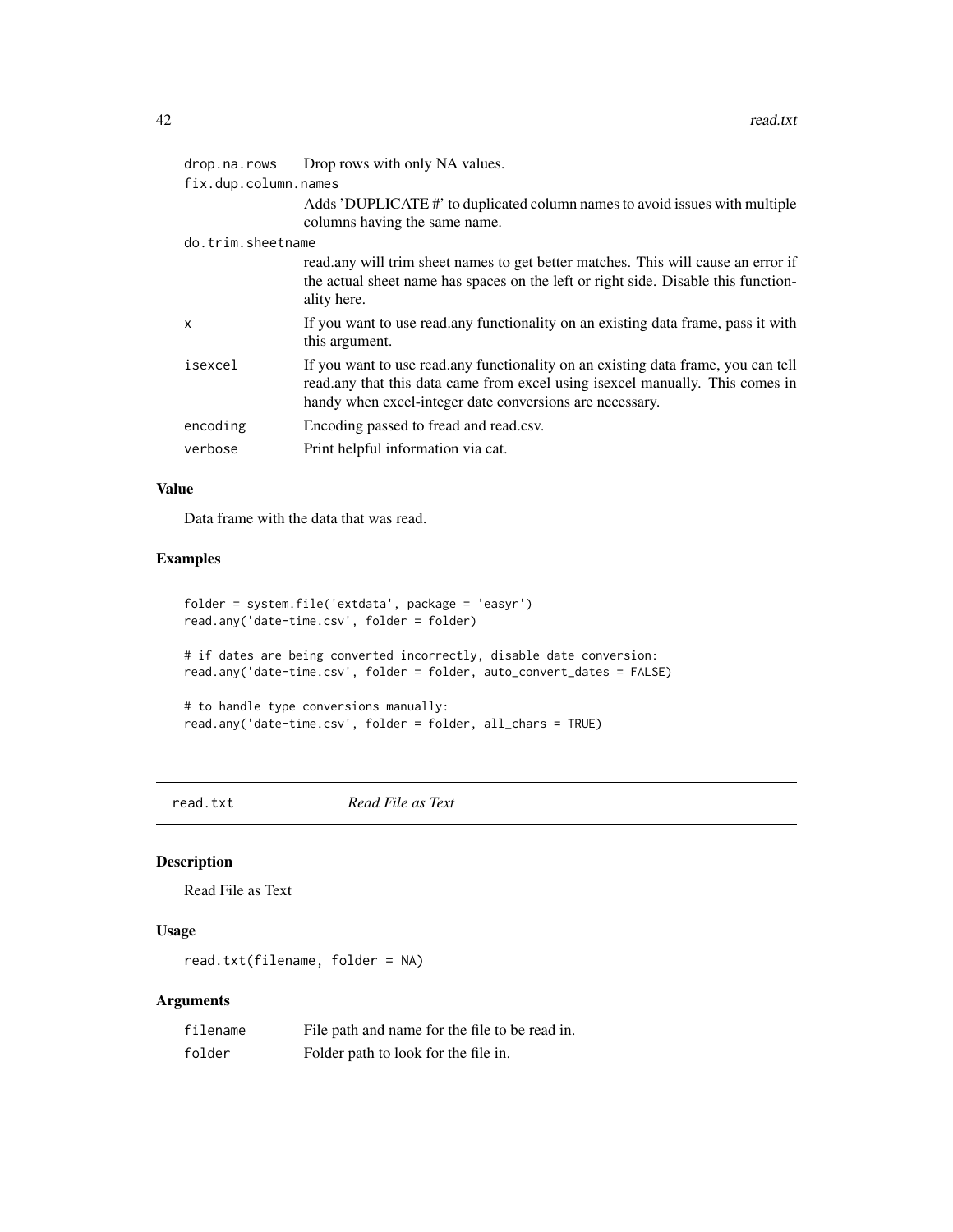<span id="page-42-0"></span>right 43

# Value

Character variable containing the text in the file.

# Examples

```
# write a files.
path = tempfile()
cat( "some text", file = path )
# read the file.
read.txt( path )
# cleanum.
```
right *right*

file.remove( path )

# Description

Behaves like Excel's LEFT, RIGHT, and MID functions Author: Dave. Tech review: Bryce Chamberlain.

# Usage

```
right(string, char)
```
# Arguments

| string | String to process.    |
|--------|-----------------------|
| char   | Number of characters. |

# Examples

right( "leftmidright",5 )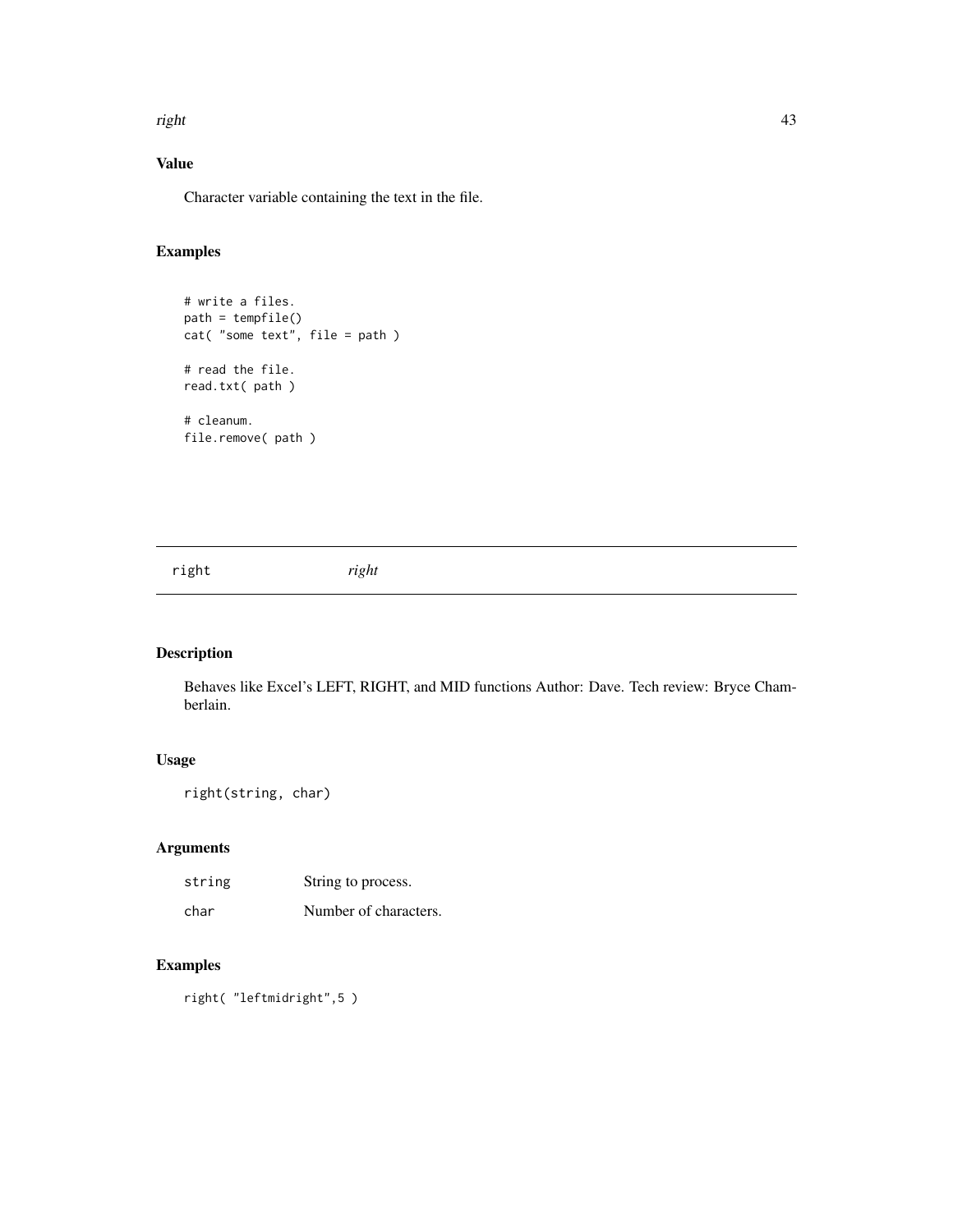<span id="page-43-0"></span>

Run all the R scripts in a folder. Author: Bryce Chamberlain.

#### Usage

```
runfolder(path, recursive = FALSE, is.local = TRUE, check.fn = NULL,
  run.files = NULL, verbose = TRUE, edit.on.err = TRUE,
 pattern = "[.][Rr]$")
```
# Arguments

| path        | Folder to run.                                                                                                                                                  |
|-------------|-----------------------------------------------------------------------------------------------------------------------------------------------------------------|
| recursive   | Run all folder children also.                                                                                                                                   |
| is.local    | Code is running on a local machine, not a Shiny server. Helpful for skipping<br>items that can be problematic on the server. In this case, printing to the log. |
| check.fn    | Function to run after reach file is read-in.                                                                                                                    |
| run.files   | Optionally pass the list of files to run. Otherwise, list files will be run on the<br>folder.                                                                   |
| verbose     | Print names of files and run-time via cat.                                                                                                                      |
| edit.on.err | Open the running file if an error occurs.                                                                                                                       |
| pattern     | Passed to list.files. Pattern to match/filter files.                                                                                                            |

#### Examples

# runfolder( 'R' )

rx *Read Excel*

# Description

This gets a bit complex since many errors can occur when reading in excel files. We've done our best to handle common ones. Requires packages: openxlsx, readxl, XML (these are required by easyr). It should NOT be used directly (that's why it isn't exported), but will be called by function [read.any] as necessary, with the applicable defaults set by that function.

#### Usage

```
rx(filename, sheet, first_column_name, nrows, verbose)
```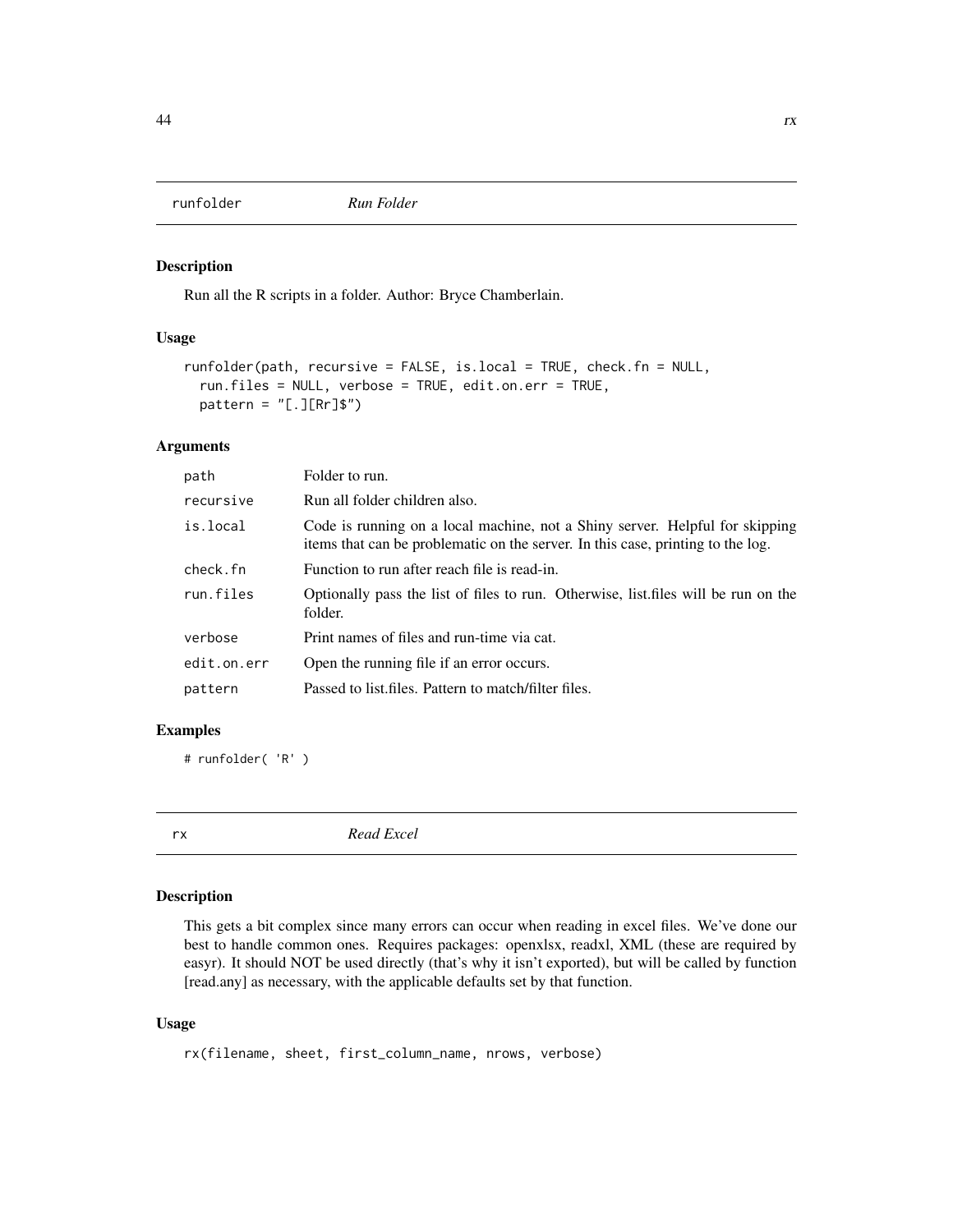#### <span id="page-44-0"></span>save.cache 45

#### Arguments

| filename          | File path and name for the file to be read in.               |  |
|-------------------|--------------------------------------------------------------|--|
| sheet             | The sheet to read in.                                        |  |
| first_column_name |                                                              |  |
|                   | Pass a column name to help the function find the header row. |  |
| nrows             | Number of rows to read in.                                   |  |
| verbose           | Print helpful messages via cat().                            |  |

# Value

Data object

| save.cache | Save Cache Saves the arguments to a cache file, using the cache.num |
|------------|---------------------------------------------------------------------|
|            | last checked with cache.ok.                                         |

#### Description

Save Cache

Saves the arguments to a cache file, using the cache.num last checked with cache.ok.

#### Usage

save.cache(...)

#### Arguments

... Objects to save.

#### Examples

# check the first cache to see if it exists and dependent files haven't changed. # if this check is TRUE, code in brackets will get skipped and the cache will be loaded instead. # set do.load = FALSE if you have multiple files that build a cache, # to prevent multiple cache loads. # output will be printed to the console to tell you if the cache was loaded or re-built. if( ! cache.ok(1) ){ # do stuff

# if this is the final file for this cache, end with save.cache to save passed objects as a cache. save.cache(iris)

}

```
# delete the cache folder to close out the example.
system( "rm -r cache" )
```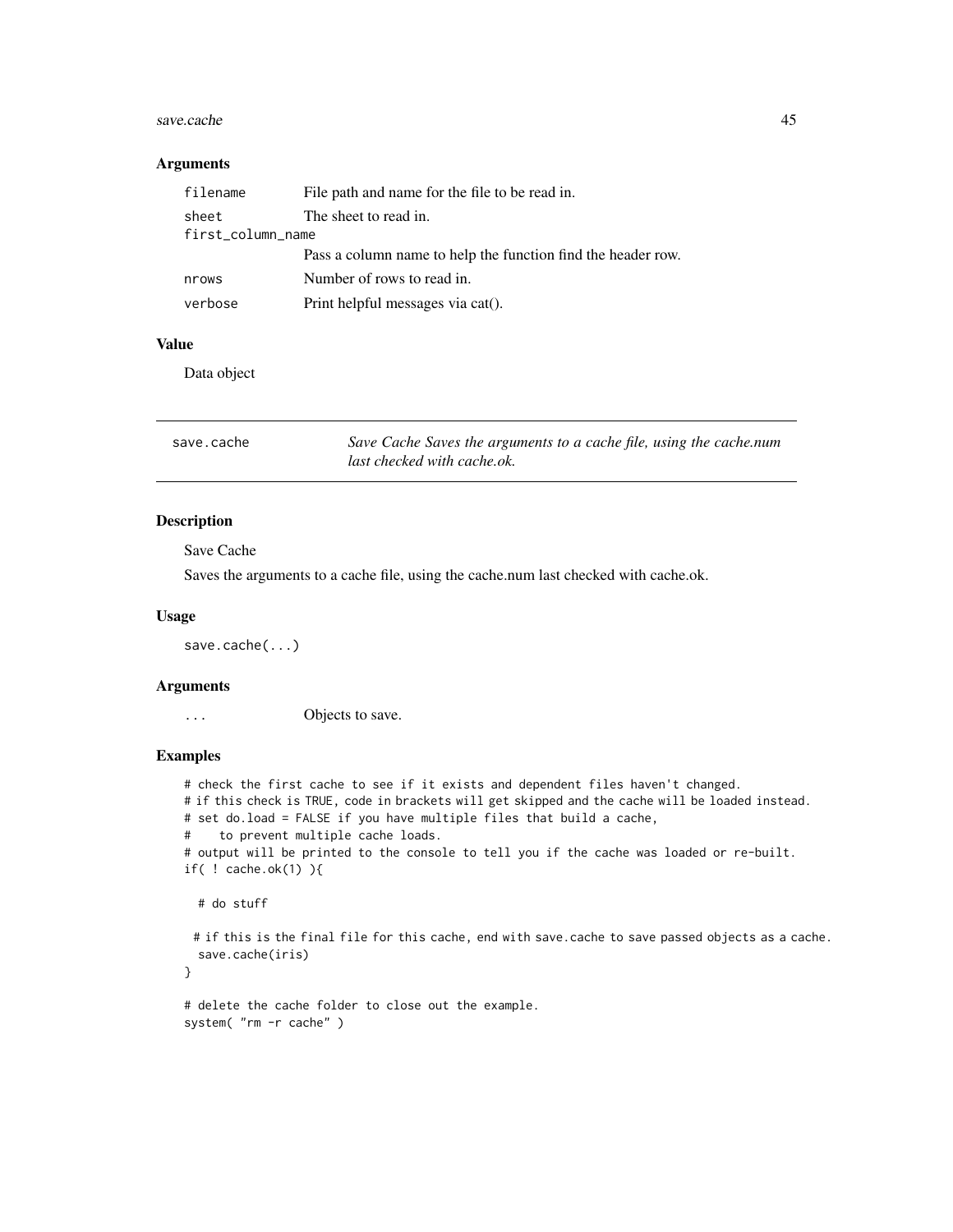Searches all columns for a term and returns all rows with at least one match. Author: Bryce Chamberlain.

#### Usage

```
sch(x, pattern, ignore.case = FALSE, fixed = FALSE, pluscols = NULL,
 exact = FALSE, trim = TRUE, spln = NULL)
```
# Arguments

| X           | Data to search.                                                                                                                                                                                           |
|-------------|-----------------------------------------------------------------------------------------------------------------------------------------------------------------------------------------------------------|
| pattern     | Regex patter to search. Most normal search terms will work fine, too.                                                                                                                                     |
| ignore.case | Ignore case in search (uses grepl).                                                                                                                                                                       |
| fixed       | Passed to grepl to match string as-is instead of using regex. See ?grepl.                                                                                                                                 |
| pluscols    | choose columns to return in addition to those where matches are found. Can be<br>a name, number or 'all' to bring back all columns.                                                                       |
| exact       | Find exact matches intead of pattern matching.                                                                                                                                                            |
| trim        | Use trimws to trim columns before exact matching.                                                                                                                                                         |
| spln        | Sample data use easyr::spl() before searching. This will speed up searching in<br>large datasets when you only need to identify columns, not all data that matches.<br>See ?spl n argument for more info. |

# Value

Matching rows.

```
sch( iris, 'seto' )
sch( iris, 'seto', pluscols='all' )
sch( iris, 'seto', pluscols='Sepal.Width' )
sch( iris, 'seto', exact = TRUE ) # message no matches and return NULL
```
<span id="page-45-0"></span>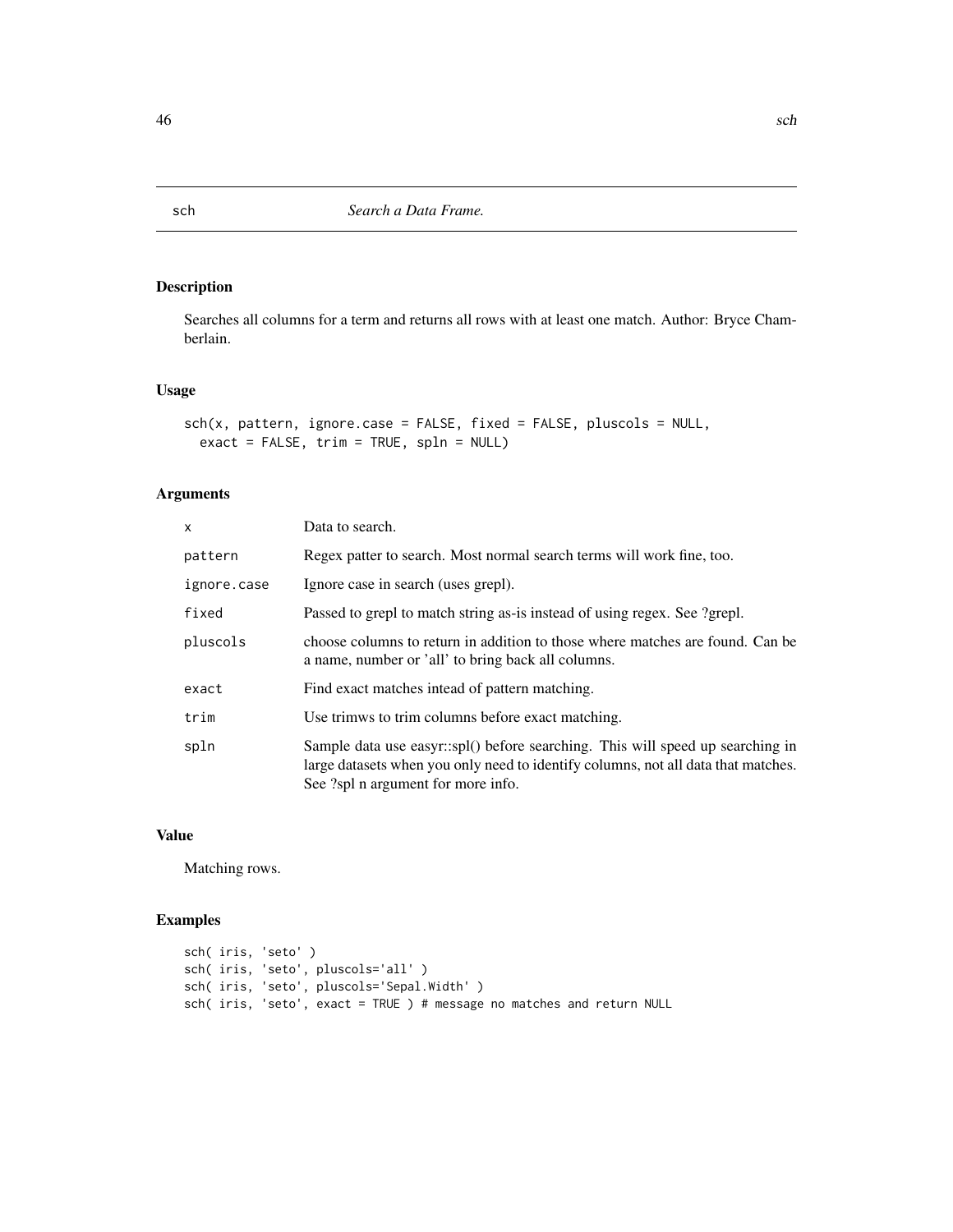<span id="page-46-0"></span>Extracts a uniform random sample from a dataset or vector. Provides a simpler API than base R. Author: Bryce Chamberlain. Tech Review: Maria Gonzalez.

# Usage

 $spl(x, n = 10, warn = TRUE, replace = FALSE, ...)$ 

# Arguments

| x       | Data to sample from.                                                                                       |
|---------|------------------------------------------------------------------------------------------------------------|
| n       | Number or percentage of rows/values to return. If less than 1 it will be inter-<br>preted as a percentage. |
| warn    | Warn if sampling more than the size of the data.                                                           |
| replace | Whether or not to sample with replacement.                                                                 |
|         | Other parameters passed to sample()                                                                        |

# Value

Sample dataframe/vector.

# Examples

spl( c(1:100) ) spl( c(1:100), n = 50 ) spl( iris )

states *states*

#### Description

Helpful info for states. Right now, just a mapping of abbreviations to names.

#### Usage

states

#### Format

Data frame.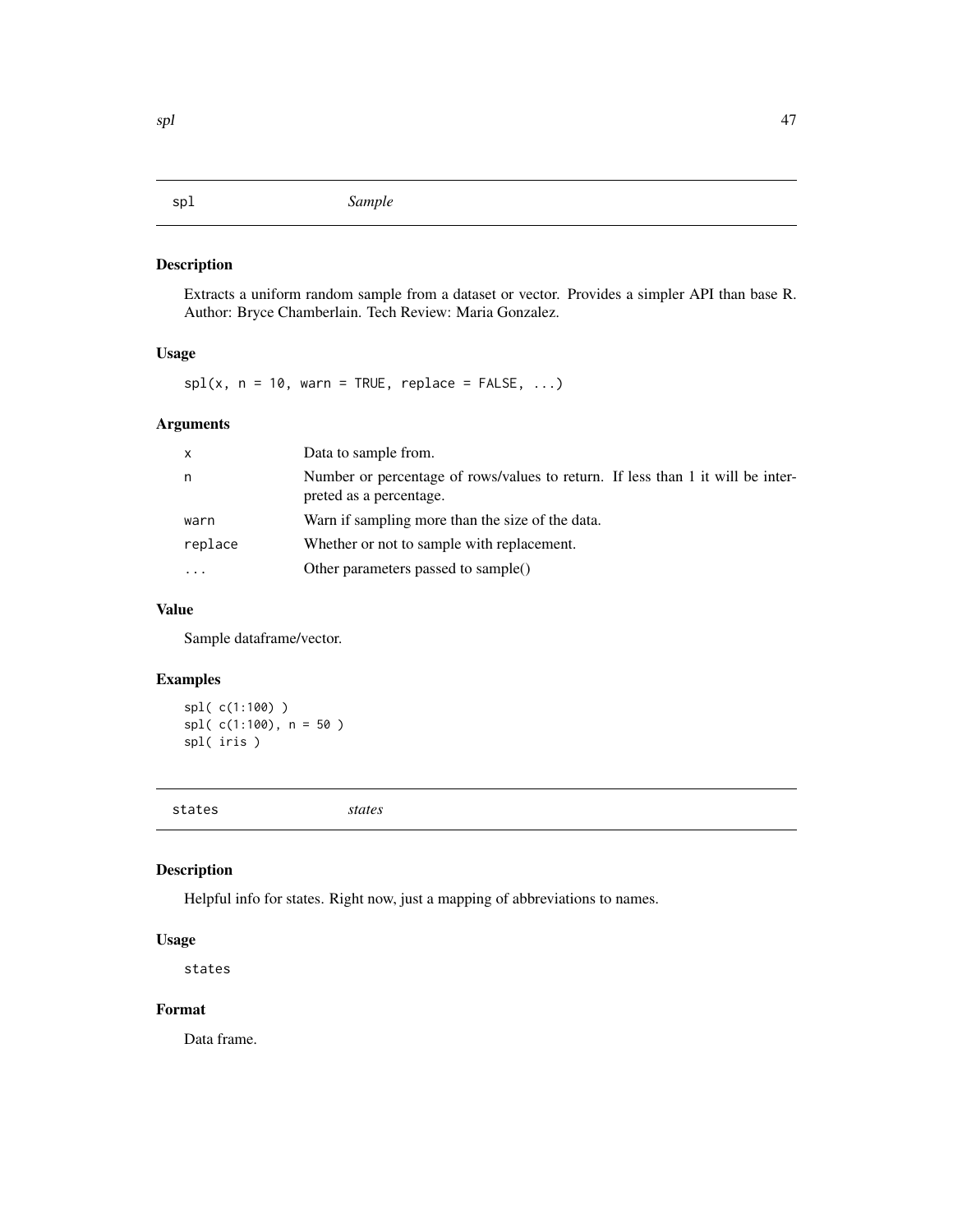<span id="page-47-0"></span>

Runs str function but only for names matching a character value (regex). Author: Scott Sobel. Tech Review: Bryce Chamberlain.

# Usage

```
strx(df, char, ignore.case = T)
```
# Arguments

| df          | Object with names you'd like to search. |
|-------------|-----------------------------------------|
| char        | Regex (character value) to match.       |
| ignore.case | (Optional) Ignore case when matching.   |

# Examples

strx(iris,'length')

sumnum *Summarize All Numeric Columns*

# Description

Easily summarize at all numeric variables. Helpful for flexibly summarizing without knowing the columns. Defaults to sum but you can send a custom function through also. Typically pass in a data frame after group\_by.

#### Usage

```
sumnum(x, do.fun = NULL, except = c(), do.ungroup = TRUE, ...)
```

| x          | Grouped tibble to summarize.                                                                                   |
|------------|----------------------------------------------------------------------------------------------------------------|
| do.fun     | Function to use for the summary. Passed to dplyr::summarize(). Can be a custom<br>function. Defaults to sum(). |
| except     | Columns names, numbers, or a logical vector indicating columns NOT to sum-<br>marize.                          |
| do.ungroup | Run dplyr::ungroup() after summarizing the prevent future issues with grouping.                                |
| $\ddotsc$  | Extra args passed to dplyr::summarize() which are applied as arguments to the<br>function passed in do.fun.    |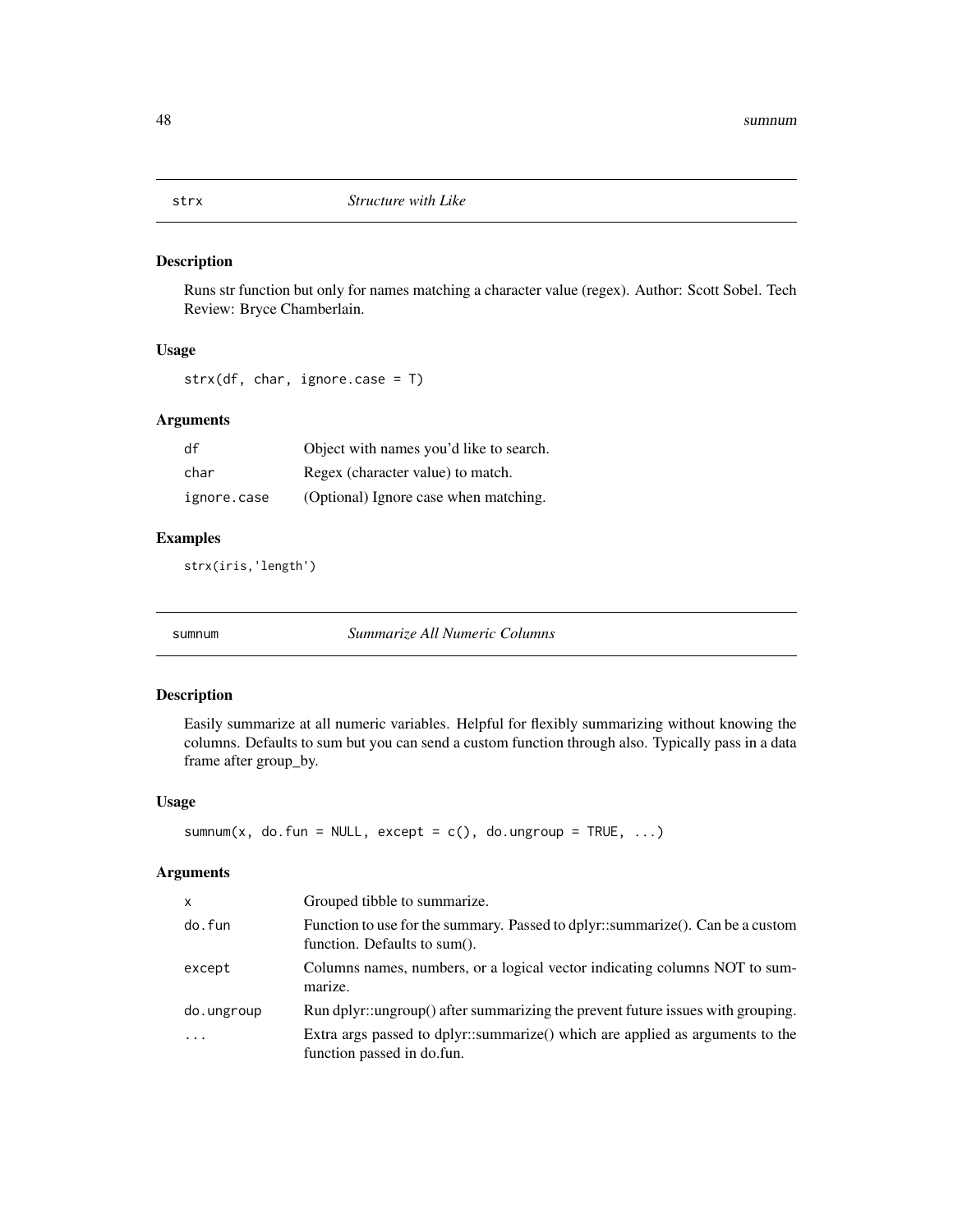#### <span id="page-48-0"></span>tcmsg and the contract of the contract of the contract of the contract of the contract of the contract of the contract of the contract of the contract of the contract of the contract of the contract of the contract of the

# Value

Summarized data frame or tibble.

# Examples

```
require(dplyr)
require(easyr)
sumnum( group_by( cars, speed ) )
sumnum( group_by( cars, speed ), mean )
sumnum( cars )
```
#### tcmsg *tryCatch with Message*

#### Description

Easy Try/Catch implementation to return the same message on error or warning. Makes it easier to write tryCatches. Author: Bryce Chamberlain. Tech review: Lindsay Smelzter.

#### Usage

tcmsg(code\_block, ...)

#### Arguments

| code_block | Code to run in Try Catch.                                    |
|------------|--------------------------------------------------------------|
| $\cdots$   | Strings to concatenate to form the message that is returned. |

```
tryCatch({
  tcmsg({ NULL = 1 }, 'Cannot assign to NULL','variable' )
},
error = function(e) print( e )
\mathcal{L}tryCatch({
  tcmsg({ as.numeric('abc') },'Issue in as.numeric()')
  },
  warning = function(e) print( e )
\mathcal{L}
```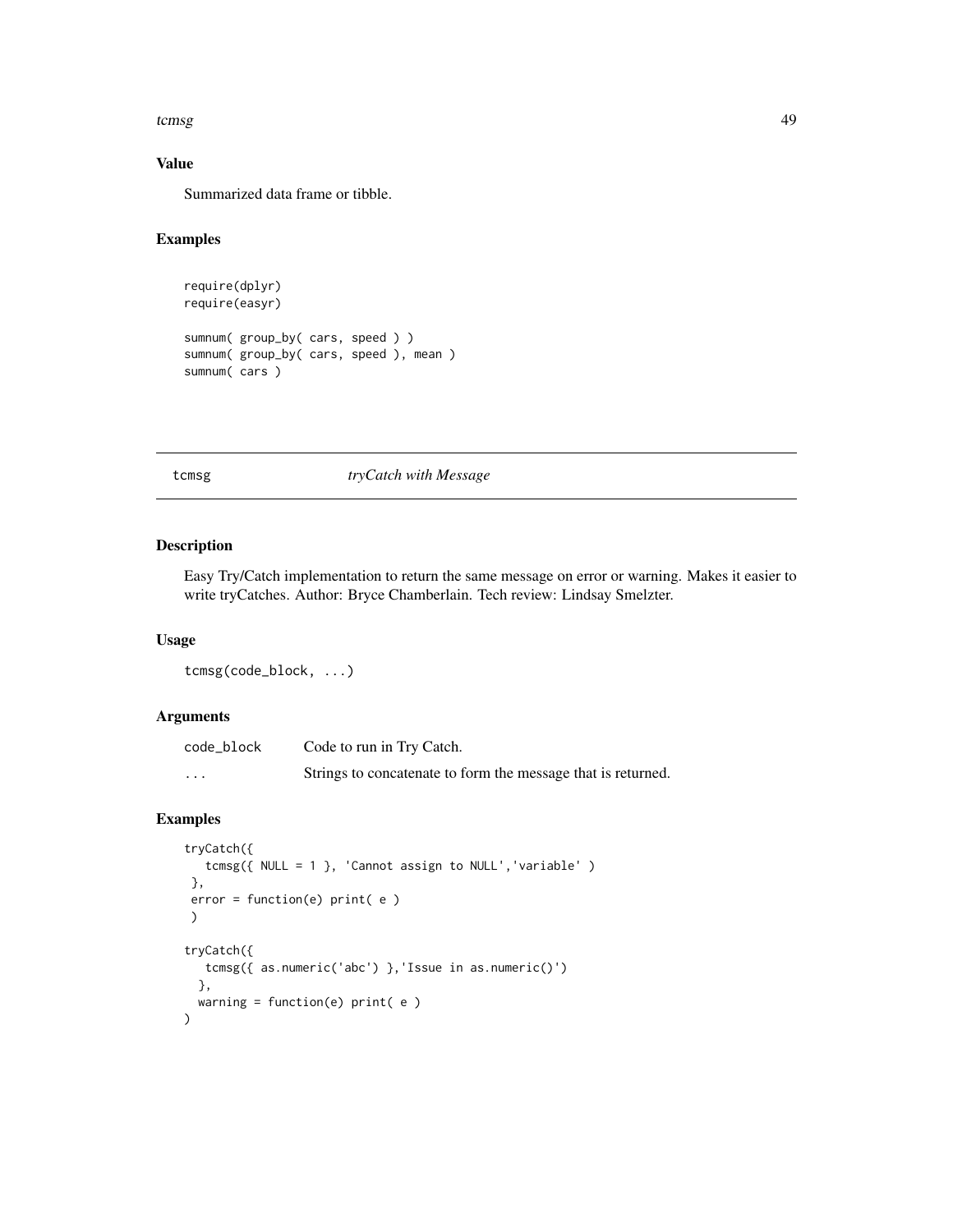<span id="page-49-0"></span>tcol *Transpose at Column.*

# Description

Transpose operation that sets column names equal to a column in the original data. Author: Bryce Chamberlain.

#### Usage

 $tcol(x, header, cols$ **[col]** $,  $dol(x, header)$$ 

#### Arguments

| $\mathsf{x}$ | Data frame to be transposed.                                                                                                                                              |
|--------------|---------------------------------------------------------------------------------------------------------------------------------------------------------------------------|
| header       | Column name/number to be used as column names of transposed data.                                                                                                         |
| cols.colname | Name to use for the column of column names in the transposed data.                                                                                                        |
| do.atype     | Transpose convertes to strings, since data types are uncertain. Run atype to<br>automatically correct variable typing where possible. This will slow the result a<br>bit. |

#### Value

Transposed data frame.

#### Examples

```
# create a summary dataset from iris.
x = dplyr::summarize_at(
dplyr::group_by( iris, Species ),
dplyr::vars( Sepal.Length, Sepal.Width ), list(sum)
\lambda# run tcol
tcol( x, 'Species' )
```
tcwarn *tryCatch with warning*

#### Description

Easy Try/Catch implementation to return the same message as a warning on error or warning. Makes it easier to write tryCatches. Author: Bryce Chamberlain. Tech review: Lindsay Smelzter.

#### Usage

```
tcwarn(code_block, ...)
```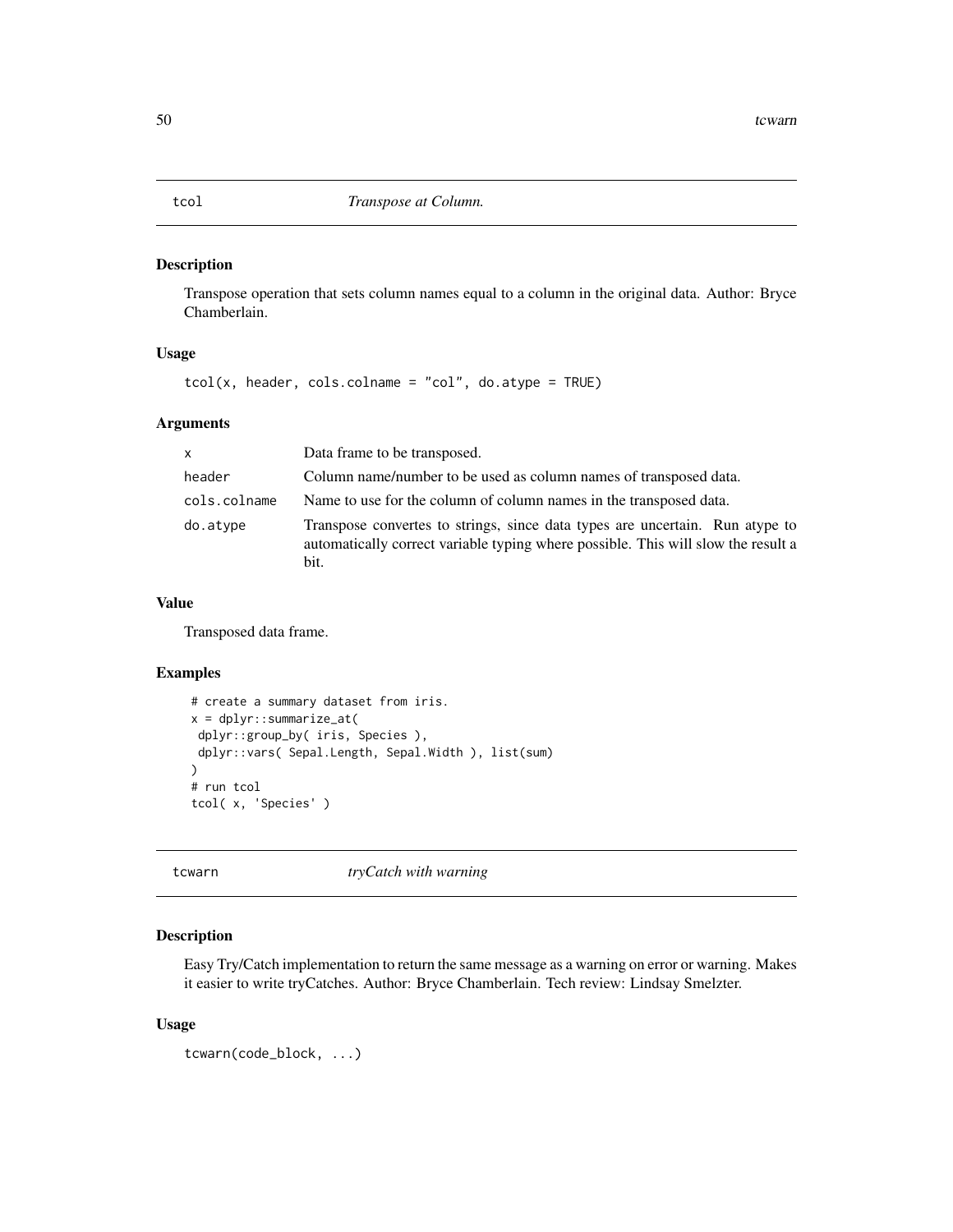#### <span id="page-50-0"></span>tobool 51

#### Arguments

| code_block | Code to run in Try Catch.                                    |
|------------|--------------------------------------------------------------|
| $\cdots$   | Strings to concatenate to form the message that is returned. |

# Examples

```
tryCatch({
   tcwarn({ NULL = 1 },'Cannot assign to NULL','variable')
 },
 warning = function(e) print(e)\mathcal{L}tryCatch({
   tcwarn({ as.numeric('abc') },'Issue in as.numeric()')
 },
warning = function(e) print(e)\mathcal{L}
```
tobool *Convert to Logical/Boolean*

# Description

Flexible boolean conversion. Author: Bryce Chamberlain.

#### Usage

```
tobool(x, preprocessed.values = NULL, nastings = easyr::nastings,ifna = c("return-unchanged", "error", "warning", "return-na"),
  verbose = TRUE, true.vals = c("true", "1", "t", "yes"),
 false.vals = c("false", "0", "f", "no"))
```

| x                   | Value or vector to be converted.                                                                                                                                                                          |
|---------------------|-----------------------------------------------------------------------------------------------------------------------------------------------------------------------------------------------------------|
| preprocessed.values |                                                                                                                                                                                                           |
|                     | Strings need to have NAs set, lowercase and be trimmed before they can be<br>checked. To avoid doing this multiple times, you can pass these processed values<br>to the function.                         |
| nastrings           | Vector of characters to be considered NAs. todate will treat these like NAs.<br>Defaults to the easyr::nastrings list.                                                                                    |
| ifna                | Action to take if NAs are created. 'return-unchanged' returns the sent vector<br>unchanged; 'warning' results in a warning and returns the converted vector with<br>new NAs; 'error' results in an error. |
| verbose             | Choose to view messaging.                                                                                                                                                                                 |
| true.vals           | Values to consider as TRUE.                                                                                                                                                                               |
| false.vals          | Values to consider as FALSE.                                                                                                                                                                              |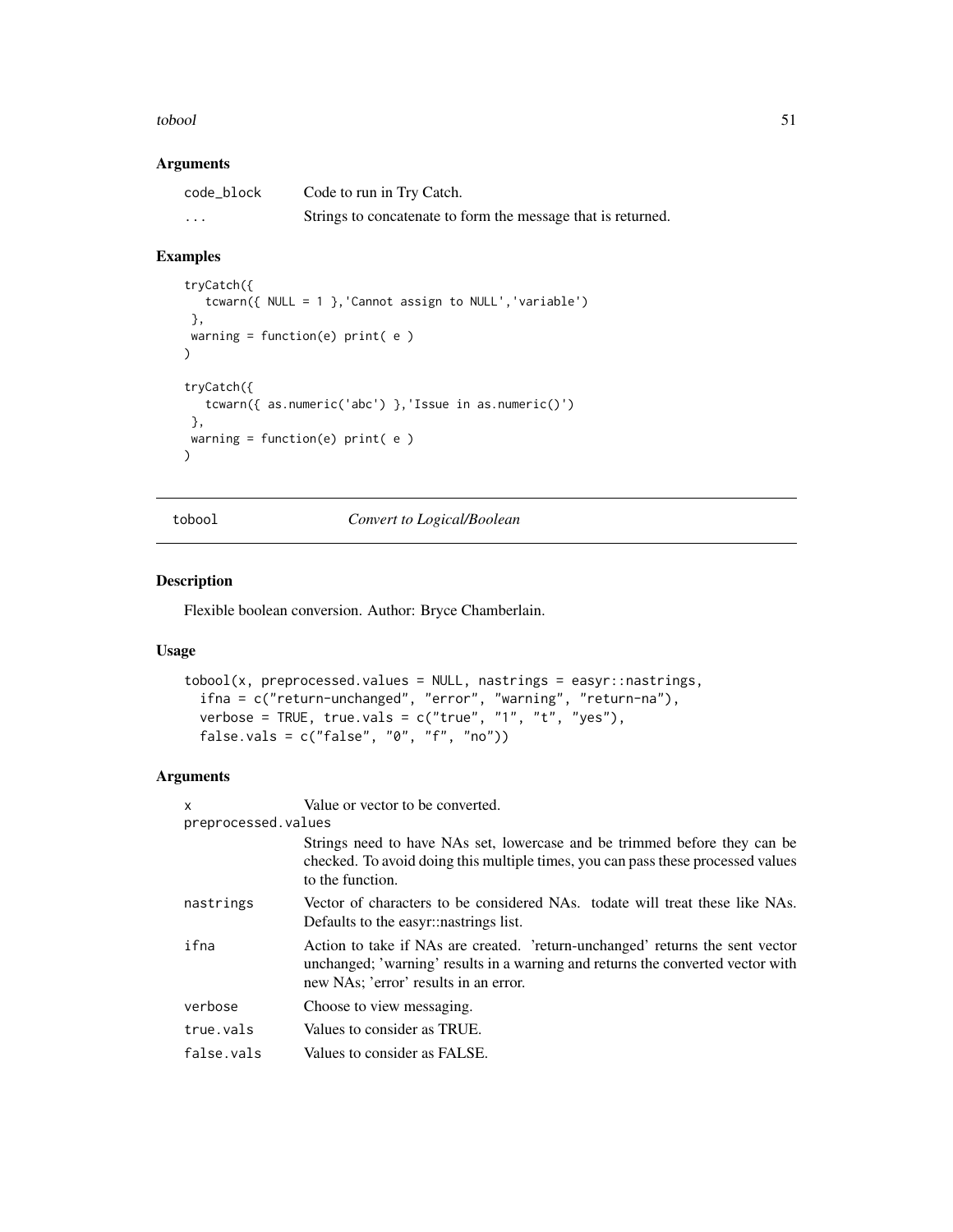# <span id="page-51-0"></span>Value

Converted logical vector.

#### Examples

```
tobool( c( 'true', 'FALSE', 0, 1, NA, 'yes', 'NO' ) )
```
tochar *Shorthand for as.character*

#### Description

Shorthand for as.character

#### Usage

tochar(x)

#### Arguments

x Value to check.

#### Value

as.character result

# Examples

tochar(NA) tochar(1)

todate *Convert to Date*

# Description

Flexible date conversion function using lubridate. Works with dates in many formats, without needing to know the format in advance. Only use this if you don't know the format of the dates before hand. Otherwise, lubridate functions parse\_date\_time, mdy, etc. should be used. Author: Bryce Chamberlain. Tech review: Dominic Dillingham.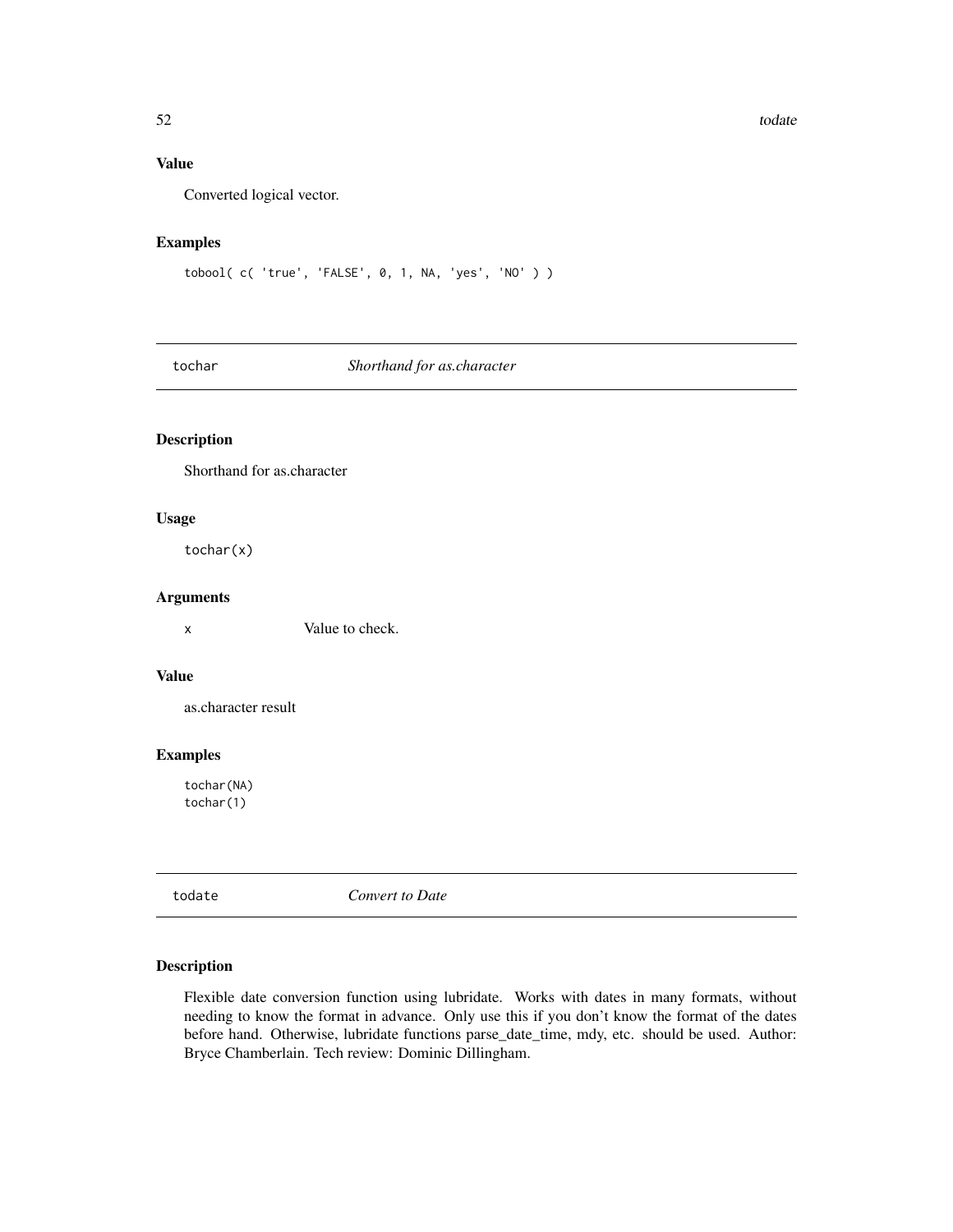#### todate 53

# Usage

```
todate(x, nastrings = easyr::nastrings, aggressive.extraction = TRUE,
 preprocessed.values = NULL, ifna = c("return-unchanged", "error",
  "warning", "return-na"), verbose = TRUE, allow_times = FALSE,
 do.month.char = TRUE, do.excel = TRUE,
 min.acceptable = lubridate::ymd("1920-01-01"),
 max.acceptable = lubridate::ymd("2050-01-01"))
```
# Arguments

| x                     | Value or vector to be converted.                                                                                                                                                                                                                            |
|-----------------------|-------------------------------------------------------------------------------------------------------------------------------------------------------------------------------------------------------------------------------------------------------------|
| nastrings             | Vector of characters to be considered NAs. todate will treat these like NAs.<br>Defaults to the easyr: nastrings list.                                                                                                                                      |
| aggressive.extraction |                                                                                                                                                                                                                                                             |
|                       | todate will take dates inside long strings (like filenames) and convert them to<br>dates. This seems to be the preferred outcome, so we leave it as default (TRUE).<br>However, if you want to avoid this you can do so via this option (FALSE).            |
| preprocessed.values   |                                                                                                                                                                                                                                                             |
|                       | Strings need to have NAs set, lowercase and be trimmed before they can be<br>checked. To avoid doing this multiple times, you can pass these processed values<br>to the function.                                                                           |
| ifna                  | Action to take if NAs are created. 'return-unchanged' returns the sent vector<br>unchanged; 'warning' results in a warning and returns the converted vector with<br>new NAs; 'error' results in an error; 'return-na' returns new NAs without a<br>warning. |
| verbose               | Choose to view messaging.                                                                                                                                                                                                                                   |
| allow_times           | Set to TRUE to allow DateTimes as output, otherwise this will always convert<br>to Dates (losing time information). This is better for binding data, hence the<br>default FALSE.                                                                            |
| do.month.char         | Attempt to convert month names in text. lubridate does this by default, but some-<br>times it can result in inaccurate dates. For example, "Feb 2017" is converted to<br>2-20-2017 even though no day was given.                                            |
| do.excel              | Check for excel-formatted numbers.                                                                                                                                                                                                                          |
|                       | min. acceptable Set NA if converted value is less than this value. Helps to prevent numbers from<br>being assumed as dates. Set NULL to skip this check. Does not affect character<br>conversions.                                                          |
|                       | max.acceptable Set NA if converted value is greater than this value. Helps to prevent numbers<br>from being assumed as dates. Set NULL to skip this check. Does not affect<br>character conversions.                                                        |
|                       |                                                                                                                                                                                                                                                             |

#### Value

Converted vector using lubridate::parse\_date\_time(x,c('mdy','ymd','dmy'))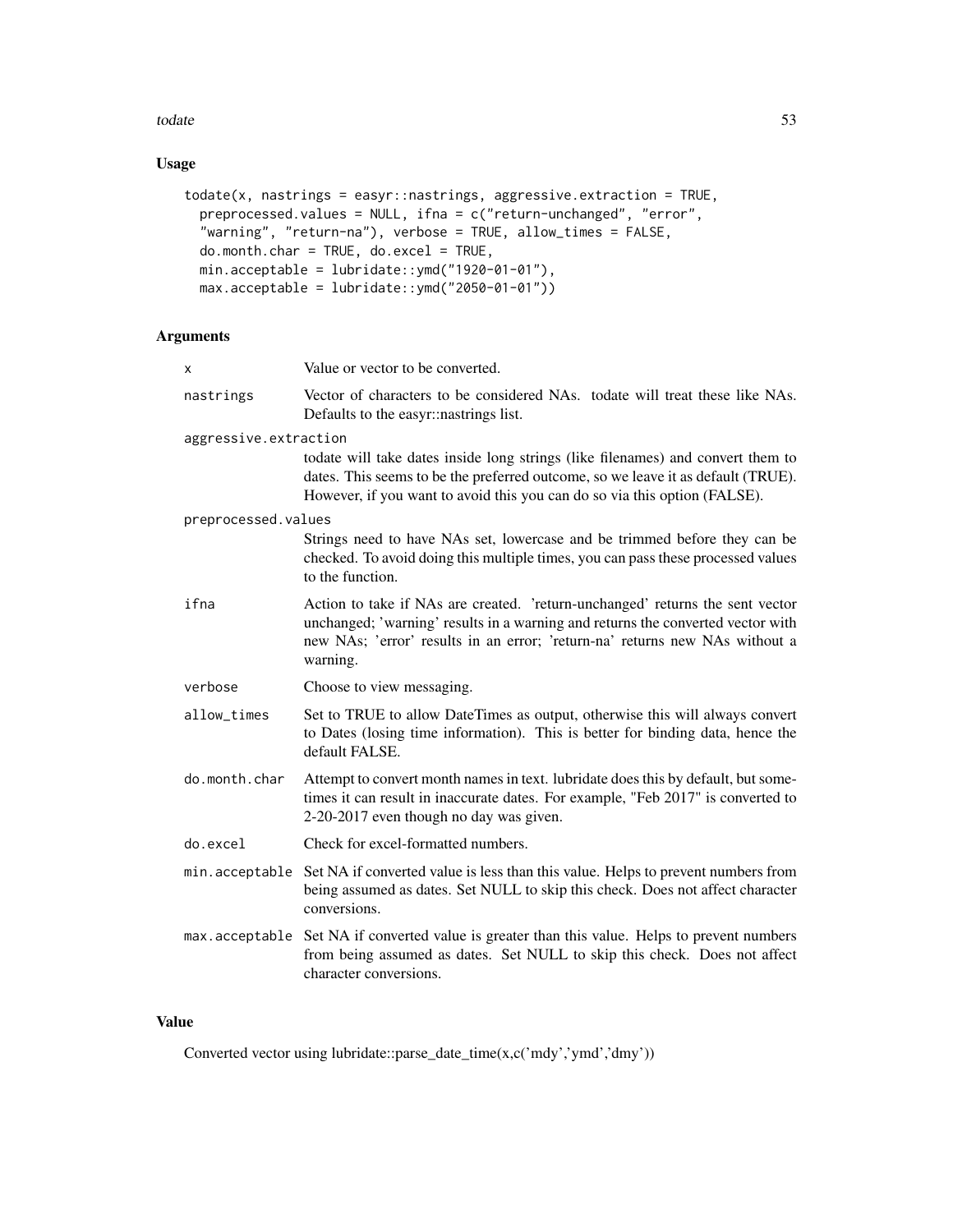54 tonum

#### Examples

```
x <- c( '20171124', '2017/12/24', NA, '12/24/2017', '5/11/2017 1:51PM' )
x2 \leftarrow \text{todate}(x)x2
```
tonum *Convert to Number*

#### Description

Flexible number conversion for converting strings to numbers. Handles \$ , ' and spaces. Author: Bryce Chamberlain. Tech review: Dominic Dillingham.

#### Usage

```
tonum(x, preprocessed.values = NULL, nastrings = easyr::nastrings,
 ifna = c("return-unchanged", "error", "warning", "return-na"),
 verbose = TRUE, nazero = FALSE, checkdate = TRUE,
 remove.chars = FALSE, do.logical = TRUE, do.try.integer = TRUE,
 multipliers = c('%` = 1/100, K = 1000, M = 1000^2, B = 1000^3)
```

| X                   | Vector to convert.                                                                                                                                                                                                                                                              |  |
|---------------------|---------------------------------------------------------------------------------------------------------------------------------------------------------------------------------------------------------------------------------------------------------------------------------|--|
| preprocessed.values |                                                                                                                                                                                                                                                                                 |  |
|                     | Strings need to have NAs set, lowercase and be trimmed before they can be<br>checked. To avoid doing this multiple times, you can pass these processed values<br>to the function.                                                                                               |  |
| nastrings           | Vector of characters to be considered NAs. todate will treat these like NAs.<br>Defaults to the easyr: nastrings list.                                                                                                                                                          |  |
| ifna                | Action to take if NAs are created. 'return-unchanged' returns the sent vector<br>unchanged; 'warning' results in a warning and returns the converted vector with<br>new NAs; 'error' results in an error; return-na returns data with new NAs and<br>prints via cat if verbose. |  |
| verbose             | Choose to view messaging.                                                                                                                                                                                                                                                       |  |
| nazero              | (Optional) Convert NAs to 0. Defaults to TRUE, if FALSE NAs will stay NA.                                                                                                                                                                                                       |  |
| checkdate           | Check if the column is a date first. If this has already been done, set this to<br>FALSE so it doesn't run again.                                                                                                                                                               |  |
| remove.chars        | Remove characters for aggressive conversion to numbers.                                                                                                                                                                                                                         |  |
| do.logical          | Check for logical-form vectors.                                                                                                                                                                                                                                                 |  |
| do.try.integer      | Return an integer if possible. Integers are a more compact data type and should<br>be used whenever possible.                                                                                                                                                                   |  |
| multipliers         | Named vector of factor symbols and values to check. Setting to NULL may<br>speed up operations.                                                                                                                                                                                 |  |

<span id="page-53-0"></span>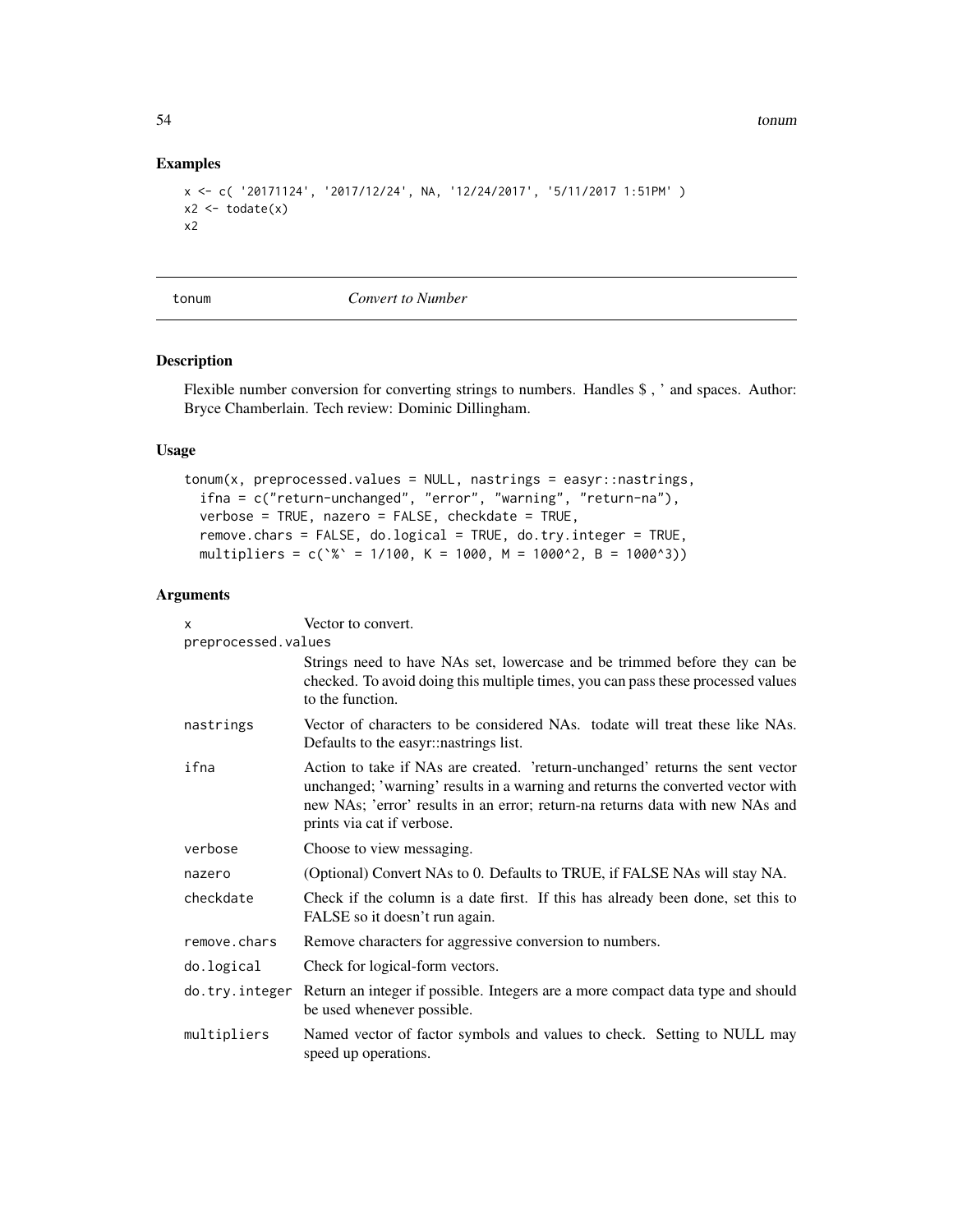#### <span id="page-54-0"></span>usepkg 55

# Value

Converted vector.

# Examples

```
tonum( c('123','$50.02','30%','(300.01)',NA,'-','') )
tonum( c('123','$50.02','30%','(300.01)',NA,'-',''), nazero = FALSE )
tonum( c( '$(3,891)M', '4B', '3.41K', '30', '40K' ) )
```
usepkg *Use Package*

#### Description

Installs a package if it needs to be installed, and calls require to load the package. Author: Scott Sobel. Tech Review: Bryce Chamberlain.

#### Usage

```
usepkg(packages, noCache = FALSE,
  repos = "http://cran.us.r-project.org")
```
#### Arguments

| packages | Character or character vector with names of the packages you want to use.                                             |
|----------|-----------------------------------------------------------------------------------------------------------------------|
| noCache  | When checking packages, you can choose to ignore the cached list, which will<br>increase accuracy but decrease speed. |
| repos    | choose the URL to install from.                                                                                       |

#### Examples

# packages shouldn't be installed during tests or examples according to CRAN.

# therefore, examples cannot be provided because CRAN now runs donttest examples.

validate.equal *Validate Equal*

#### Description

Check various properties of 2 data frames to ensure they are equivalent.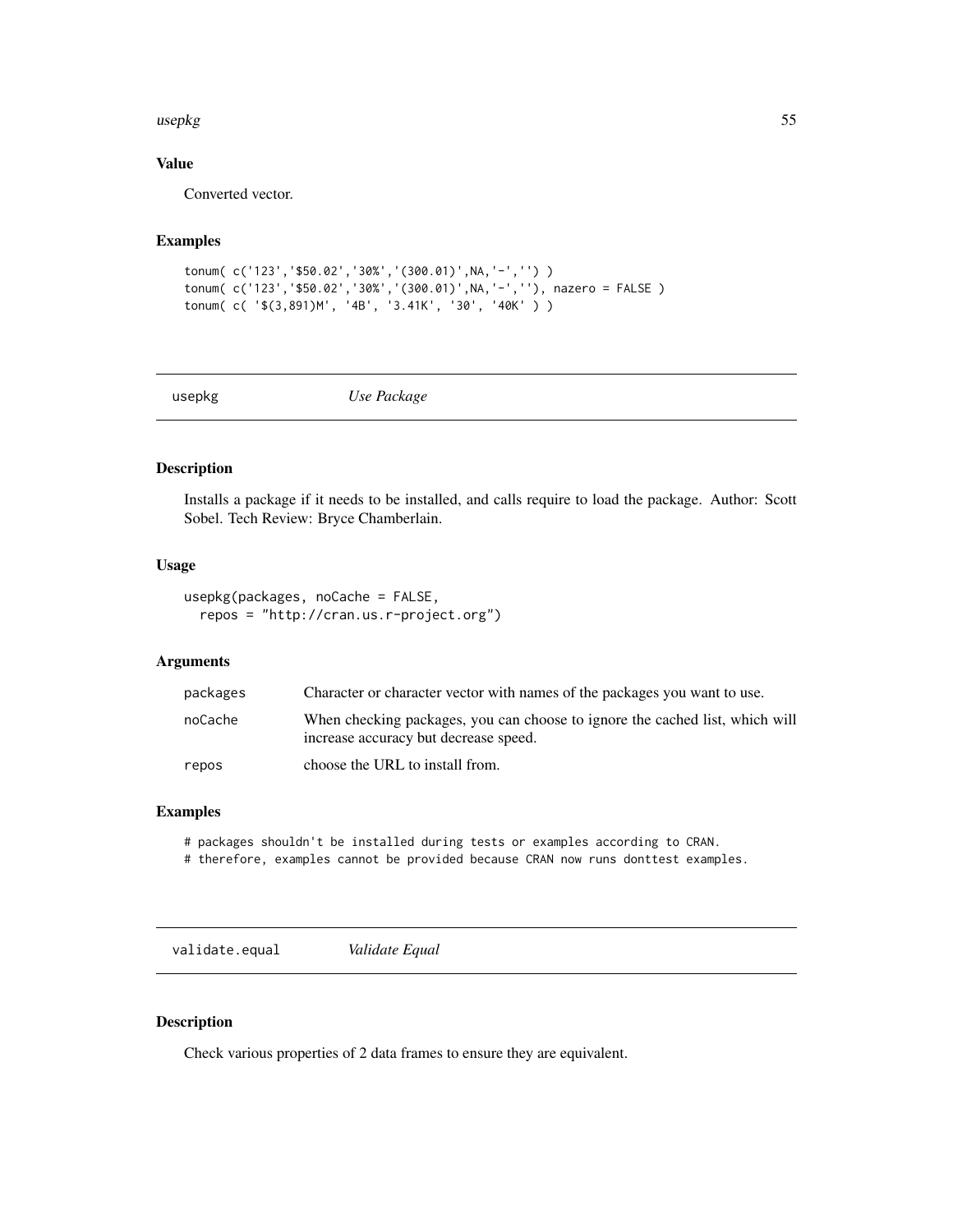# Usage

```
validate.equal(df1, df2, id.column = NULL,
  regex.remove = "[^A-z0-9.+\\/,-]", do.set.NA = TRUE,
 nastrings = easyr::nastrings, match.round.to.digits = 4,
 do.all.columns.before.err = FALSE, check.column.order = FALSE,
  sort.by.id = TRUE, acceptable.pct.rows.diff = 0,
  acceptable.pct.values.diff = 0, return.summary = FALSE,verbose = TRUE)
```
# Arguments

| df1                       | First data frame to compare.                                                                                                                                                                                                                                                           |  |
|---------------------------|----------------------------------------------------------------------------------------------------------------------------------------------------------------------------------------------------------------------------------------------------------------------------------------|--|
| df2                       | Second data frame to compare.                                                                                                                                                                                                                                                          |  |
| id.column                 | If available, a column to use as an ID. Helpful in various checks and output.                                                                                                                                                                                                          |  |
| regex.remove              | Pattern to remove from strings. Used in gsub to remove characters we don't<br>want to consider when comparing values. Set to NULL, NA, or "" to leave<br>strings unchanged.                                                                                                            |  |
| do.set.NA                 | Remove NA strings.                                                                                                                                                                                                                                                                     |  |
| nastrings                 | Strings to consider NA.                                                                                                                                                                                                                                                                |  |
| match.round.to.digits     |                                                                                                                                                                                                                                                                                        |  |
|                           | Round numbers to these digits before checking equality.                                                                                                                                                                                                                                |  |
| do.all.columns.before.err |                                                                                                                                                                                                                                                                                        |  |
|                           | Check all columns before returning an error. Takes longer but returns more de-<br>tail. If FALSE, stops at first column that doesn't match and returns mismatches.                                                                                                                     |  |
| check.column.order        |                                                                                                                                                                                                                                                                                        |  |
|                           | Enforce same column order.                                                                                                                                                                                                                                                             |  |
| sort.by.id                | Sort by the id column before making comparisons.                                                                                                                                                                                                                                       |  |
| acceptable.pct.rows.diff  |                                                                                                                                                                                                                                                                                        |  |
|                           | If you are OK with differences in a few rows, set this value. If fewer rows<br>in a column don't match, the function will consider the columns equivalent.<br>Iterpreted as a percentage (it gets divided by 100).                                                                     |  |
| acceptable.pct.vals.diff  |                                                                                                                                                                                                                                                                                        |  |
|                           | If you are OK with small differences in values, set this value. If the difference<br>in numeric values is less, the function will consider the values equivalent. Iter-<br>preted as a percentage (it gets divided by 100) and compared to absolute value<br>of percentage difference. |  |
|                           | return. summary Return 2 items in a list, the row mismatches and a summary of row mismatches.                                                                                                                                                                                          |  |
| verbose                   | Print helpful information via cat().                                                                                                                                                                                                                                                   |  |
|                           |                                                                                                                                                                                                                                                                                        |  |

# Value

May return information about mismatches. Otherwise doesn't return anything (NULL).

# Examples

validate.equal( iris, iris )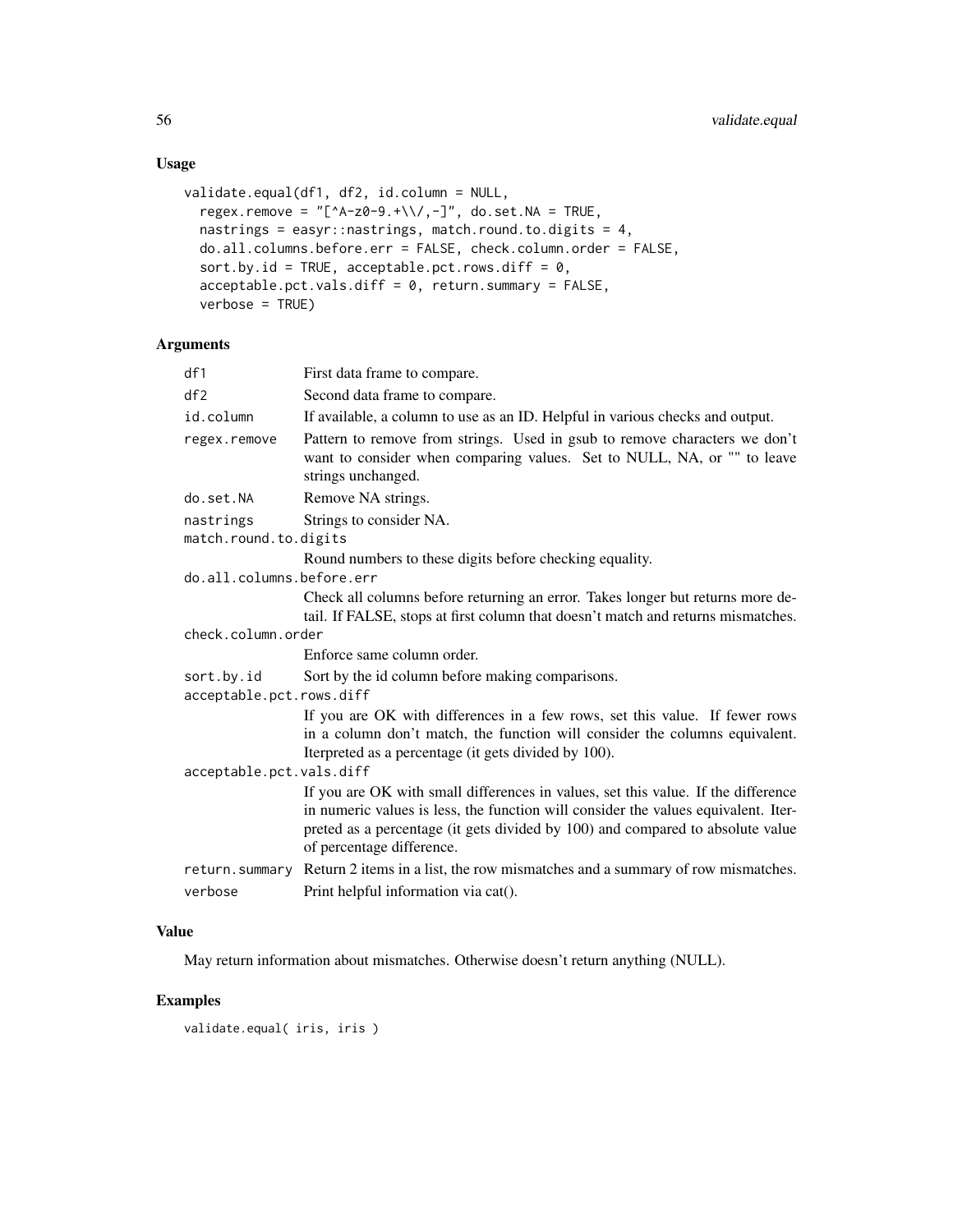<span id="page-56-0"></span>w *Write*

#### Description

Improved write function. Writes to csv without row names and automatically adds .csv to the file name if it isn't there already. Changes to .csv if another extension is passed. Easier to type than write.csv(row.names=F). Author: Bryce Chamberlain. Tech reveiw: Maria Gonzalez.

#### Usage

 $w(x,$  filename = "out", row.names = FALSE, na = "")

#### Arguments

|           | Data frame to write to file.                                                    |
|-----------|---------------------------------------------------------------------------------|
| filename  | (Optional) Filename to use.                                                     |
| row.names | (Optional) Specify if you want to include row names/numbers in the output file. |
| na        | (Optional) String to print for NAs. Defaults to an empty/blank string.          |

# Examples

```
# write the cars dataset.
path = paste0( tempdir(), '/out.csv' )
w( cars, path )
# cleanup.
file.remove( path )
```
xldate *Convert Excel Number to Date*

#### Description

Converts dates formatted as long integers from Excel to Date format in R, accounting for known Excel leap year errors. Author: Bryce Chamberlain. Tech review: Dominic Dillingham.

# Usage

```
xldate(x, origin = "1899-12-30", nasting = easyr::nastings,preprocessed.values = NULL, ifna = c("return-unchanged", "error",
  "warning", "return-na"), verbose = TRUE, allow_times = FALSE,
  do.month.char = TRUE, min.acceptable = lubridate::ymd("1920-01-01"),
  max.acceptable = lubridate::ymd("2050-01-01"))
```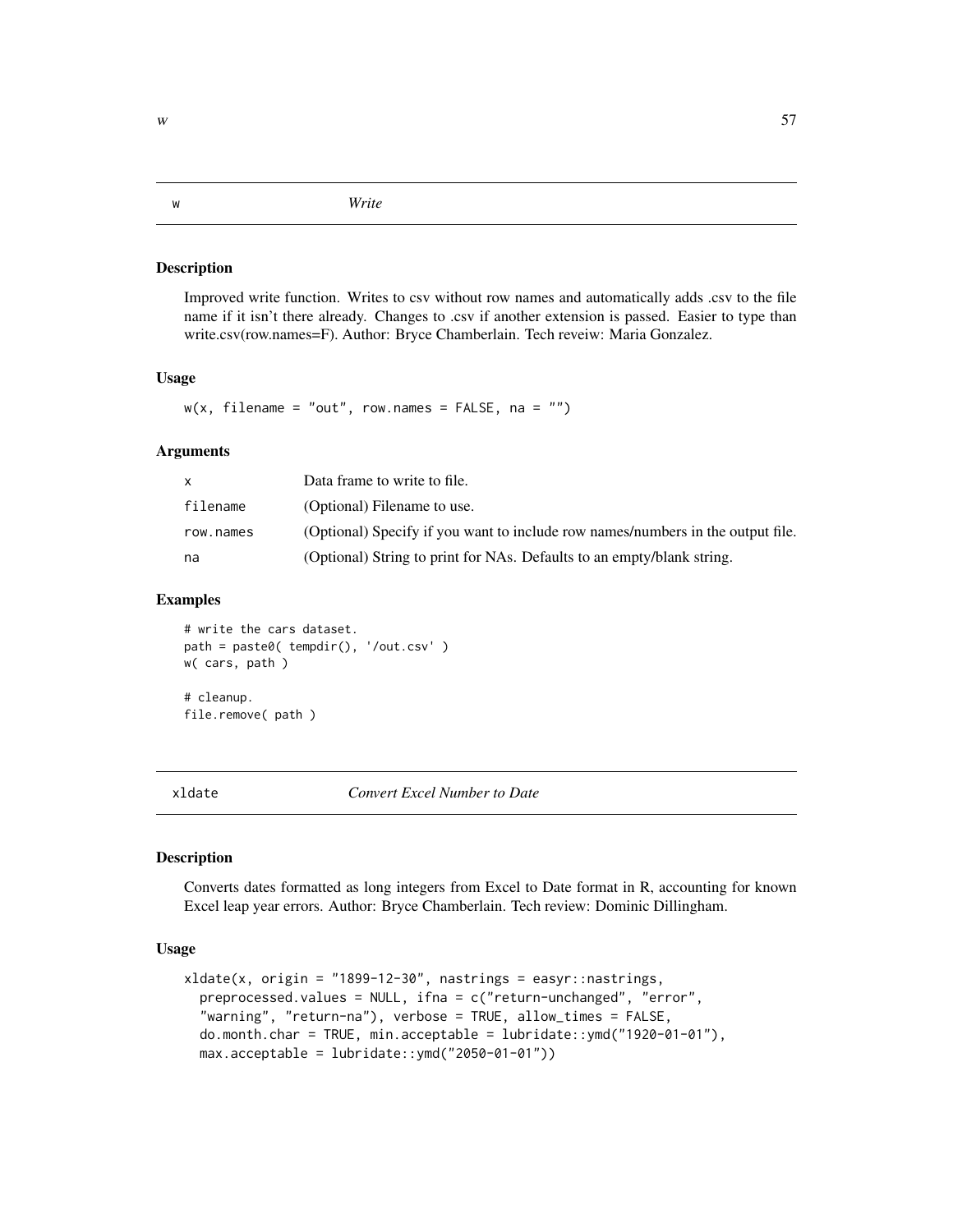# <span id="page-57-0"></span>Arguments

| X                   | Vector of values.                                                                                                                                                                                         |  |
|---------------------|-----------------------------------------------------------------------------------------------------------------------------------------------------------------------------------------------------------|--|
| origin              | Zero value to use in date conversion. Older version of excel might use a different<br>value.                                                                                                              |  |
| nastrings           | Vector of characters to be considered NAs. todate will treat these like NAs.<br>Defaults to the easyr: nastrings list.                                                                                    |  |
| preprocessed.values |                                                                                                                                                                                                           |  |
|                     | Strings need to have NAs set, lowercase and be trimmed before they can be<br>checked. To avoid doing this twice, you can tell the function that it has already<br>been done.                              |  |
| ifna                | Action to take if NAs are created. 'return-unchanged' returns the sent vector<br>unchanged; 'warning' results in a warning and returns the converted vector with<br>new NAs; 'error' results in an error. |  |
| verbose             | Choose to view messaging.                                                                                                                                                                                 |  |
| allow_times         | Return values with time, not just the date.                                                                                                                                                               |  |
| do.month.char       | Convert month character names like Feb, March, etc.                                                                                                                                                       |  |
|                     | min. acceptable Set NA if converted value is less than this value. Helps to prevent numbers from<br>being assumed as dates. Set NULL to skip this check.                                                  |  |
|                     | max. acceptable Set NA if converted value is greater than this value. Helps to prevent numbers<br>from being assumed as dates. Set NULL to skip this check.                                               |  |

#### Value

Vector of converted values.

# Examples

xldate( c('7597', '42769', '47545', NA ) )

ydiff *Date Difference in Years*

# Description

Date Difference in Years

# Usage

ydiff(x, y, do.date.convert = TRUE, do.numeric = TRUE)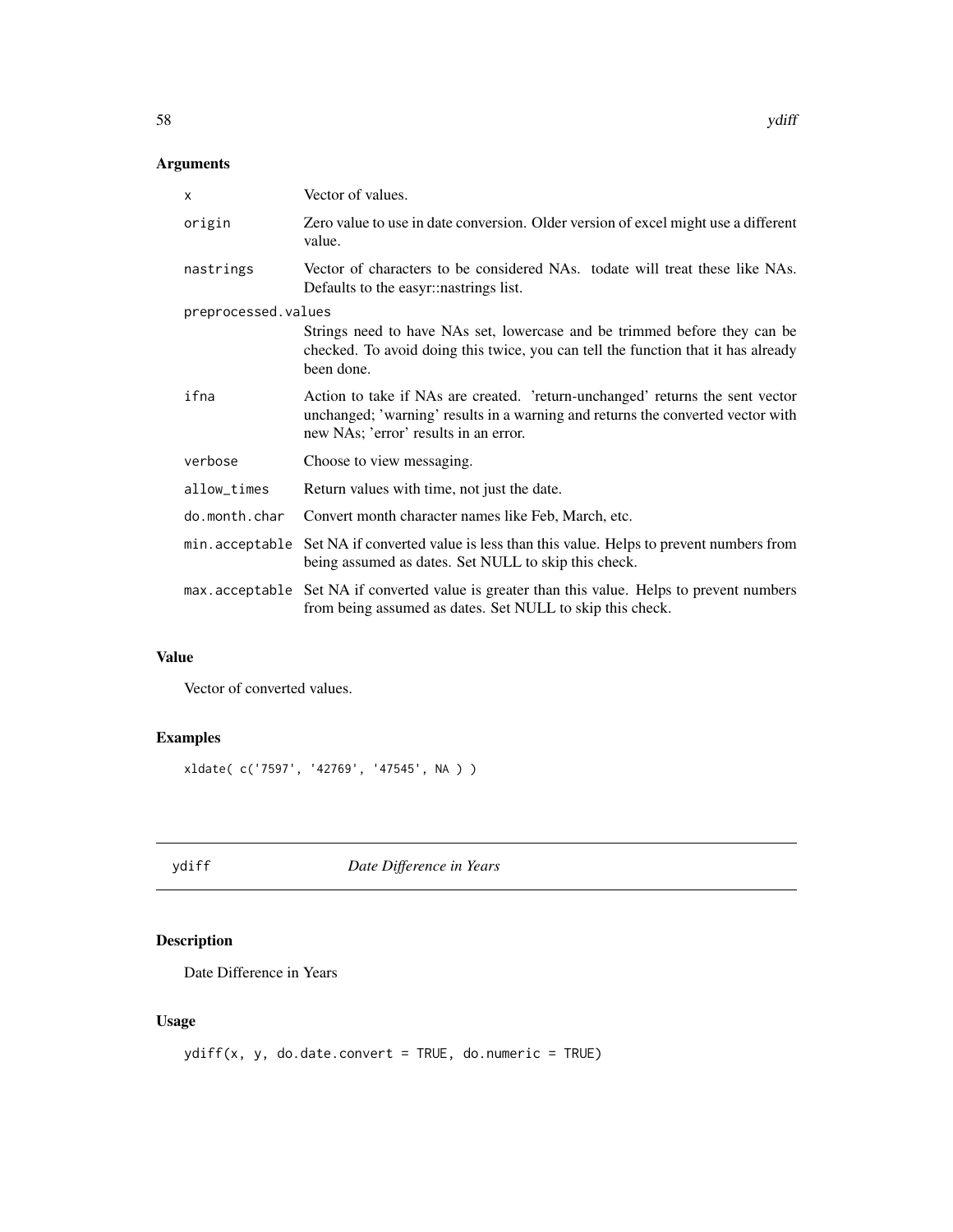#### <span id="page-58-0"></span> $\%$ ni% 59

# Arguments

| $\mathsf{X}$    | Vector of starting dates or items that can be converted to dates by todate.                                                                     |  |
|-----------------|-------------------------------------------------------------------------------------------------------------------------------------------------|--|
| V               | Vector of ending dates or items that can be converted to dates by todate.                                                                       |  |
| do.date.convert |                                                                                                                                                 |  |
|                 | Convert to dates before running the difference. If you know your columns are<br>already dates, setting to FALSE will make your code run faster. |  |
| do.numeric      | Convert the output to a number instead of a date difference object.                                                                             |  |

# Value

Vector of differences.

# Examples

```
ydiff( lubridate::mdy( '1/1/2018' ), lubridate::mdy( '3/4/2018' ) )
```
%ni% *Not-In*

# Description

Opposite of Author: Bryce Chamberlain.

# Usage

needle %ni% haystack

# Arguments

| needle   | Vector to search for. |
|----------|-----------------------|
| haystack | Vector to search in.  |

#### Value

Boolean vector/value of comparisons.

# Examples

c(1,3,11) %ni% 1:10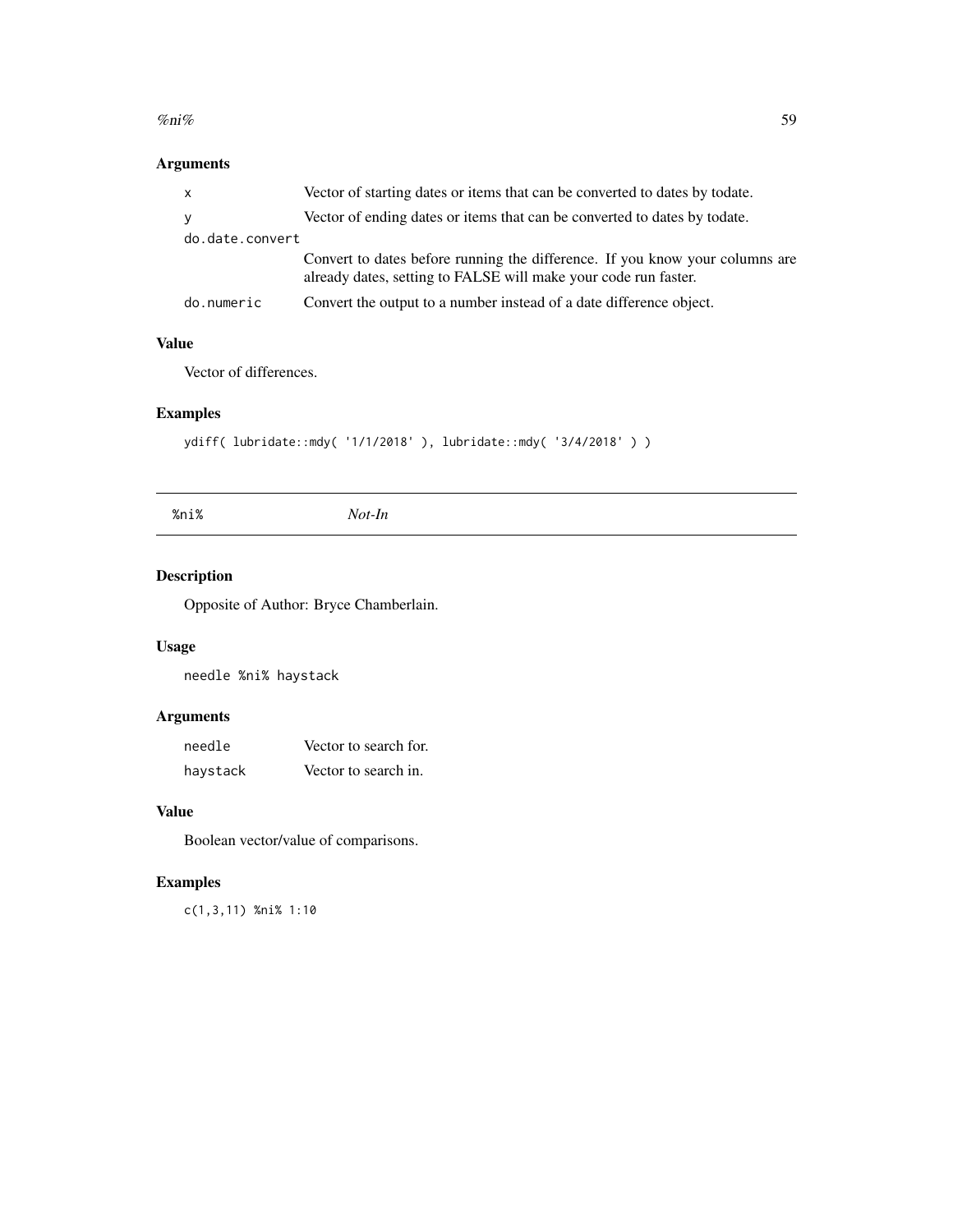# <span id="page-59-0"></span>Index

∗ datasets cblind , [9](#page-8-0) nastrings , [37](#page-36-0) states , [47](#page-46-0) %ni% , [59](#page-58-0) astext, [3](#page-2-0) atype , [4](#page-3-0) begin , [5](#page-4-0) binbyvol , [6](#page-5-0) bindf, <mark>[6](#page-5-0)</mark> cache.init , [7](#page-6-0) cache.ok , [8](#page-7-0) cblind , [9](#page-8-0) cc , [9](#page-8-0) char2fac , [10](#page-9-0) charnum , [11](#page-10-0) checkeq , [12](#page-11-0) clear.cache , [12](#page-11-0) coalf , [13](#page-12-0) crun , [14](#page-13-0) ddiff , [14](#page-13-0) dict , [15](#page-14-0) drows , [16](#page-15-0) ecopy , [16](#page-15-0) eq , [17](#page-16-0) fac2char , [18](#page-17-0) fjoinf, [18](#page-17-0) fldict , [19](#page-18-0) fmat, [20](#page-19-0) getbetterint , [21](#page-20-0) getinfo , [22](#page-21-0) gr , [23](#page-22-0) hashfiles , [23](#page-22-0)

headers\_row , [24](#page-23-0) ijoinf , [24](#page-23-0) ischar , [25](#page-24-0) isdate , [26](#page-25-0) isfac , [27](#page-26-0) isnum , [27](#page-26-0) isval , [28](#page-27-0) jrepl , [29](#page-28-0) left , [30](#page-29-0) likedate , [30](#page-29-0) ljoinf , [31](#page-30-0) match.factors, [32](#page-31-0) mdiff, [33](#page-32-0) mid , [34](#page-33-0) na , [35](#page-34-0) namesx , [35](#page-34-0) nan , [36](#page-35-0) nanull, [36](#page-35-0) nastrings , [37](#page-36-0) null , [38](#page-37-0) pad0 , [38](#page-37-0) qdiff , [39](#page-38-0) rany\_fixColNames , [39](#page-38-0) read.any, [40](#page-39-0) read.txt, [42](#page-41-0) right , [43](#page-42-0) runfolder , [44](#page-43-0) rx , [44](#page-43-0) save.cache, [45](#page-44-0) sch , [46](#page-45-0) spl , [47](#page-46-0) states , [47](#page-46-0)